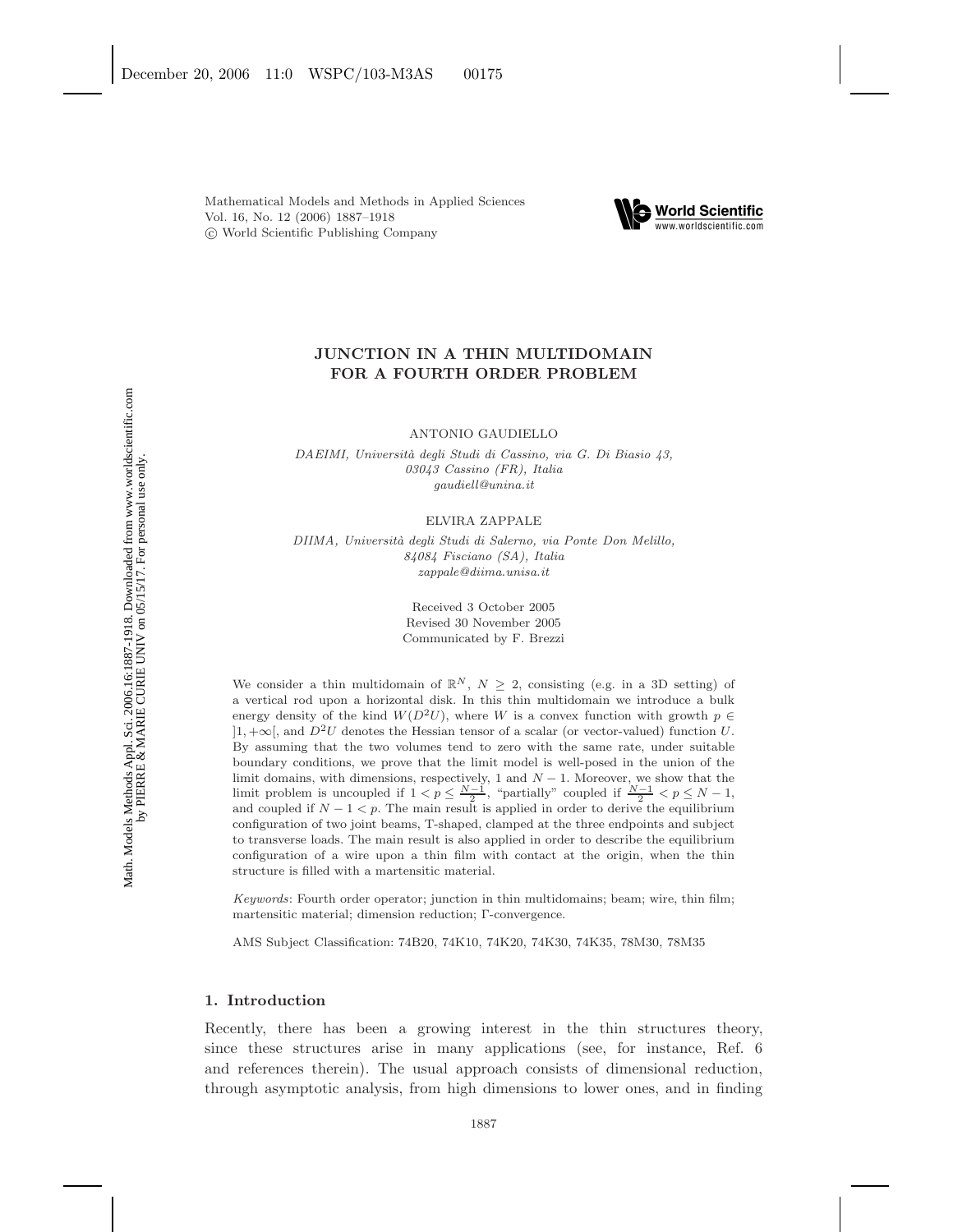

Fig. 1. The thin multidomain.

precise relations between the initial models and the limit ones (see for example Refs. 1, 9, 10, 12, 16, 18, 19, 31–35).

In the past few years, a new insight in dimensional reduction problems has been given in Refs. 22–25, where the authors analyze the junction of two thin cylinders (for a survey on junction problems see also Refs. 7, 8, 11, 15, 27, 29 and 30). The model, described in Ref. 22 through its integral energy and in Ref. 23 through the related constitutive equations, is a quasilinear Neumann second-order scalar problem in a thin multidomain of  $\mathbb{R}^N$ ,  $N \geq 2$ . Precisely, the thin multidomain consists of two vertical cylinders, one placed upon the other: the first one with constant height and small cross-section, the second one with small thickness and constant cross-section (see Fig. 1). The authors derive the limit problem, by assuming that the volumes of the two cylinders tend to zero with the same rate. An analogous analysis is performed in Refs. 24 and 25, in order to derive the limit problem in the case of the linearized elasticity system in  $\mathbb{R}^3$ .

In the same spirit, we consider an analogous thin multidomain of  $\mathbb{R}^N$  with a bulk energy density of the kind  $W(D^2U)$ , where W is a convex function with growth  $p \in ]1, +\infty[$ , and  $D^2U$  denotes the Hessian tensor of a scalar function U. By assuming that the volumes of the two cylinders tend to zero with the same rate, under suitable boundary conditions on the top of the vertical cylinder and on the lateral surface of the horizontal cylinder, we derive the limit energy, and the limit junction conditions in the origin. More precisely, we prove that the limit problem is well-posed in the union of the limit domains, with dimensions 1 and  $N-1$ , respectively, and involves 6 limit functions. Moreover, we show that the limit problem is uncoupled if  $1 < p \leq \frac{N-1}{2}$ , "partially" coupled if  $\frac{N-1}{2} < p \leq N-1$ , and coupled if  $N - 1 < p$  (see the limit space (3.8), Theorem 3.1 and Corollary 3.1). Furthermore, if  $\frac{N-1}{2} < p$ , the minimizers of the limit problem depend also on the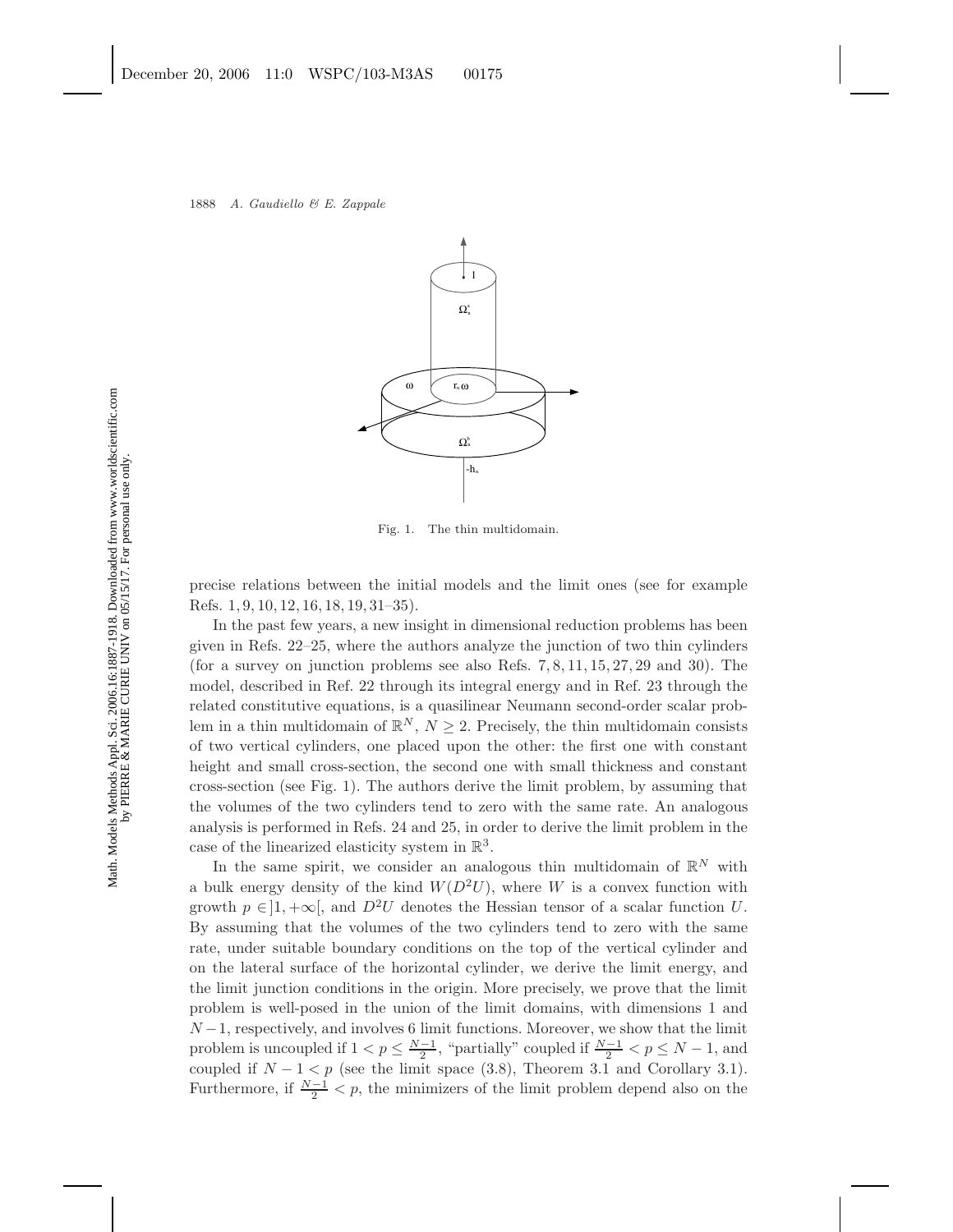limit of the ratio between the volumes of the two cylinders. They do not depend on it, if  $1 < p \leq \frac{N-1}{2}$ .

We do not take explicitly into account lower order terms, volume forces and surface forces which can be easily treated (see Remarks 3.3 and 3.4).

Since the considered energies are convex, we just study the problem in the scalar case. The main results can be extended, without effort, to the vectorial case with  $\mathbb{R}^M$ -valued functions  $U(M > 1)$ , always for convex energies  $W(D^2U)$  (see Remark 3.4).

By starting from the two-dimensional plate energy of Kirchhoff–Love (see Ref. 12), the main result is applied in order to obtain a rigorous derivation of the equilibrium configuration of two joint elastic beams, T-shaped, clamped at the three endpoints, and subject to transverse loads (see Sec. 4.1). In this case the limit problem is coupled. The flexion and the twist of the T-structure are explicitly calculated and discussed in the case of some particular loads.

Our result is also applied in order to describe the equilibrium configuration of a martensitic multistructure consisting of a wire upon a thin film with contact at the origin (see Sec. 4.2). The fact that the limit problem is "partially" coupled allows us to build up a model where there is a surprising sharp phase transition, without transition layers, from an austenite phase to a martensitic phase, with bulk interfacial energy not identically null. For a survey on martensitic materials see, for instance, Refs. 3–6, 28, 31, 32, 36 and 37 and the large bibliography quoted therein.

Our results could also be considered in order to describe "non-simple materials of grade 2" (see Refs. 14, 26, 38, 39 and references therein).

In the following section, after having introduced the problem in a thin multidomain, we reformulate it on a fixed domain through appropriate rescalings of the kind proposed by Ciarlet and Destuynder in Ref. 13. Section 3 is devoted to describe the main result. Some mechanical applications of this result are described in Sec. 4. The proof of the main result is developed in several steps and it is based on the Γ-convergence method introduced by E. De Giorgi (see Ref. 17). A density result for the limit space is given in Sec. 5, a recovery sequence for the Γ-limit is built in Sec. 6 and a compactness argument is presented in Sec. 7. Finally, the proof is completed in Sec. 8.

# **2. The Original Problem and the Rescalings**

Let  $N \ge 2$  be an integer number. In the sequel,  $x = (x_1, \ldots, x_{N-1}, x_N) = (x', x_N)$ denotes the generic point of  $\mathbb{R}^N$ ,  $\mathbb{R}^{k \times k}$  (for  $k = N, N - 1$ ) the set of symmetric  $k \times k$ -matrices. Moreover,  $D_{x'}$  and  $D_{x'}^2$ ,  $D_{x_N}$  and  $D_{x_N}^2$  stand for the gradient and the Hessian tensor with respect to the first  $N-1$  variables, for the first and the second derivative with respect to the last variable, respectively. Then, according to these notations,  $D_{x',x_N}^2$  stands for  $(D_{x_N})_{x'}$ .

Let  $\omega \subset \mathbb{R}^{N-1}$  be a bounded open connected set such that the origin in  $\mathbb{R}^{N-1}$ . denoted by 0', belongs to  $\omega$ , and let  $\{r_n\}_{n\in\mathbb{N}}$ ,  $\{h_n\}_{n\in\mathbb{N}}\subset]0,1[$  be two sequences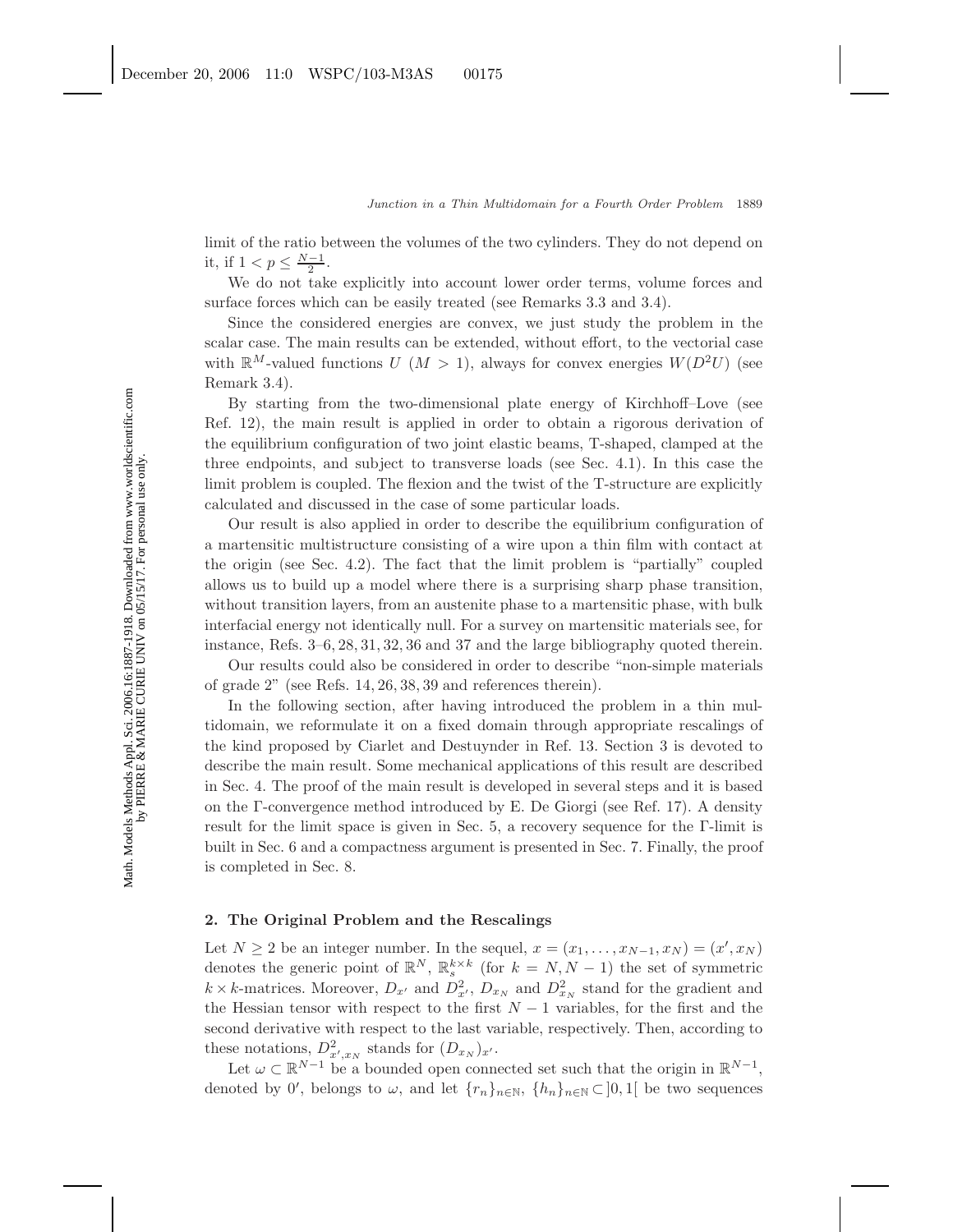1890 *A. Gaudiello & E. Zappale*

such that

$$
\lim_{n} h_n = 0 = \lim_{n} r_n. \tag{2.1}
$$

For every  $n \in \mathbb{N}$ , consider the thin multidomain  $\Omega_n = \Omega_n^a \cup \Omega_n^b$  (a for "above", b for "below") union of two vertical cylinders, one placed upon the other:  $\Omega_n^a$  =  $r_n \omega \times [0,1]$  with small cross-section  $r_n \omega$  and constant height,  $\Omega_n^b = \omega \times [-h_n,0]$ with small thickness  $h_n$  and constant cross-section (see Fig. 1). Moreover, set  $\Omega = \omega \times [-1, 1].$ 

In the thin multidomain introduce a convex bulk energy density of the kind  $W(D^2U)$ . Precisely, let

$$
W: \mathcal{M} \in \mathbb{R}_s^{N \times N} \to W(\mathcal{M}) \in \mathbb{R}
$$
\n
$$
(2.2)
$$

be a function satisfying the following assumptions:

$$
W \text{ is convex};\tag{2.3}
$$

$$
a + \alpha |\mathcal{M}|^p \le W(\mathcal{M}) \le b + \beta |\mathcal{M}|^p, \quad \forall \mathcal{M} \in \mathbb{R}_s^{N \times N};
$$
  
for some  $a, b \in \mathbb{R}, \alpha, \beta \in ]0, +\infty[$  and  $1 < p < +\infty$ , (2.4)

where, if  $\mathcal{M} = (m_{i,j})_{i,j=1,\ldots,N}$ ,  $|\mathcal{M}| = \left(\sum_{i,j=1,N}^N m_{i,j}^2\right)^{\frac{1}{2}}$ . Moreover, in the sequel, for a given  $A \in \mathbb{R}_s^{(N-1)\times(N-1)}$ ,  $B \in \mathbb{R}^{N-1}$  and  $C \in \mathbb{R}$ ,  $W\left(\begin{pmatrix} A & B^T \\ B & C \end{pmatrix}\right)$  means  $W(\mathcal{M})$ , where  $\mathcal{M} = (m_{i,j})_{i,j=1,...,N}$  and  $(m_{i,j})_{i,j=1,...,N-1} = A$ ,  $(m_{N,j})_{j=1,...,N-1} = B$ ,  $(m_{i,N})_{i=1,...,N-1} = B^{\mathrm{T}}$  and  $m_{N,N} = C$ .

For every  $n \in \mathbb{N}$ , consider a function  $\overline{U}_n$  which minimizes the energy

$$
U_n \to \int_{\Omega_n} W(D^2 U_n) dx = \int_{\Omega_n} W\left( \begin{pmatrix} D_{x'}^2 U_n & (D_{x',x_N}^2 U_n)^{\mathrm{T}} \\ D_{x',x_N}^2 U_n & D_{x_N}^2 U_n \end{pmatrix} \right) dx, \tag{2.5}
$$

among all the functions  $U_n \in W^{2,p}(\Omega_n)$  realizing the Dirichlet boundary condition  $c^a + d^a \cdot x'$  on top of  $\Omega_n^a$ , and  $f^b + g^b x_N$  on the lateral surface of  $\Omega_n^b$ , for some  $c^a \in \mathbb{R}, d^a \in \mathbb{R}^{N-1}$  and  $f^b, g^b \in W^{2,p}(\omega)$ .

As usual, one tries to reformulate the problem on a fixed domain through appropriate rescalings which map  $\Omega_n$  into  $\Omega$  (see Fig. 2). Namely, by setting

$$
\overline{u}_n(x) = \begin{cases} \overline{u}_n^a(x', x_N) = \overline{U}_n(r_n x', x_N), & (x', x_N) \text{ a.e. in } \Omega^a = \omega \times ]0, 1[; \\ \overline{u}_n^b(x', x_N) = \overline{U}_n(x', h_n x_N), & (x', x_N) \text{ a.e. in } \Omega^b = \omega \times ]-1, 0[; \end{cases}
$$
(2.6)

it is easily seen that  $\overline{u}_n^a \in W^{2,p}(\Omega^a)$  assumes the rescaled Dirichlet boundary condition  $c^a + r_n d^a \cdot x'$  on top of  $\Omega^a$ ,  $\overline{u}_n^b \in W^{2,p}(\Omega^b)$  assumes the rescaled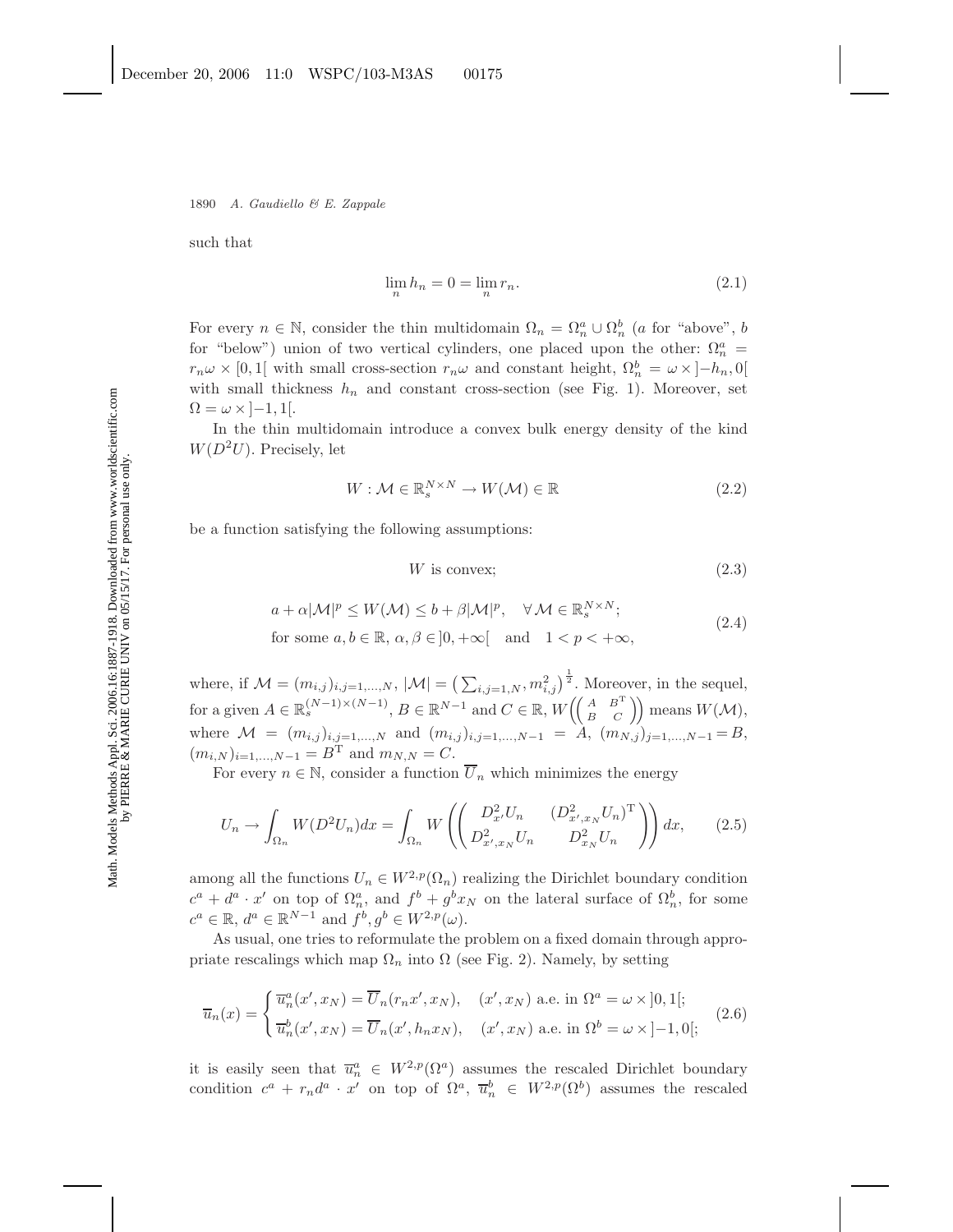

Fig. 2. The fixed domain.

Dirichlet boundary condition  $f^b + h_n g^b x_N$  on the lateral boundary of  $\Omega^b$ . Moreover,  $\overline{u}_n = (\overline{u}_n^a, \overline{u}_n^b)$  satisfies the following junction conditions:

$$
\begin{cases}\n\overline{u}_n^a(x',0) = \overline{u}_n^b(r_n x', 0), & x' \text{ a.e. in } \omega; \\
\frac{1}{r_n} D_{x'} \overline{u}_n^a(x',0) = (D_{x'} \overline{u}_n^b)(r_n x', 0), & x' \text{ a.e. in } \omega; \\
D_{x_N} \overline{u}_n^a(x',0) = \frac{1}{h_n} D_{x_N} \overline{u}_n^b(r_n x', 0), & x' \text{ a.e. in } \omega;\n\end{cases}
$$

and minimizes the rescaled energy (divided through  $r_n^{N-1}$ ):

$$
u_n = (u_n^a, u_n^b) \to \int_{\Omega^a} W \left( \begin{pmatrix} \frac{1}{r_n^2} D_{x'}^2 u_n^a & \left(\frac{1}{r_n} D_{x',x_N}^2 u_n^a\right)^{\mathrm{T}} \\ \frac{1}{r_n} D_{x',x_N}^2 u_n^a & D_{x_N}^2 u_n^a \end{pmatrix} \right) dx + \frac{h_n}{r_n^{N-1}} \int_{\Omega^b} W \left( \begin{pmatrix} D_{x'}^2 u_n^b & \left(\frac{1}{h_n} D_{x',x_N}^2 u_n^b\right)^{\mathrm{T}} \\ \frac{1}{h_n} D_{x',x_N}^2 u_n^b & \frac{1}{h_n^2} D_{x_N}^2 u_n^b \end{pmatrix} \right) dx,
$$

among all the functions  $u_n$  subject to the same conditions of  $\overline{u}_n$ .

The aim of this paper consists of describing the limit energy, as  $n \to +\infty$ , when the volumes of  $\Omega_n^a$  and  $\Omega_n^b$  tend to zero with same rate, that is

$$
\lim_{n} \frac{h_n}{r_n^{N-1}} = q \in ]0, +\infty[.
$$
\n(2.7)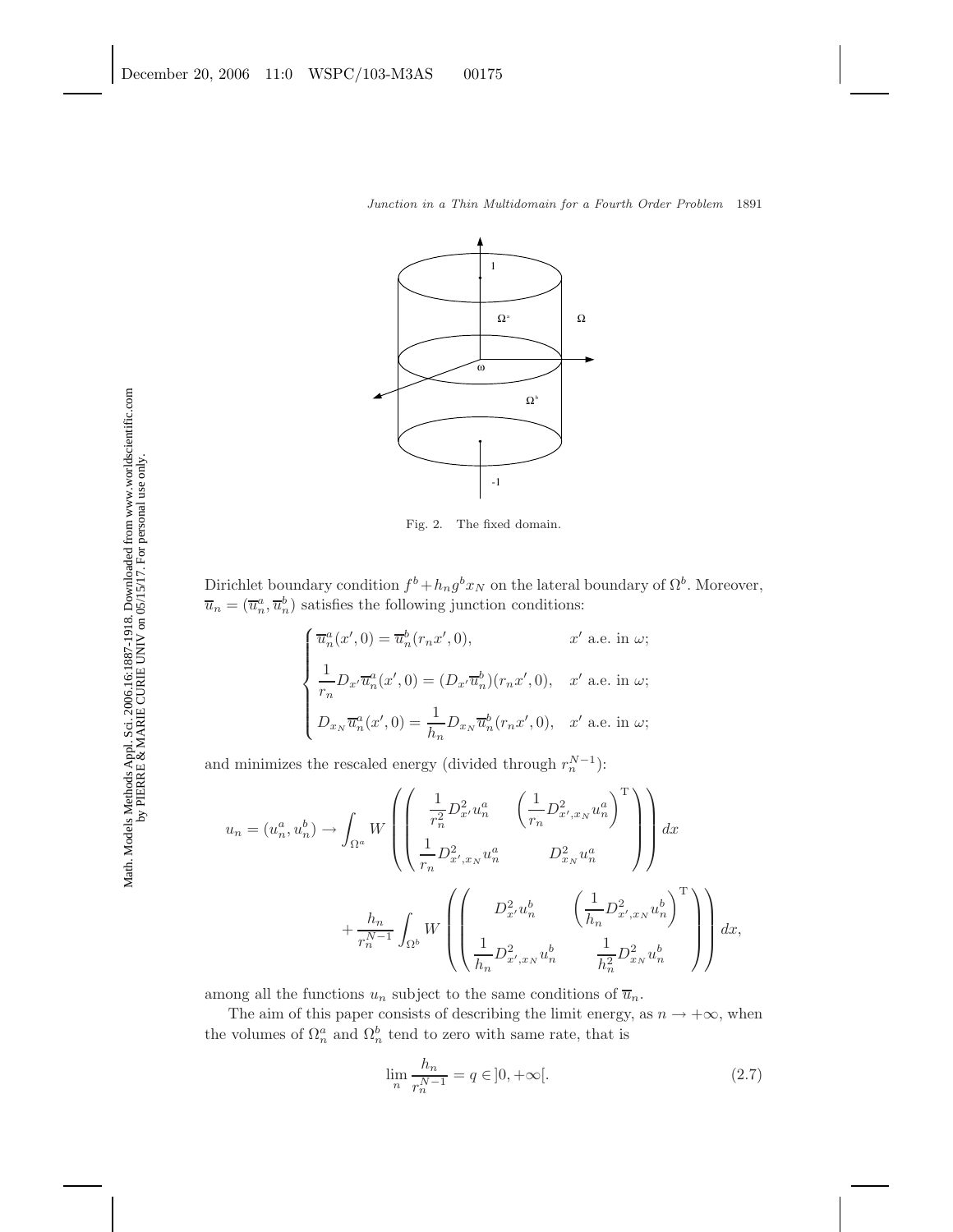1892 *A. Gaudiello & E. Zappale*

#### **3. Main Results**

For every  $n \in \mathbb{N}$ , let  $(\overline{u}_n^a, \overline{u}_n^b) \in \mathcal{U}_n$  be a solution of the following problem:

$$
K_n^a(\overline{u}_n^a) + \frac{h_n}{r_n^{N-1}} K_n^b(\overline{u}_n^b) = \min_{(u_n^a, u_n^b) \in \mathcal{U}_n} \left\{ K_n^a(u_n^a) + \frac{h_n}{r_n^{N-1}} K_n^b(u_n^b) \right\},\tag{3.1}
$$

where

$$
K_n^a: u^a \in W^{2,p}(\Omega^a) \to \int_{\Omega^a} W \left( \begin{pmatrix} \frac{1}{r_n^2} D_{x'}^2 u^a & \left(\frac{1}{r_n} D_{x',x_N}^2 u^a\right)^{\mathrm{T}} \\ \frac{1}{r_n} D_{x',x_N}^2 u^a & D_{x_N}^2 u^a \end{pmatrix} \right) dx, (3.2)
$$
  

$$
K_n^b: u^b \in W^{2,p}(\Omega^b) \to \int_{\Omega^b} W \left( \begin{pmatrix} D_{x'}^2 u^b & \left(\frac{1}{h_n} D_{x',x_N}^2 u^b\right)^{\mathrm{T}} \\ \frac{1}{h_n} D_{x',x_N}^2 u^b & \frac{1}{h_n^2} D_{x_N}^2 u^b \end{pmatrix} \right) dx, (3.3)
$$

and

$$
\mathcal{U}_n = \{ (u^a, u^b) \in (c^a + r_n d^a \cdot x' + W_a^{2,p}(\Omega^a)) \times (f^b + h_n g^b x_N + W_b^{2,p}(\Omega^b))
$$
  
\n
$$
u^a(x', 0) = u^b(r_n x', 0), \qquad x' \text{ a.e. in } \omega;
$$
  
\n
$$
\frac{1}{r_n} D_{x'} u^a(x', 0) = (D_{x'} u^b)(r_n x', 0), \quad x' \text{ a.e. in } \omega;
$$
  
\n
$$
D_{x_N} u^a(x', 0) = \frac{1}{h_n} D_{x_N} u^b(r_n x', 0), \quad x' \text{ a.e. in } \omega \},
$$
  
\n(3.4)

with  $r_n$ ,  $h_n$ ,  $c^a$ ,  $d^a$ ,  $f^b$  and  $g^b$  as defined in Sec. 2,  $W_a^{2,p}(\Omega^a)$  the closure, with respect to  $W^{2,p}$ -norm, of  $\{u^a \in C^{\infty}(\overline{\Omega^a}) : u^a = 0$  in a neighborhood of  $\omega \times \{1\}$  and  $W_b^{2,p}(\Omega^b)$  the closure, with respect to  $W^{2,p}$ -norm, of  $\{u^b \in C^{\infty}(\overline{\Omega^b})\}$ :  $u^b = 0$  in a neighborhood of  $\partial \omega \times ]-1,0[$ . Without loss of generality, one can assume that

$$
f^{b} = 0 = g^{b} \quad \text{a.e. in } B,\tag{3.5}
$$

for some  $(N-1)$ -dimensional ball B such that  $0' \in B \subset\subset \omega$ .

To describe the limit energy of the sequence in (3.1), as  $n \to +\infty$ , when the volumes of  $\Omega_n^a$  and  $\Omega_n^b$  tend to zero with the same rate, introduce the limit functionals  $K^a$ ,  $K^b$ , and the limit spaces  $V^p$  (we point out the strong dependence on p for the limit junction conditions):

$$
K^{a}: (u^{a}, \xi^{a}, z^{a}) \in W^{2, p}(\Omega^{a}) \times (W^{1, p}(\Omega^{a}))^{N-1} \times L^{p}([0, 1]; W^{2, p}(\omega))
$$

$$
\to \int_{\Omega^{a}} W\left(\begin{pmatrix} D_{x}^{2} z^{a} & (D_{x_{N}}\xi^{a})^{\mathrm{T}} \\ D_{x_{N}}\xi^{a} & D_{x_{N}}^{2} u^{a} \end{pmatrix}\right) dx, \tag{3.6}
$$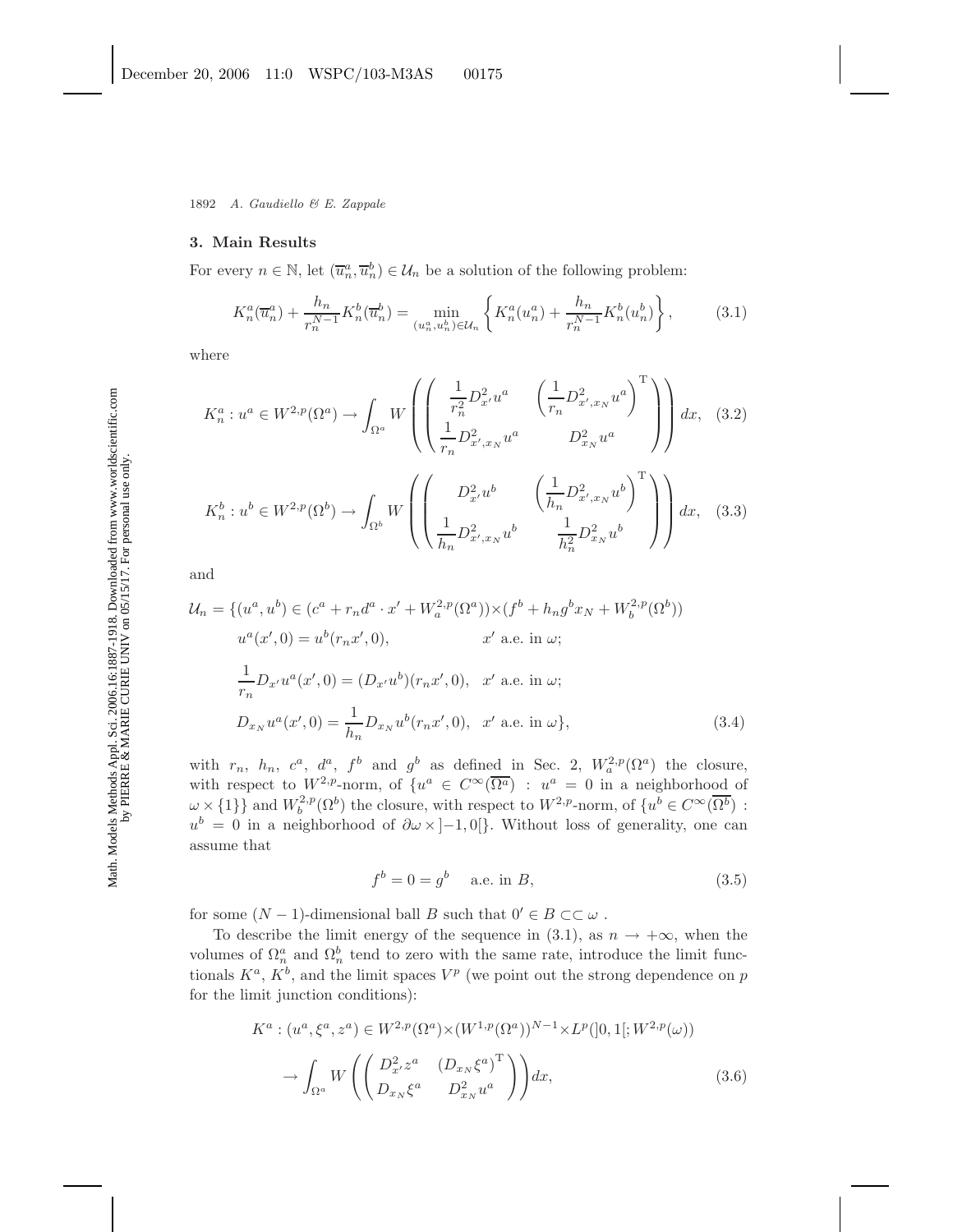$$
K^b: (u^b, \xi^b, z^b) \in W^{2,p}(\Omega^b) \times W^{1,p}(\Omega^b) \times L^p(\omega; W^{2,p}([-1,0]))
$$

$$
\rightarrow \int_{\Omega^b} W\left(\begin{pmatrix} D_{x'}^2 u^b & \left(D_{x'}\xi^b\right)^{\mathrm{T}}\\ D_{x'}\xi^b & D_{x_N}^2 z^b \end{pmatrix}\right) dx, \tag{3.7}
$$

and

$$
V^{p} = \begin{cases} \mathcal{U} \times \Xi \times Z, & \text{if } p \leq \frac{N-1}{2}; \\ \{((u^{a}, u^{b}), (\xi^{a}, \xi^{b}), (z^{a}, z^{b})) \in \mathcal{U} \times \Xi \times Z : \\ u^{a}(0) = u^{b}(0')\}, & \text{if } \frac{N-1}{2} < p \leq N-1; \\ \{((u^{a}, u^{b}), (\xi^{a}, \xi^{b}), (z^{a}, z^{b})) \in \mathcal{U} \times \Xi \times Z : \\ u^{a}(0) = u^{b}(0'), \xi^{a}(0) = D_{x'}u^{b}(0'), \\ D_{x_{N}}u^{a}(0) = \xi^{b}(0')\} & \text{if } N-1 < p; \end{cases}
$$
(3.8)

where

$$
\mathcal{U} = (c^a + W_a^{2,p}([0,1[)) \times (f^b + W_0^{2,p}(\omega)),
$$
  
\n
$$
\Xi = (d^a + (W_a^{1,p}[0,1[)^{N-1}) \times (g^b + W_0^{1,p}(\omega)),
$$
  
\n
$$
Z = L^p([0,1[;W_m^{2,p}(\omega)) \times L^p(\omega;W_m^{2,p}([-1,0[)),
$$
\n(3.9)

 $(W_a^{1,p}(]0,1[) = \{u \in W^{1,p}(]0,1[) : u(1) = 0\}, W_a^{2,p}(]0,1[) = \{u \in W^{2,p}(]0,1[) : u(1) = 0\}$  $u(1) = 0 = Du(1)$ , and for any subset  $A \subset \mathbb{R}^k$ ,  $W_m^{2,p}(A) = \{v \in W^{2,p}(A) :$  $\int_A v d(x_1,\ldots,x_k) = 0, \int_A Dvd(x_1,\ldots,x_k) = 0\}.$ 

This paper is devoted to prove the following result

**Theorem 3.1.** *Let* W *be a function satisfying* (2.2)–(2.4), *and let, for every*  $n \in \mathbb{N}$ ,  $(\overline{u}_n^a, \overline{u}_n^b) \in \mathcal{U}_n$  *be a solution of Problem* (3.1)*.* Let  $K^a, K^b$  *and*  $V^p$  *be as in* (3.6)*–* (3.8), *respectively. Assume that* (2.1) *and* (2.7) *hold.*

*Then, there exist an increasing sequence of positive integers*  $\{n_i\}_{i\in\mathbb{N}}$  *and*  $((\overline{u}^a, \overline{u}^b), (\overline{\xi}^a, \overline{\xi}^b), (\overline{z}^a, \overline{z}^b)) \in V^p$ , *depending possibly on the selected subsequence* {ni}<sup>i</sup>∈<sup>N</sup>*, such that*

$$
\begin{cases} \overline{u}_{n_i}^a \rightharpoonup \overline{u}^a \text{ weakly in } W^{2,p}(\Omega^a), \\ \overline{u}_{n_i}^b \rightharpoonup \overline{u}^b \text{ weakly in } W^{2,p}(\Omega^b), \end{cases} \tag{3.10}
$$

$$
\begin{cases}\n\frac{1}{r_{n_i}} D_{x'} \overline{u}_{n_i}^a \rightharpoonup \overline{\xi}^a \text{ weakly in } (W^{1,p}(\Omega^a))^{N-1}, \\
\frac{1}{h_{n_i}} D_{x_N} \overline{u}_{n_i}^b \rightharpoonup \overline{\xi}^b \text{ weakly in } W^{1,p}(\Omega^b), \\
\frac{1}{r_{n_i}^2} D_{x'}^2 \overline{u}_{n_i}^a \rightharpoonup D_{x'}^2 \overline{z}^a \text{ weakly in } (L^p(\Omega^a))^{(N-1)\times(N-1)}, \\
\frac{1}{h_{n_i}^2} D_{x_N}^2 \overline{u}_{n_i}^b \rightharpoonup D_{x_N}^2 \overline{z}^b \text{ weakly in } L^p(\Omega^b),\n\end{cases} \tag{3.12}
$$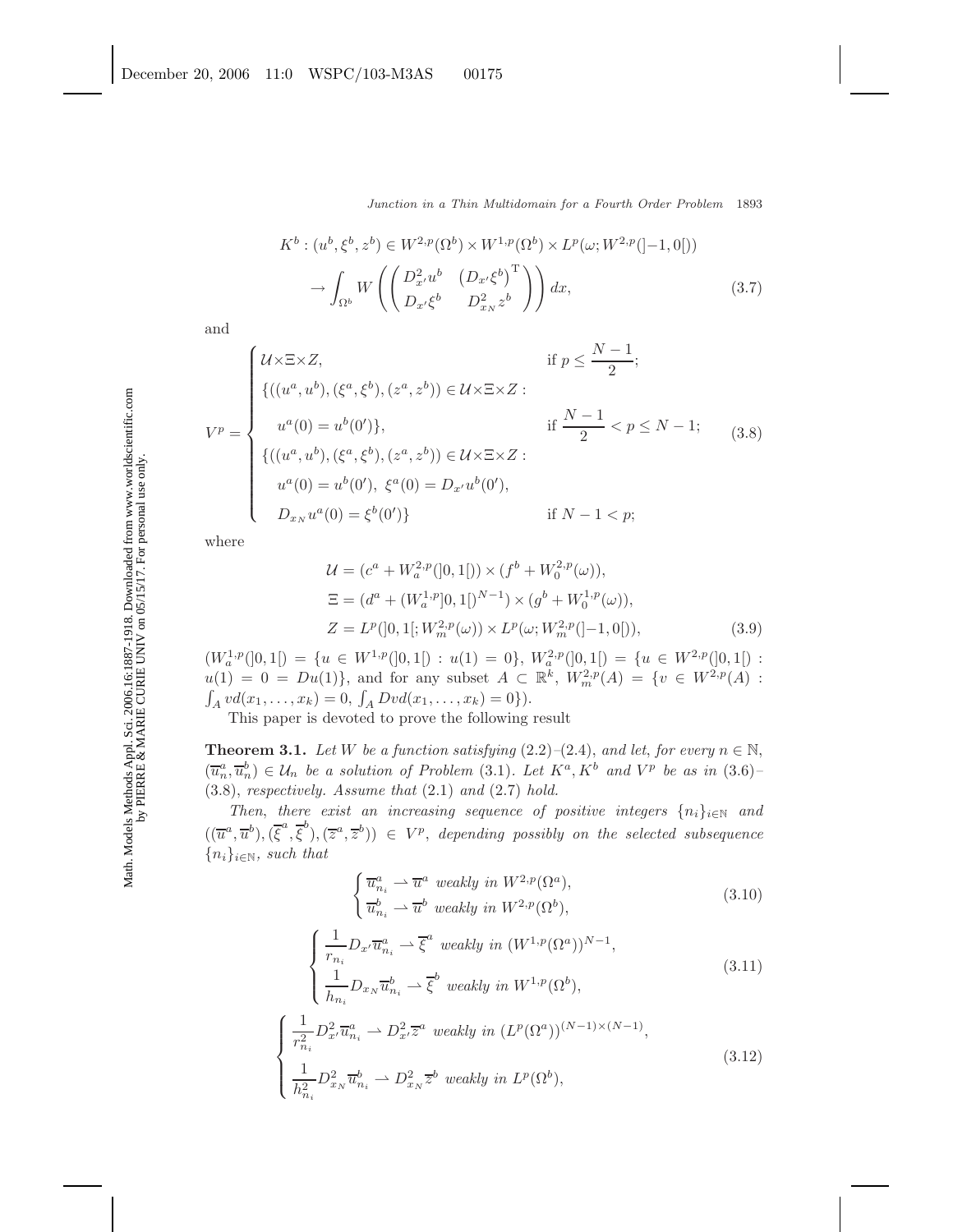$as i \to +\infty$ , and  $((\overline{u}^a, \overline{u}^b), (\overline{\xi}^a, \overline{\xi}^b), (\overline{z}^a, \overline{z}^b))$  *is a solution of the following problem*:

$$
K^{a}(\overline{u}^{a}, \overline{\xi}^{a}, \overline{z}^{a}) + qK^{b}(\overline{u}^{b}, \overline{\xi}^{b}, \overline{z}^{b})
$$
  
= 
$$
\min_{((u^{a}, u^{b}), (\xi^{a}, \xi^{b}), (z^{a}, z^{b})) \in V^{p}} \{ K^{a}(u^{a}, \xi^{a}, z^{a}) + qK^{b}(u^{b}, \xi^{b}, z^{b}) \}.
$$
 (3.13)

*Moreover*, *the energies converge in the sense that*

$$
\lim_{n} \left( K_n^a(\overline{u}_n^a) + \frac{h_n}{r_n^{N-1}} K_n^b(\overline{u}_n^b) \right) = K^a(\overline{u}^a, \overline{\xi}^a, \overline{z}^a) + qK^b(\overline{u}^b, \overline{\xi}^b, \overline{z}^b). \tag{3.14}
$$

*Furthermore*, *if* W *is strictly convex*, *Problem* (3.13) *admits a unique solution. Consequently convergences* (3.10)*–*(3.12), *hold true for the whole sequence.*

**Remark 3.1.** Let us point out that the limit problem is uncoupled if  $1 < p \leq \frac{N-1}{2}$ , partially coupled by the junction condition:  $u^a(0) = u^b(0')$  if  $\frac{N-1}{2} < p \le N-1$ , and coupled by the previous junction condition for  $u$  and by the junction conditions:  $\xi^a(0) = D_{x'}u^b(0'), D_{x_N}u^a(0) = \xi^b(0')$  if  $N-1 < p$ . Moveover, if  $\frac{N-1}{2} < p$ , the minimizers of the limit problem depend also on the limit of the ratio between the volumes of the beam and the plate. They do not depend on it, if  $1 < p \leq \frac{N-1}{2}$ .

**Remark 3.2.** If  $W(D^2U) = |D^2U|^p$ , then it is evident that  $\overline{z}^a = 0 = \overline{z}^b$ .

**Remark 3.3.** If one considers volume forces of the kind

$$
\int_{\Omega_n} J_n U_n dx,
$$

with  $J_n \in L^{\frac{p}{p-1}}(\Omega_n)$ , then in the rescaled problem (divided through  $r_n^{N-1}$ ) one has terms of the kind:

$$
\int_{\Omega^a} j_n^a u_n^a dx + \frac{h_n}{r_n^{N-1}} \int_{\Omega^b} j_n^b u_n^b dx,
$$

where

$$
j_n(x) = \begin{cases} j_n^a(x', x_N) = J_n(r_n x', x_N), & (x', x_N) \text{ a.e. in } \Omega^a; \\ j_n^b(x', x_N) = J_n(x', h_n x_N), & (x', x_N) \text{ a.e. in } \Omega^b. \end{cases}
$$

Then, by assuming that

$$
j_n^a \rightharpoonup j^a
$$
 weakly in  $L^{\frac{p}{p-1}}(\Omega^a)$  and  $j_n^b \rightharpoonup j^b$  weakly in  $L^{\frac{p}{p-1}}(\Omega^b)$ ,

the additional term

$$
\int_{\Omega^a} j^a u^a dx + q \int_{\Omega^b} j^b u^b dx
$$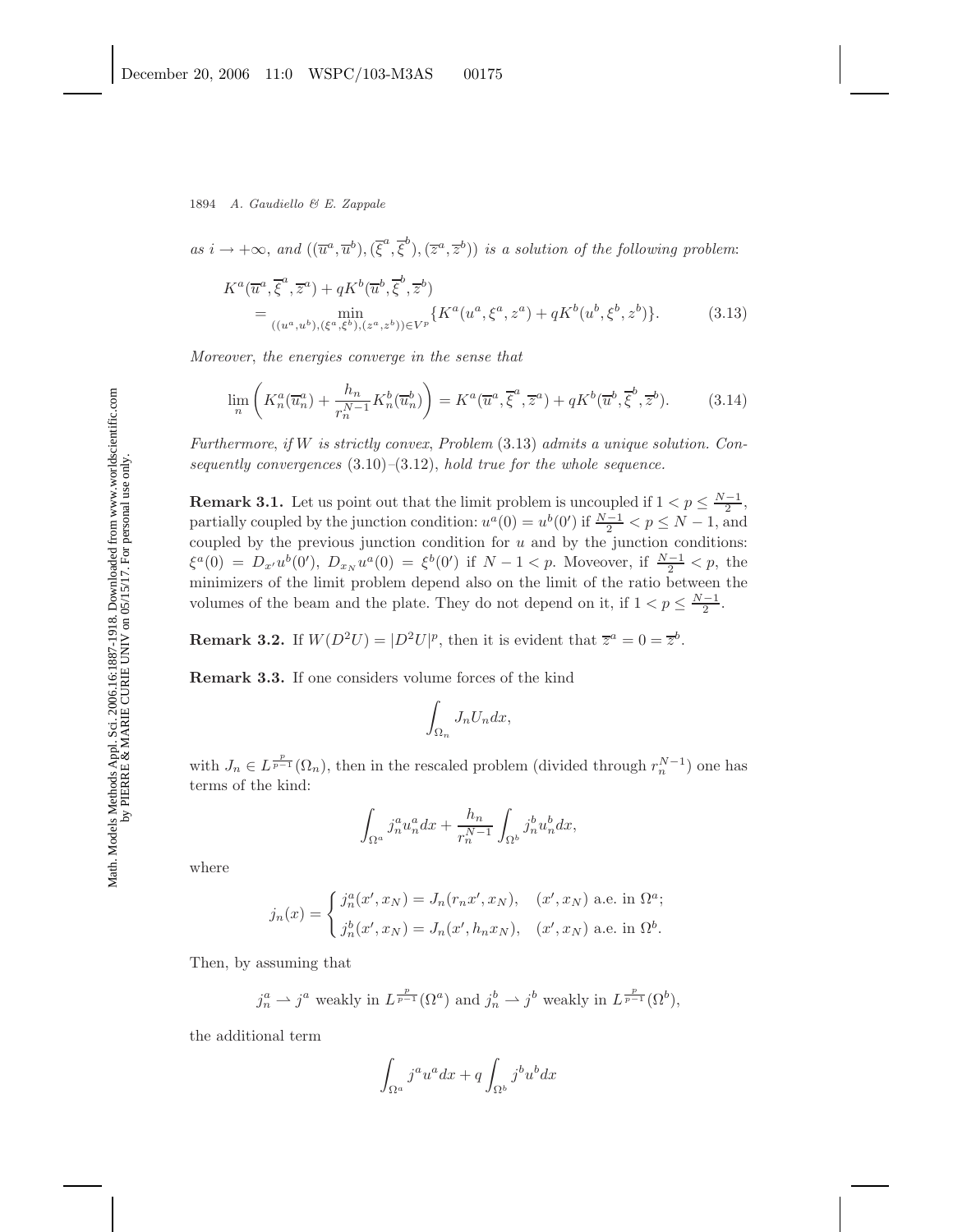will appear in the limit problem. Similarly, it is possible to add surface forces on the lateral surface of  $\Omega_n^a$  and on the basis of  $\Omega_n^b$ .

As regards the original problem proposed in the previous section, from the rescaling (2.6) and Theorem 3.1, the result below follows:

**Corollary 3.1.** *Let* W *be a function satisfying*  $(2.2)$ *–* $(2.4)$ *, and let, for every*  $n \in \mathbb{N}$ *,*  $\overline{U}_n$  be a minimizer of the original problem introduced in Sec. 2. Let  $K^a$ ,  $K^b$  and  $V^p$  be as in  $(3.6)$ – $(3.8)$ , *respectively. Assume that*  $(2.1)$  *and*  $(2.7)$  *hold.* 

*Then, there exist an increasing sequence of positive integer numbers*  $\{n_i\}_{i\in\mathbb{N}}$  $and ((\overline{u}^a, \overline{u}^b), (\overline{\xi}^a, \overline{\xi}^b), (\overline{z}^a, \overline{z}^b)) \in V^p$ , *depending possibly on the selected subsequence* {ni}<sup>i</sup>∈<sup>N</sup>*, such that*

$$
\begin{cases}\n\int_{r_{n_i}\omega} \overline{U}_{n_i}(x',x_N)dx' \rightharpoonup \overline{u}^a \text{ weakly in } W^{2,p}(]0,1[), \\
\int_{-h_{n_i}}^0 \overline{U}_{n_i}(x',x_N)dx_N \rightharpoonup \overline{u}^b \text{ weakly in } W^{2,p}(\omega), \\
\int_{-h_{n_i}}^0 D_{x'}\overline{U}_{n_i}(x',x_N)dx' \rightharpoonup \overline{\xi}^a \text{ weakly in } (W^{1,p}(]0,1[))^{N-1}, \\
\int_{-h_{n_i}}^0 D_{x_N}\overline{U}_{n_i}(x',x_N)dx_N \rightharpoonup \overline{\xi}^b \text{ weakly in } W^{1,p}(\omega), \\
\int_{r_{n_i}\omega}^1 D_{x'}^2\overline{U}_{n_i}(x',x_N)dx' \rightharpoonup \int_{\omega}^1 D_{x'}^2 \overline{z}^a(x',x_N)dx' \text{ weakly in } (L^p([0,1[))^{(N-1)^2}, \\
\int_{-h_{n_i}}^0 D_{x_N}^2\overline{U}_{n_i}(x',x_N)dx_N \rightharpoonup \int_{-1}^0 D_{x_N}^2 \overline{z}^b(x',x_N)dx_N \text{ weakly in } L^p(\omega),\n\end{cases}
$$

*as*  $i \rightarrow +\infty$ , and  $((\overline{u}^a, \overline{u}^b), (\overline{\xi}^a, \overline{\xi}^b), (\overline{z}^a, \overline{z}^b))$  *is a solution of Problem* (3.13)*. Moreover*, *the energies converge in the sense that*

$$
\lim_{n} \left[ \frac{1}{r_n^{N-1}} \int_{\Omega_n} W \left( \begin{pmatrix} D_x^2 \overline{U}_n & \left( D_{x',x_N}^2 \overline{U}_n \right)^{\mathrm{T}} \\ D_{x',x_N}^2 \overline{U}_n & D_{x_N}^2 \overline{U}_n \end{pmatrix} \right) dx \right]
$$
  
=  $K^a(\overline{u}^a, \overline{\xi}^a, \overline{z}^a) + q K^b(\overline{u}^b, \overline{\xi}^b, \overline{z}^b).$ 

*Furthermore*, *if* W *is strictly convex*, *Problem* (3.13) *admits a unique solution. Consequently the previous convergences hold true for the whole sequence.*

**Remark 3.4.** Let  $N \geq 2$  and  $M \geq 1$  be two integers and

$$
W: \mathcal{M} \in (\mathbb{R}_s^{N \times N})^M \to W(\mathcal{M}) \in \mathbb{R},
$$

be a convex function satisfying (2.4) with  $\mathcal{M} \in (\mathbb{R}^{N \times N}_{s})^M$ . For every  $n \in \mathbb{N}$ , let  $\overline{U}_n : \Omega_n \to \mathbb{R}^M$  be a minimizer of the energy (2.5) among all the admissible vectors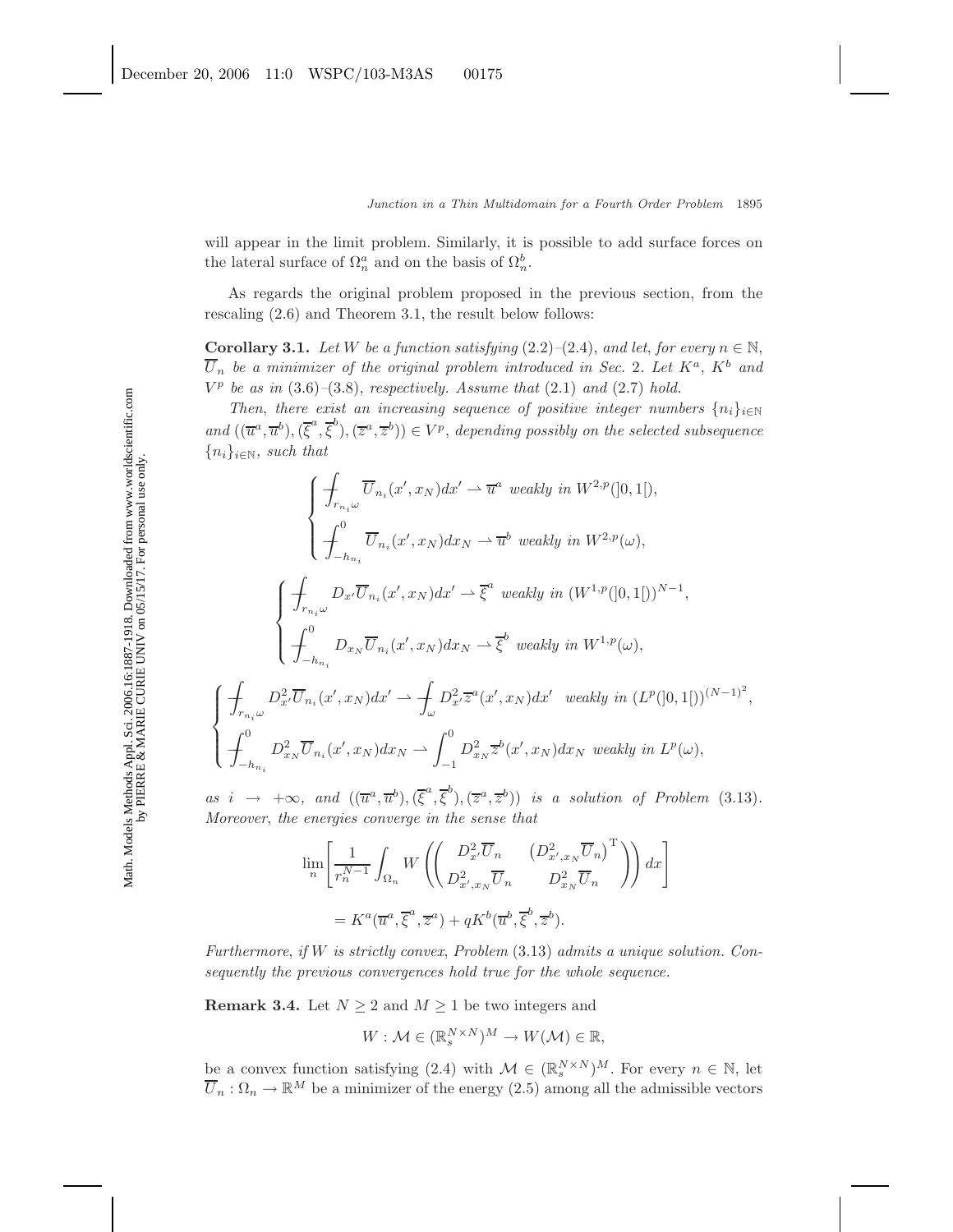$U_n \in (W^{2,p}(\Omega_n))^M$  realizing the Dirichlet boundary condition  $c^a + d^a \cdot x'$  on top of  $\Omega_n^a$ , and  $f^b + g^b x_3$  on the lateral surface of  $\Omega_n^b$ , for some  $c^a \in (W^{2,p}([0,1[))^M)$ , some  $(M \times (N-1))$ -matrix  $d^a$  and  $f^b, g^b \in (W^{2,p}(\omega))$ <sup>M</sup>, where  $\cdot$  reads as a row column product.

Then, it is easily seen that the statements of Theorem 3.1 and Corollary 3.1 still hold true, with the limit functions in  $(3.10)$ – $(3.12)$  belonging to the following spaces:

$$
\overline{u}^a \in c^a + (W_a^{2,p}([0,1[))^M, \quad \overline{u}^b \in f^b + (W_0^{2,p}(\omega))^M,
$$
  

$$
\overline{\xi}^a \in d^a + (W_a^{1,p}([0,1[;\mathbb{R}^{N-1})))^M, \quad \overline{\xi}^b \in g^b + (W_0^{1,p}(\omega))^M,
$$
  

$$
\overline{z}^a \in (L^p([0,1[;W_m^{2,p}(\omega)))^M, \quad \overline{z}^b \in (L^p(\omega;W_m^{2,p}([-1,0[)))^M.
$$

Moreover, if we add to (2.5) a term of the type  $\int_{\Omega_n} \Phi(DU_n) dx$ , where

$$
\Phi: \mathcal{M} \in (\mathbb{R}^N)^M \to \Phi(\mathcal{M}) \in \mathbb{R}
$$

is a continuous function satisfying  $p -$  growth and coercivity assumptions, then it is evident that the additional term:

$$
|\omega| \int_0^1 \Phi(\xi^a, D_{x_3} u^a) dx_3 + q \int_\omega \Phi(D_{x'} u^b, \xi^b) dx_1 dx_2
$$

will appear in the limit problem. Let us point out that the presence of the leading energy depending on the Hessian tensor allows us to avoid of assuming  $\Phi$  convex.

# **4. Applications**

# **4.1.** *Junction of two beams* **(***coupled limit problem***)**

In this section we derive rigorously the equilibrium configuration of two joint elastic beams, T-shaped and clamped at the three endpoints (see Fig. 3). We assume that the material of the beams is isotropic and homogeneous, and that the forces applied to the beams are transverse to the T-structure.



Fig. 3.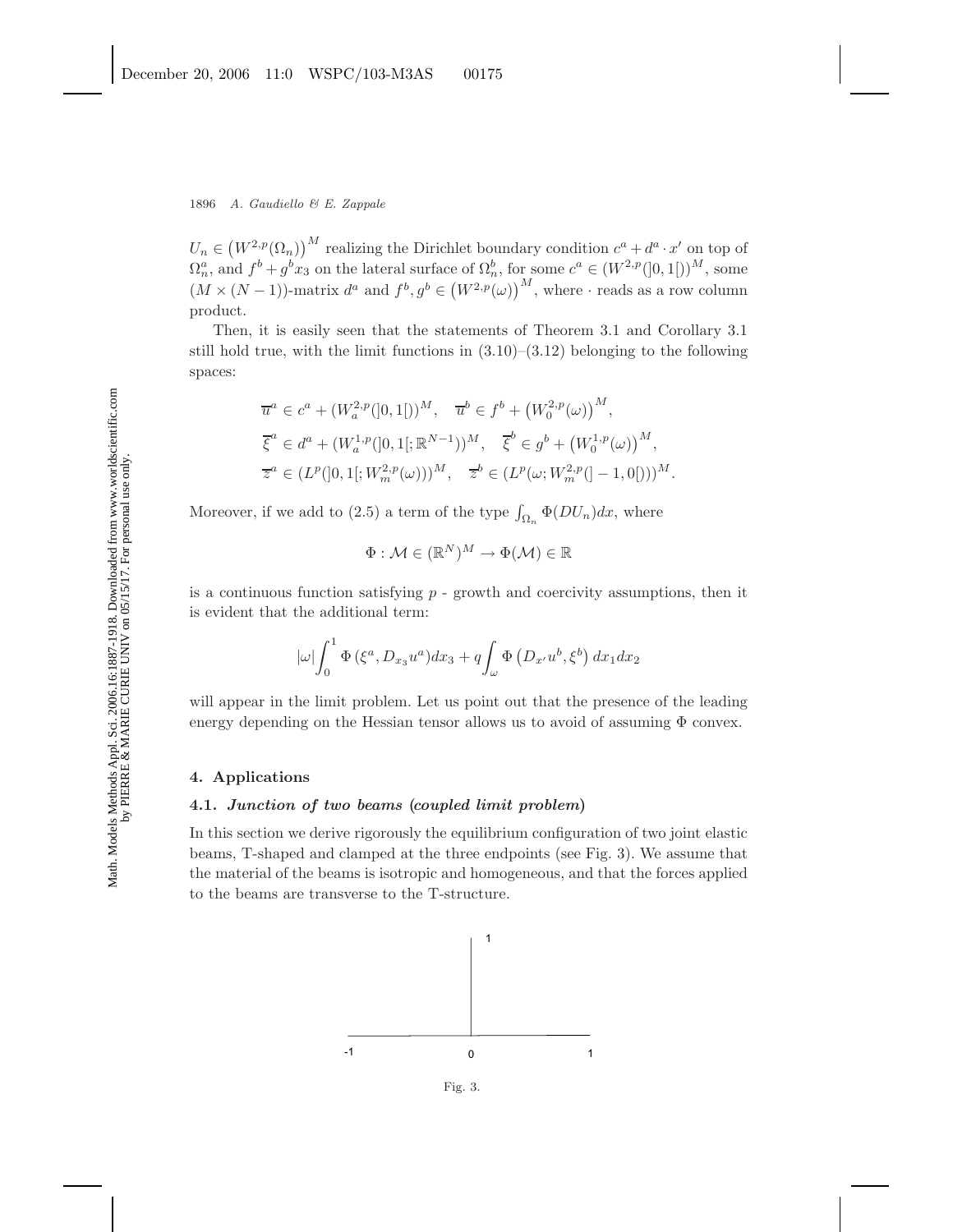

We derive our model via an asymptotic analysis based on a dimensional reduction of a Kirchhoff–Love<sup>a</sup> plate (see Ref. 12). Namely, for every  $n \in \mathbb{N}$ , we introduce an approximating T-shaped plate  $\Omega_n = \Omega_n^a \bigcup \Omega_n^b = (]-r_n, r_n[ \times [0,1[) \bigcup (-1,1[ \times$  $[-r_n, 0]$  (see Fig. 4) with the following flexural energy:

$$
c \int_{\Omega_n} (\Delta U_n)^2 + 2(1 - \nu) ((D_{x_1 x_2}^2 U_n)^2 - D_{x_1}^2 U_n D_{x_2}^2 U_n) dx_1 dx_2 - \int_{\Omega_n} J_n U_n dx_1 dx_2,
$$
\n(4.1)

where  $\nu \in ]0, \frac{1}{2}[$  is the Poisson ratio,  $2c > 0$  represents the flexural rigidity modulus of the plate (precisely,  $c = \frac{Eh^3}{12(1-\nu^2)}$ , with  $E > 0$  Young modulus and h denoting the small thickness of the plate), and  $J_n$  represent the transverse forces to the plate.

For every  $n \in \mathbb{N}$ , let  $\overline{U}_n : \Omega_n \to \mathbb{R}$  be the transverse displacement of the plate, which minimizes the energy  $(4.1)$  among all the kinematically admissible fields  $U_n \in H^2(\Omega_n)$  such that  $U_n$  and its normal derivative vanish on  $]-r_n,r_n[ \times \{1\}$  and on  $\{-1, 1\} \times [-r_n, 0]$ . Let  $j^a$  and  $j^b$  be the weak-L<sup>2</sup> limits of the rescaled forces (see Remark 3.3).

In order to derive our model, we pass to the limit, as  $n \to +\infty$ , in (4.1). Then, by applying Corollary 3.1, it is easily seen that

$$
\begin{cases}\n\frac{1}{2r_n} \int_{-r_n}^{r_n} \overline{U}_n(x_1, x_2) dx_1 \rightharpoonup \overline{u}^a \text{ weakly in } H^2(]0, 1[), \\
\frac{1}{h_n} \int_{-h_n}^0 \overline{U}_n(x_1, x_2) dx_2 \rightharpoonup \overline{u}^b \text{ weakly in } H^2(]-1, 1[),\n\end{cases}
$$
\n
$$
\begin{cases}\n\frac{1}{2r_n} \int_{-r_n}^{r_n} D_{x_1} \overline{U}_n(x_1, x_2) dx_1 \rightharpoonup \overline{\xi}^a \text{ weakly in } H^1(]0, 1[), \\
\frac{1}{h_n} \int_{-h_n}^0 D_{x_2} \overline{U}_n(x_1, x_2) dx_2 \rightharpoonup \overline{\xi}^b \text{ weakly in } H^1(]-1, 1[),\n\end{cases}
$$

<sup>a</sup>In the Kirchhoff–Love theory, a plate, being a three-dimensional solid with a dimension (the thickness) very small with respect to the others, is described by a two-dimensional object.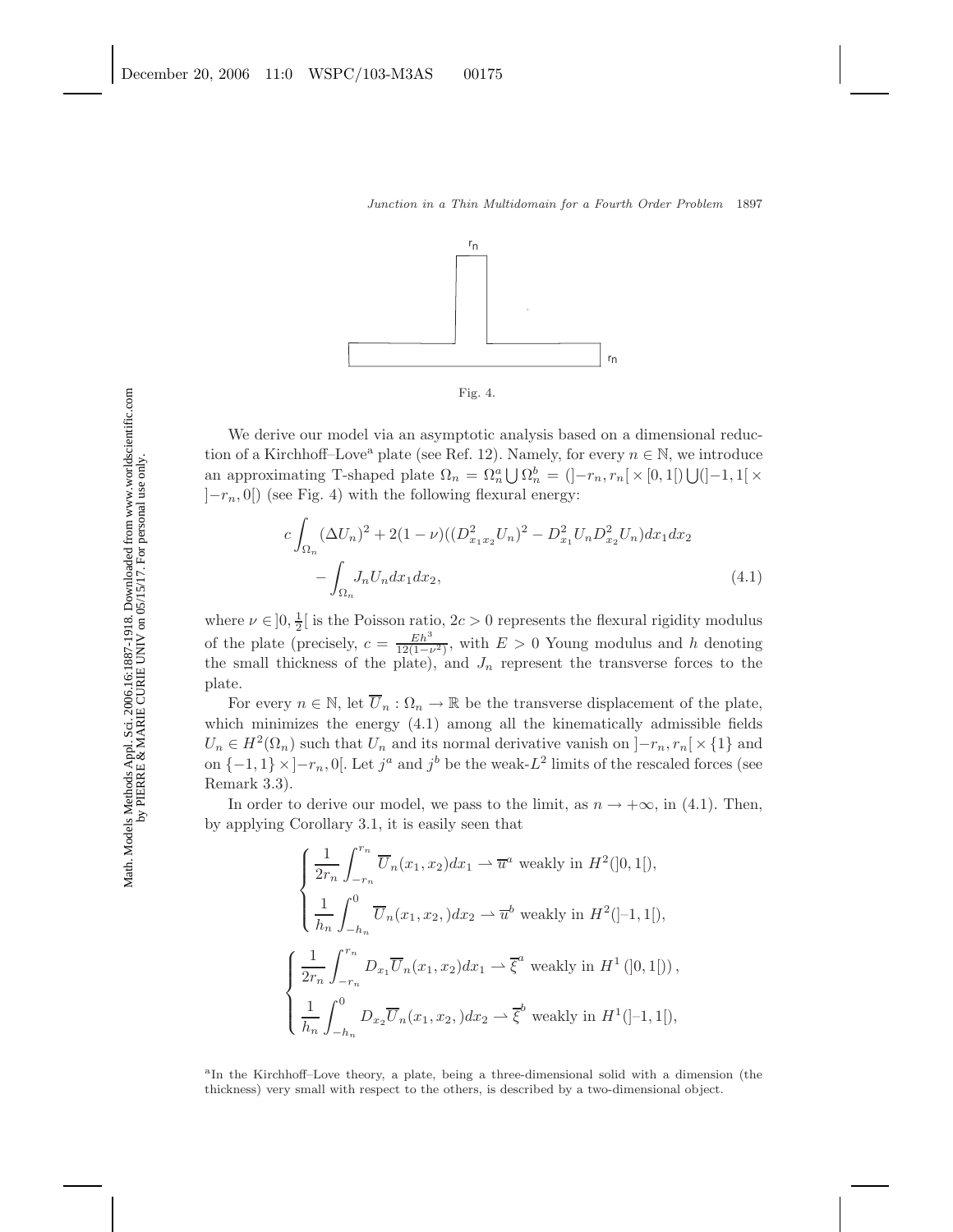and  $(\overline{u}^a, \overline{u}^b, \overline{\xi}^a, \overline{\xi}^b)$  minimizes the following energy (in this case, an easy computation shows that the functions  $D_{x_1}^2 z^a$  and  $D_{x_2}^2 z^b$  which appear in (3.6) and (3.7), respectively, are expressed in terms of  $u^a$  and  $u^b$ , respectively. Precisely,  $D_{x_1}^2 z^a = -\nu D_{x_2}^2 u^a, D_{x_2}^2 z^b = -\nu D_{x_1}^2 u^b$ :

$$
2c \int_0^1 (1 - \nu^2)(D_{x_2}^2 u^a)^2 + 2(1 - \nu)(D_{x_2} \xi^a)^2 dx_2 - \int_0^1 \left(\int_{-1}^1 j^a dx_1\right) u^a dx_2
$$
  
+ 
$$
c \int_{-1}^1 (1 - \nu^2)(D_{x_1}^2 u^b)^2 + 2(1 - \nu)(D_{x_1} \xi^b)^2 dx_1 - \int_{-1}^1 \left(\int_{-1}^0 j^b dx_2\right) u^b dx_1,
$$
(4.2)

among all the fields  $u^a \in H^2([0,1])$ ,  $u^b \in H_0^2([-1,1])$ ,  $\xi^a \in H^1([0,1])$ ,  $\xi^b \in$  $H_0^1([-1, 1])$  with  $u^a(1) = 0 = D_{x_2}u^a(1)$ , and  $\xi^a(1) = 0$ , and satisfying the following junction conditions:  $u^{a}(0) = u^{b}(0), \xi^{a}(0) = D_{x_{1}}u^{b}(0), \xi^{b}(0) = D_{x_{2}}u^{a}(0).$ 

It is easily seen that  $(\overline{u}^a, \overline{u}^b, \overline{\xi}^a, \overline{\xi}^b) \in H^2(]0, 1[) \times H^2(] - 1, 1[) \times H^1(]0, 1[) \times$  $H^1([-1,1])$  is characterized as the unique weak solution of the following Euler–Lagrange system:

$$
\begin{cases}\n4c(1-\nu^2)D_{x_2}^4u^a = \int_{-1}^1 j^a dx_1 & \text{in } [0,1[, \\
2c(1-\nu^2)D_{x_1}^4u^b = \int_{-1}^0 j^b dx_2 & \text{in } ]-1,0[, \\
2c(1-\nu^2)D_{x_1}^4u^b = \int_{-1}^0 j^b dx_2 & \text{in } ]0,1[, \\
D_{x_2}^2\xi^a = 0 & \text{in } ]0,1[, \\
D_{x_1}^2\xi^b = 0 & \text{in } ]-1,0[ \text{ and in } ]0,1[ \\
u^a(1) = D_{x_2}u^a(1) = 0, \\
u^b(-1) = D_{x_1}u^b(-1) = u^b(1) = D_{x_1}u^b(1) = 0, \\
\xi^a(1) = 0, \\
\xi^b(-1) = \xi^b(1) = 0, \\
u^a(0) = u^b(0), \\
D_{x_2}u^a(0) = \xi^b(0), \\
\xi^a(0) = D_{x_1}u^b(0), \\
2D_{x_2}^3u^a(0) = D_{x_1-}^3u^b(0) - D_{x_1+}^3u^b(0), \\
(1+\nu)D_{x_2}^2u^a(0) = D_{x_1-}^2\xi^b(0) - D_{x_1+}^2\xi^b(0), \\
4D_{x_2}\xi^a(0) = (1+\nu)(D_{x_1-}^2u^b(0) - D_{x_1+}^2u^b(0)),\n\end{cases}
$$
\n(4.3)

where  $D_{x_2-}^m$  and  $D_{x_2+}^m$  denote the left and right derivative of order m, respectively.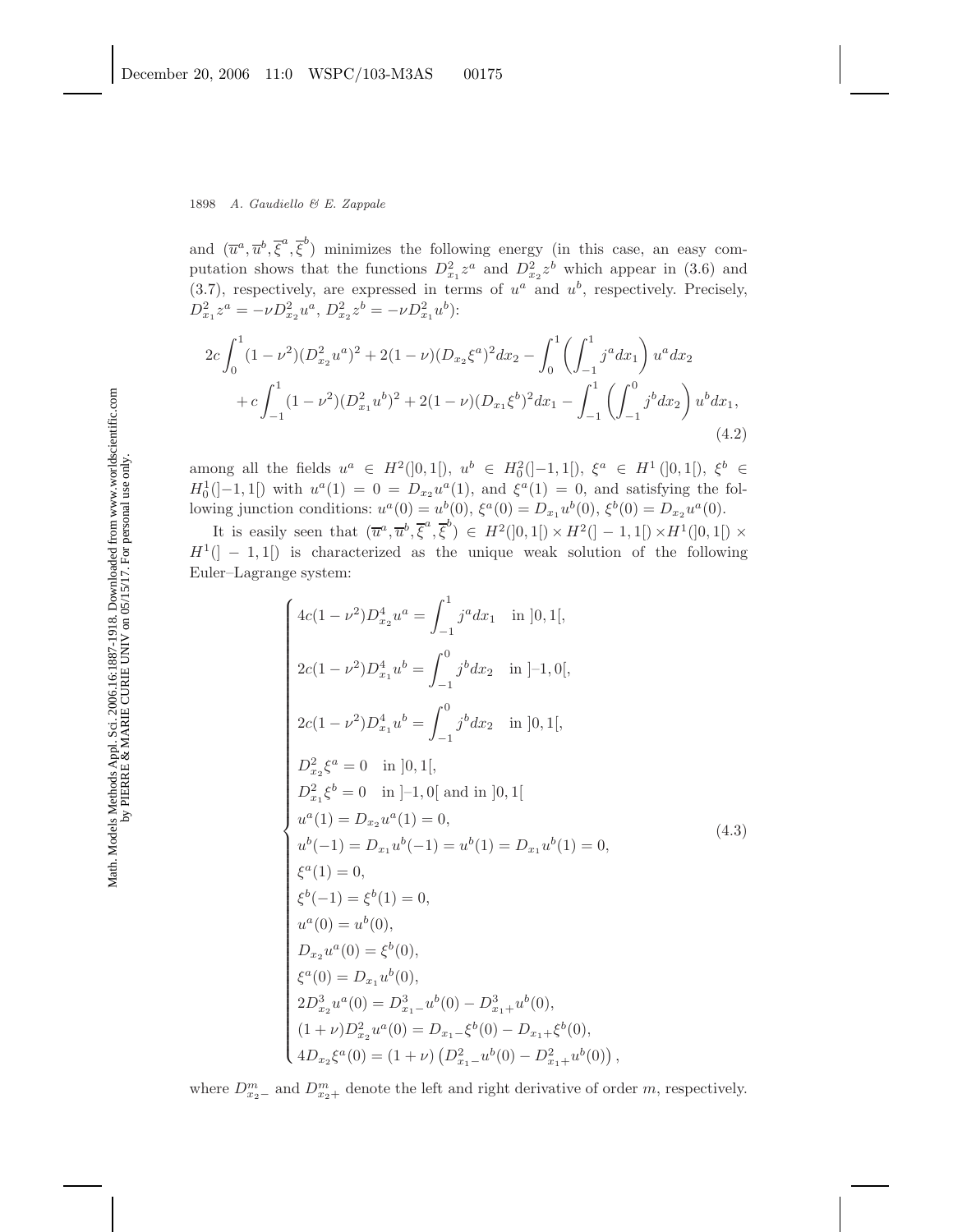From (4.3) it follows that

$$
\begin{cases}\n\overline{\xi}^{a} = D_{x_{1}} \overline{u}^{b}(0)(1 - x_{2}) & \text{in } [0, 1[, \\
\overline{\xi}^{b} = \begin{cases}\nD_{x_{2}} \overline{u}^{a}(0)(1 + x_{1}) & \text{in } [-1, 0], \\
D_{x_{2}} \overline{u}^{a}(0)(1 - x_{1}) & \text{in } [0, 1[, \n\end{cases} (4.4)\n\end{cases}
$$

where  $(\overline{u}^a, \overline{u}^b)$  is the unique weak solution of the following system:

$$
\begin{cases}\n4c(1-\nu^2)D_{x_2}^4u^a = \int_{-1}^1 j^a dx_1 & \text{in } ]0,1[, \\
2c(1-\nu^2)D_{x_1}^4u^b = \int_{-1}^0 j^b dx_2 & \text{in } ]-1,0[, \\
2c(1-\nu^2)D_{x_1}^4u^b = \int_{-1}^0 j^b dx_2 & \text{in } ]0,1[, \\
u^a(1) = D_{x_2}u^a(1) = 0, \\
u^b(-1) = D_{x_1}u^b(-1) = u^b(1) = D_{x_1}u^b(1) = 0, \\
u^a(0) = u^b(0), \\
2D_{x_2}^3u^a(0) = D_{x_1}^3u^b(0) - D_{x_1+}^3u^b(0), \\
(1+\nu)D_{x_2}^2u^a(0) = 2D_{x_2}u^a(0), \\
4D_{x_1}u^b(0) = (1+\nu)(D_{x_1}^2-u^b(0) - D_{x_1+}^3u^b(0)),\n\end{cases}
$$
\n(4.5)

or equivalently,  $(\overline{u}^a, \overline{u}^b)$  minimizes the following energy:

$$
2c(1 - \nu^2) \int_0^1 (D_{x_2}^2 u^a)^2 dx_2 + 4c(1 - \nu)(D_{x_1} u^b(0))^2
$$

$$
- \int_0^1 \left( \int_{-1}^1 j^a dx_1 \right) u^a dx_2 + c(1 - \nu^2) \int_{-1}^1 (D_{x_1}^2 u^b)^2 dx_1
$$

$$
+ 4c(1 - \nu)(D_{x_2} u^a(0))^2 - \int_{-1}^1 \left( \int_{-1}^0 j^b dx_2 \right) u^b dx_1, \tag{4.6}
$$

among all the fields  $u^a \in H^2([0,1])$ ,  $u^b \in H_0^2([-1,1])$ , with  $u^a(1) = 0 = D_{x_2}u^a(1)$ , and satisfying the following junction condition:  $u^a(0) = u^b(0)$ .

Note that the obtained limit problem is one-dimensional. The functions  $u^a$  and  $u<sup>b</sup>$  represent the transverse displacement of the vertical beam and the transverse displacement of the horizontal beam, respectively. At the contact point, there is the junction of the transverse displacements. The boundary conditions mean that the T-structure is clamped at the three endpoints. The first and second terms in (4.6) represent the flexural energy and the torsional energy of the vertical beam, respectively. Analogously for the horizontal beam, the fourth and fifths terms in (4.6). The function  $\xi^a$  measures, at each point, the tendency to twist of the vertical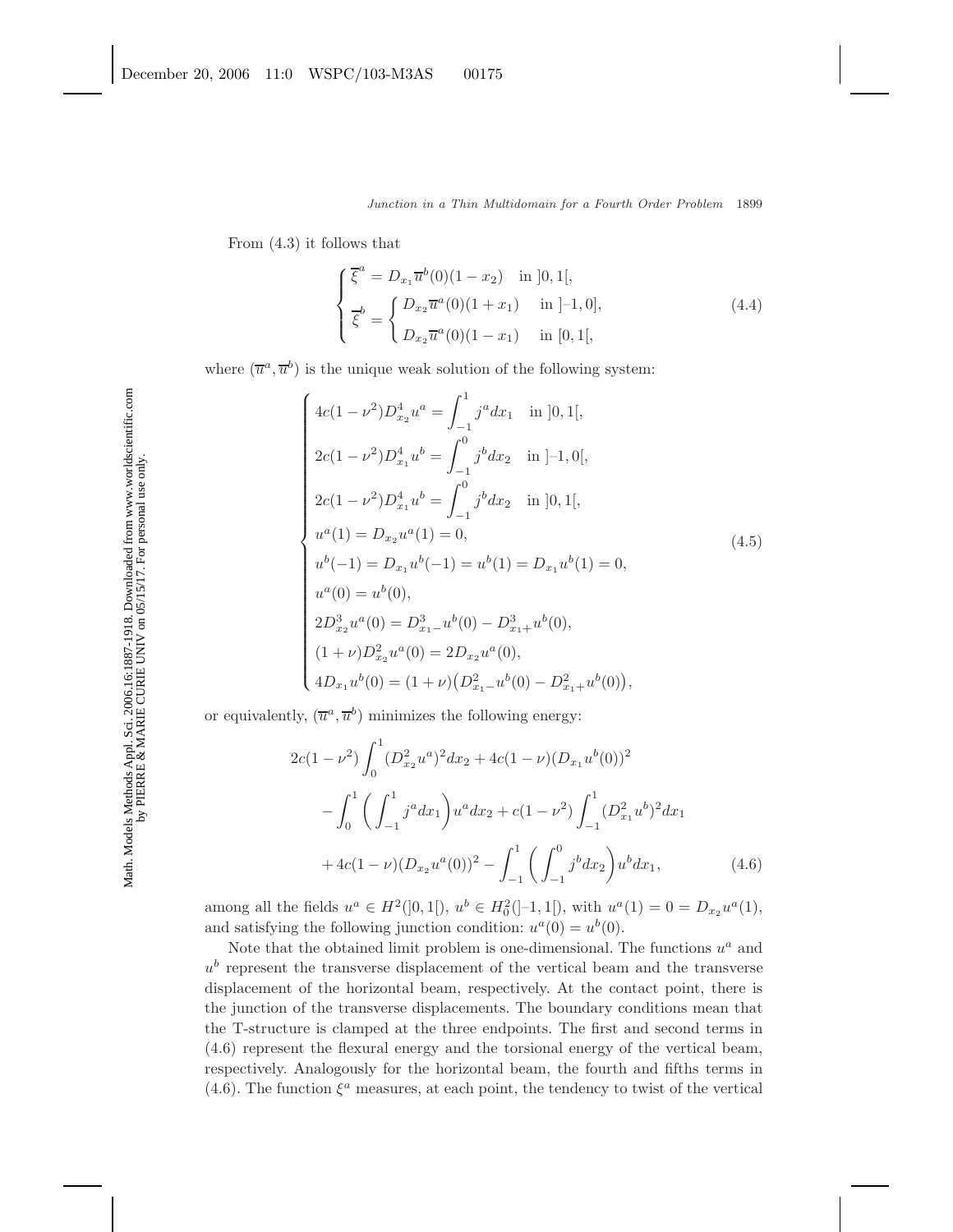beam. Analogously,  $\xi^b$  for the horizontal beam. The torsion of each beam is maximal at the contact point 0, while it vanishes at the three endpoints. Precisely, the maximal torsion of the vertical beam is equal to the slope of the horizontal beam in the origin, that is max  $|\xi^a|=|D_x,\overline{u}^b(0)|$ . Analogously, the maximal torsion of the horizontal beam is equal to the slope of the vertical beam in the origin, that is  $\max |\xi^{b}| = |D_{x_2} \overline{u}^a(0)|.$ 

In some particular case, we have explicitly calculated the solution of (4.5), and consequently the twist (4.4) of our T-shaped beams. For instance, by choosing  $j^a = x_2^2$  and  $j^b = x_1^2$ , it results that

$$
u^{a}(x_{2}) = \frac{21 + 13\nu - 12(1 + \nu)x_{2} - 12x_{2}^{2} - 6(1 + \nu)x_{2}^{3} + (9 + 5\nu)x_{2}^{6}}{720c(1 - \nu^{2})(9 + 5\nu)},
$$
  
\n
$$
u^{b}(x_{1}) = \begin{cases} \frac{21 + 13\nu - 12(3 + 2\nu)x_{1}^{2} - 6(1 + \nu)x_{1}^{3} + (9 + 5\nu)x_{1}^{6}}{720c(9 + 5\nu - 9\nu^{2} - 5\nu^{3})} & \text{in } ]-1,0[, \\ \frac{21 + 13\nu - 12(3 + 2\nu)x_{1}^{2} + 6(1 + \nu)x_{1}^{3} + (9 + 5\nu)x_{1}^{6}}{720c(9 + 5\nu - 9\nu^{2} - 5\nu^{3})} & \text{in } ]0,1[, \\ \xi^{b}(x_{1}) = \begin{cases} \frac{1 + x_{1}}{60c(-9 + 4\nu + 5\nu^{2})} & \text{in } ]-1,0[, \\ \frac{1 - x_{1}}{60c(-9 + 4\nu + 5\nu^{2})} & \text{in } ]0,1[. \end{cases} \end{cases}
$$

Remark that, in this case, the vertical beam does not twist, since the force on the horizontal beam is symmetric (that is  $j^b = x_1^2$  is an even function). Our model provides a precise description of this phenomenon. Indeed, we have  $\xi^a(x_2) = 0$ . For the same reason,  $u^b$  is an even function.

If one chooses  $j^a = x_2$  and  $j^b = x_1$ , it results that

$$
u^{a}(x_{2}) = \frac{-7 - 4\nu + (1 + \nu)x_{2} + x_{2}^{2} + 2(7 + 4\nu)x_{2}^{3} - (9 + 5\nu)x_{2}^{5}}{240c(-9 - 5\nu + 9\nu^{2} + 5\nu^{3})},
$$

$$
u^{b}(x_{1}) = \begin{cases} \frac{(1+x_{1})^{2}[21+26\nu+8\nu^{2}-6(2+\nu)^{2}x_{1}]}{240c(1-\nu)(1+\nu)(3+2\nu)(9+5\nu)} \\ + \frac{(1+x_{1})^{2}[-(54+66\nu+20\nu^{2})x_{1}^{2}+(27+33\nu+10\nu^{2})x_{1}^{3}]}{240c(1-\nu)(1+\nu)(3+2\nu)(9+5\nu)} \text{ in } ]-1,0[, \\ \frac{(x_{1}-1)^{2}[21+26\nu+8\nu^{2}+(60+80\nu+26\nu^{2})x_{1}]}{240c(1-\nu)(1+\nu)(3+2\nu)(9+5\nu)} \\ + \frac{(x_{1}-1)^{2}[(54+66\nu+20\nu^{2})x_{1}^{2}+(27+33\nu+10\nu^{2})x_{1}^{3}]}{240c(1-\nu)(1+\nu)(3+2\nu)(9+5\nu)} \text{ in } ]0,1[, \\ \xi^{a}(x_{2}) = \frac{1-x_{2}}{120c(3-\nu-2\nu^{2})}, \end{cases}
$$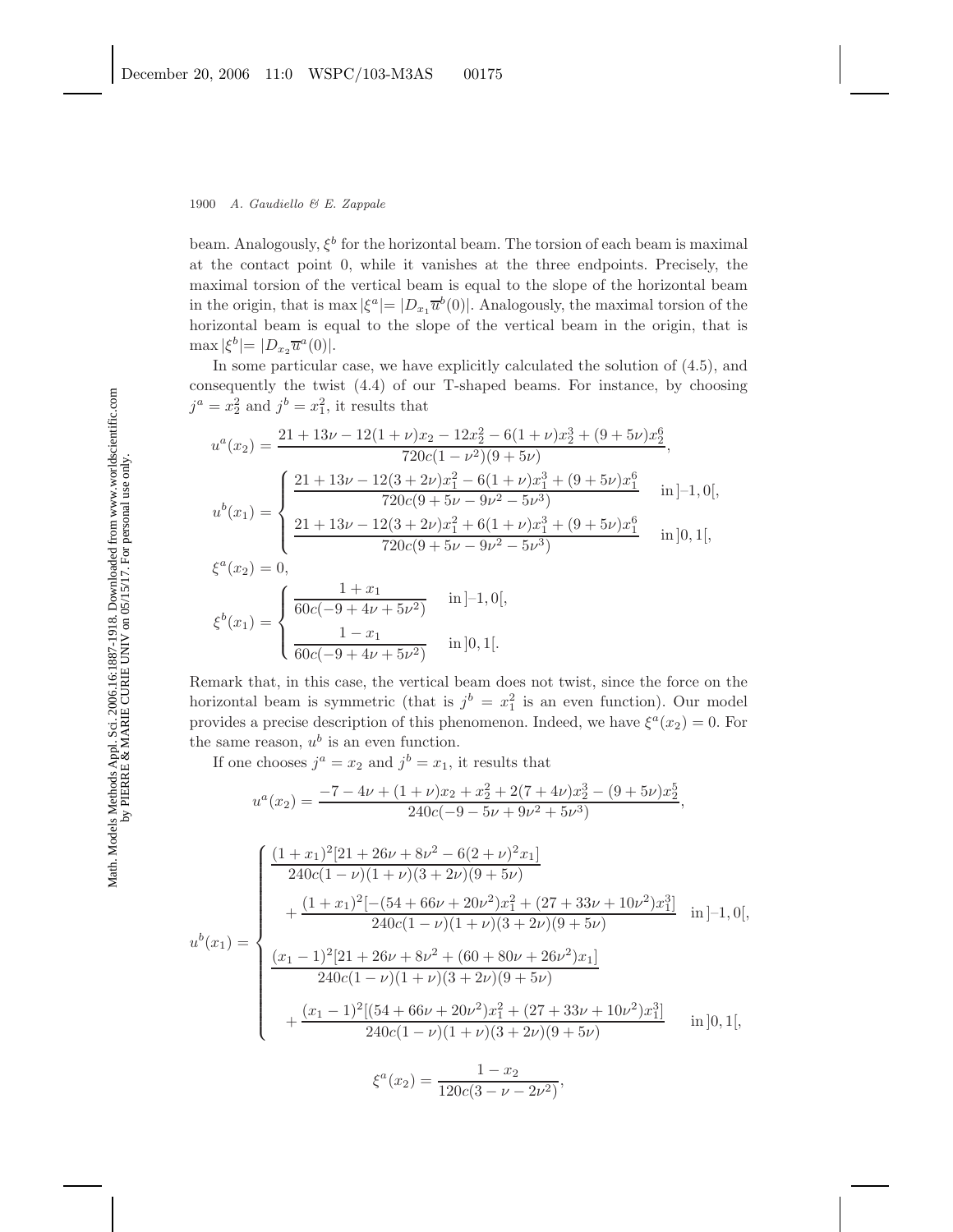$$
\xi^{b}(x_{1}) = \frac{1 + x_{1}}{240c(-9 + 4\nu + 5\nu^{2})} \quad \text{in } ]-1, 0[,
$$
  

$$
\xi^{b}(x_{1}) = \frac{1 - x_{1}}{240c(-9 + 4\nu + 5\nu^{2})} \quad \text{in } ]0, 1[.
$$

In this case, since the force on the horizontal beam is odd, there is a torsional effect on the vertical beam. An observer, placed at the contact point of the beams, see the vertical beam twist to the left. Indeed, in our model,  $\xi^a$  is positive (except  $x_2 = 1$ ). Remark that  $u^b$  is not odd, although the force on the horizontal beam is odd. This event occurs since the force  $j^a = x_2$  shifts the origin: precisely  $u^b(0) = u^a(0) =$  $\frac{7+4\nu}{240c(9+5\nu-9\nu^2-5\nu^3)}$ . For instance, if  $j^a = 0$  and  $j^b = x_1$ , it results that  $u^a = 0$ ,  $\xi^a = \frac{1}{120c(\nu-1)(3+2\nu)}(x_2-1), \xi^b = 0$  and  $u^b$  is an odd polynomial of degree 5.

If one assumes  $j^a = k^a$ ,  $j^b = k_1$  in  $[-1, 0]$ ,  $j^b = k_2$  in  $[0, 1]$ , with  $k^a$ ,  $k_1$  and  $k_2$ constants, it results that the transverse displacements of the beams are described by polynomials of degree 4, which we do not detail here for the sake of clarity. Moreover,

$$
\xi^{a}(x_{2}) = \frac{(-k_{1} + k_{2})(1 - x_{2})}{96c(3 - \nu - 2\nu^{2})},
$$

$$
\xi^{b}(x_{1}) = \begin{cases} \frac{(2k^{a} + 3k_{1} + 3k_{2})(1 + x_{1})}{48c(-9 + 4\nu + 5\nu^{2})} & \text{in [-1, 0]},\\ \frac{(2k^{a} + 3k_{1} + 3k_{2})(1 - x_{1})}{48c(-9 + 4\nu + 5\nu^{2})} & \text{in [0, 1].} \end{cases}
$$

If  $k_1 < k_2$ , an observer placed at the contact point of the beams, see the vertical beam twisting to the left. Indeed, in our model,  $\xi^a$  is positive (except  $x_2 = 1$ ), if  $k_1 < k_2$ . On the contrary, if  $k_2 < k_1$ . To avoid torsional effects on the vertical beam, one has to impose symmetric forces on the horizontal beam, i.e.  $k_1 = k_2$ . In this case, to avoid torsional effects on the horizontal beam too, our model suggests to take  $k^a = -3k_1 = -3k_2$ .

# **4.2.** *Martensitic materials* **(***"partially" coupled limit problem***)**

The result obtained in Sec. 3 can also be applied to martensitic materials. These materials are alloys that undergo a diffusionless phase trasition at a critical temperature due to a change in crystalline structure: austenite phase and martensitic phase. The martensitic materials often exhibit a shape-memory effect and they have been recently much studied because of their applications in microactuators and sensors. For a survey on martensitic materials see, for instance, Refs. 3–6, 21, 28, 31, 32, 36, 37 and the large bibliography quoted therein.

By making use of our result, it is possible to describe the equilibrium configuration of a 3D martensitic multistructure composed of a wire  $\{(0,0)\}\times[0,1]$ orthogonal to a thin film  $\omega \times \{0\}$  and with contact at the origin  $(0,0)$ , where, for instance,  $\omega$  is a circle of  $\mathbb{R}^2$  with center  $(0, 0)$  (see Fig. 5).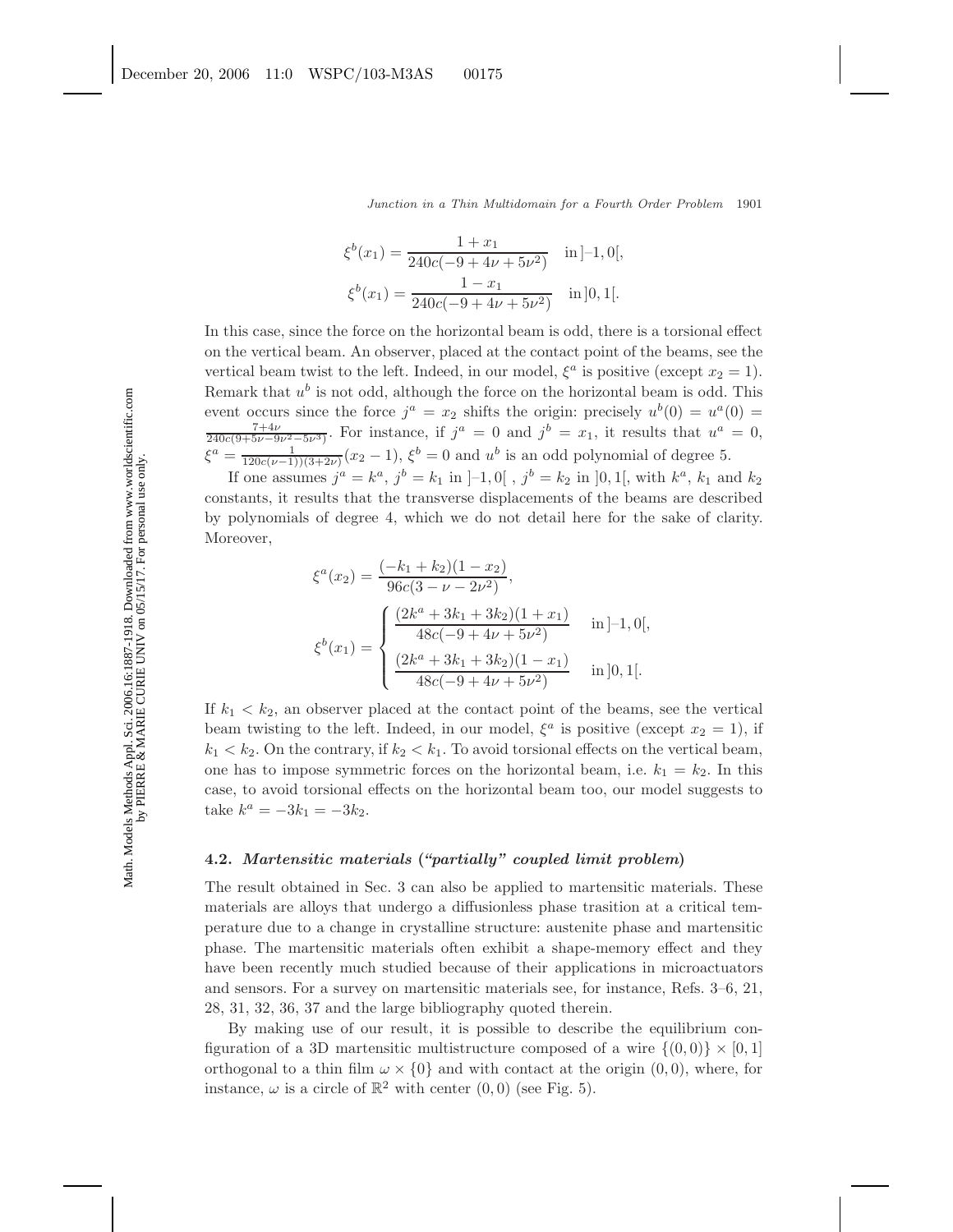



We deduce our model via an asymptotic analysis based on a dimensional reduction. Namely, for every  $n \in \mathbb{N}$ , we consider an approximating multistructure  $\Omega_n = \Omega_n^a \bigcup \Omega_n^b$  consisting of two vertical cylinders, one placed upon the other:  $\Omega_n^a$  with constant height 1 and small cross-section  $r_n\omega$ ,  $\Omega_n^b$  with small thickness  $h_n$ and constant cross-section  $\omega$  (see Fig. 1).

We assume that  $\Omega_n$  is filled with a martensitic material. Hence, we consider free energies of the same type introduced by Bhattacharya and James in Ref. 6 for deriving martensitic thin films, and used by Le Dret and Meunier in Refs. 31 and 32 for obtaining martensitic wires. Namely, the considered energy is the sum of a term of bulk interfacial energy (see Ref. 6), and a term of internal elastic one coming from the geometrically nonlinear theory of martensite (see Ref. 4):

$$
\int_{\Omega_n} \left[k \left| D^2 U_n \right|^2 + \Phi(DU_n) \right] dx_1 dx_2 dx_3,\tag{4.7}
$$

where k is a positive constant,  $U_n$  denotes the displacement,  $DU_n$  the displacement gradient,  $D^2U_n$  the gradient of the displacement gradient, and

$$
\Phi: \mathcal{M} \in \mathbb{R}^{3 \times 3} \to \Phi(\mathcal{M}) \in \mathbb{R}
$$

is a continuous function satisfying the following growth and coercivity assumptions:

$$
a + \alpha |\mathcal{M}|^2 \le \Phi(\mathcal{M}) \le b + \beta |\mathcal{M}|^q, \quad \forall \mathcal{M} \in \mathbb{R}^{3 \times 3};
$$
  
for some  $a, b \in \mathbb{R}, \ \alpha, \beta \in ]0, +\infty[$  and  $2 \le q < 6$ .

Moreover,  $\Phi$  is assumed to be frame-indifferent and to satisfy a condition of material symmetry (see  $(2.1)$  and  $(2.2)$  in Ref. 6).

For every  $n \in \mathbb{N}$ , let  $\overline{U}_n : \Omega_n \to \mathbb{R}^3$  be a transformation field which minimizes energy (4.7) among all the kinematically admissible fields  $U_n \in H^2(\Omega_n; \mathbb{R}^3)$  realizing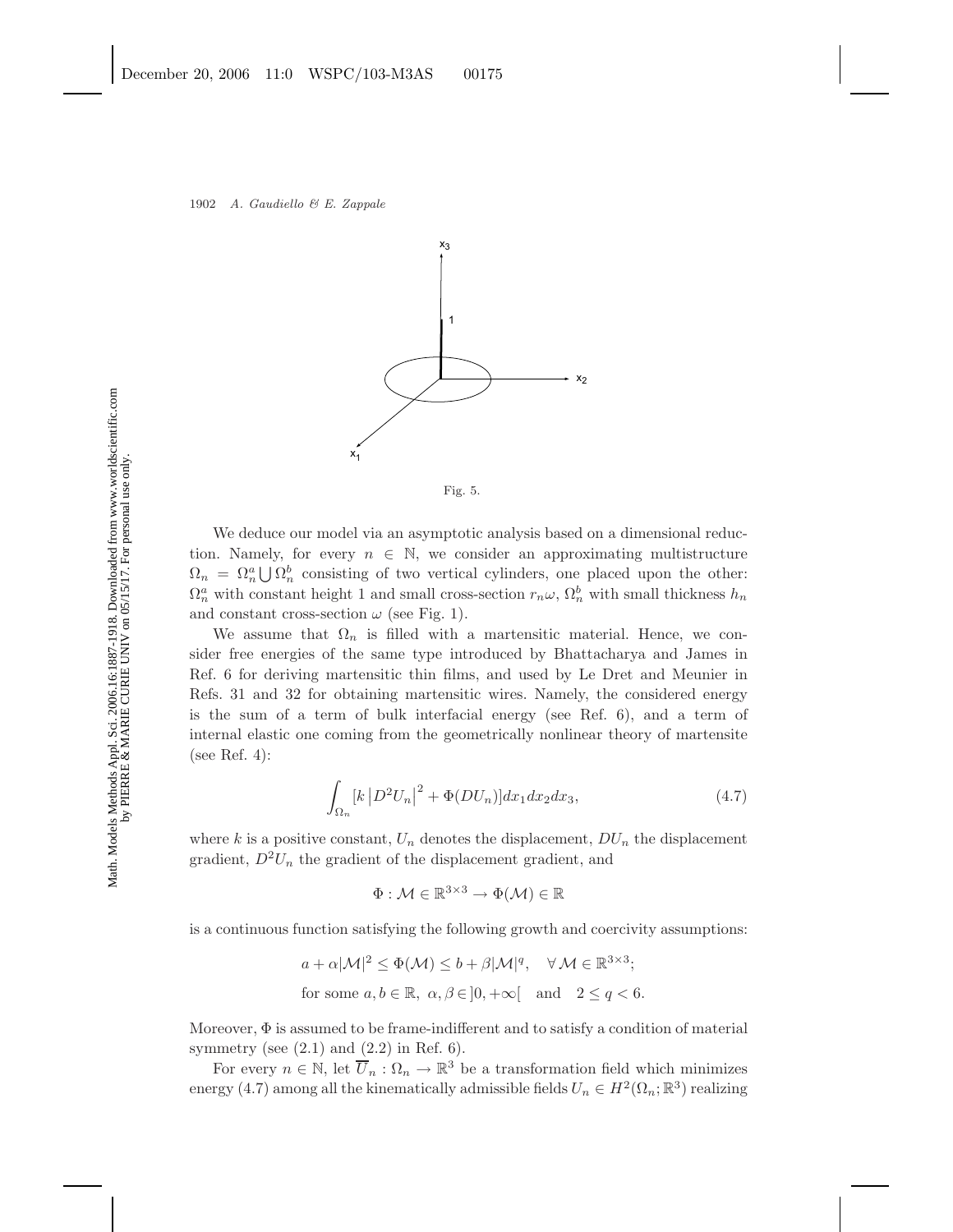the Dirichlet boundary condition  $c^a + d^a \cdot (x_1, x_2)$  on top of the wire  $\Omega_n^a$ , and  $f^b + g^b x_3$ on the lateral surface of the film  $\Omega_n^b$ , for some  $c^a \in H^2(]0,1[,\mathbb{R}^3)$ , for some  $(3 \times 2)$ matrix  $d^a$  and some  $f^b, g^b \in H^2(\omega; \mathbb{R}^3)$ , where  $\cdot$  reads as a row column product.

In order to deduce our model, we pass to the limit, as  $n \to +\infty$ , in the approximating problem, by assuming that the volumes of the two cylinders vanish with the same rate as  $n \to +\infty$ , i.e.  $\lim_{n \to \infty} \frac{h_n}{r_n^{N-1}} = q \in ]0, +\infty[$ . In this context, the vectorial version of Corollary 3.1 applies (see Remark 3.4), and hence it is easily seen that, up to a subsequence,

$$
\begin{cases}\n\frac{1}{r_n^2|\omega|} \int_{r_n\omega} \overline{U}_n(x_1, x_2, x_3) dx_1 dx_2 \rightharpoonup \overline{u}^a \text{ weakly in } H^2(]0, 1[; \mathbb{R}^3), \\
\frac{1}{h_n} \int_{-h_n}^0 \overline{U}_n(x_1, x_2, x_3) dx_3 \rightharpoonup \overline{u}^b \text{ weakly in } H^2(\omega; \mathbb{R}^3), \\
\frac{1}{r_n^2|\omega|} \int_{r_n\omega} D_{x'} \overline{U}_n(x_1, x_2, x_3) dx_1 dx_2 \rightharpoonup \overline{\xi}^a \text{ weakly in } H^1(]0, 1[; (\mathbb{R}^3)^2), \\
\frac{1}{h_n} \int_{-h_n}^0 D_{x_3} \overline{U}_n(x_1, x_2, x_3) dx_3 \rightharpoonup \overline{\xi}^b \text{ weakly in } H^1(\omega; \mathbb{R}^3),\n\end{cases}
$$

and  $(\overline{u}^a, \overline{u}^b, \overline{\xi}^a, \overline{\xi}^b)$  minimizes the following energy:

$$
|\omega| \int_0^1 \left[ k \left| \begin{pmatrix} 0 & \left( D_{x_3} \xi^a \right)^T \\ D_{x_3} \xi^a & D_{x_3}^2 u^a \end{pmatrix} \right|^2 + \Phi(\xi^a, D_{x_3} u^a) \right] dx_3
$$
  
+ 
$$
q \int_{\omega} \left[ k \left| \begin{pmatrix} D_{x'}^2 u^b & \left( D_{x'} \xi^b \right)^T \\ D_{x'} \xi^b & 0 \end{pmatrix} \right|^2 + \Phi \left( D_{x'} u^b, \xi^b \right) \right] dx_1 dx_2, \qquad (4.8)
$$

among all the fields  $u^a \in H^2(]0,1[;{\mathbb R}^3), u^b \in H^2(\omega;{\mathbb R}^3), \xi^a \in H^1(]0,1[;({\mathbb R}^3)^2), \xi^b \in$  $H^1(\omega;\mathbb{R}^3)$  realizing the Dirichlet boundary condition  $u^a(1) = c^a(1)$ ,  $D_{x_3}u^a(1) =$  $D_{x_3}c^a(1), u^b = f^b, D_{x'}u^b = D_{x'}f^b$  on  $\partial \omega, \xi^a(1) = d^a$  and  $\xi^b = g^b$  on  $\partial \omega$ , and the following junction condition:  $u^a(0) = u^b(0,0)$ .

We have obtained a one-dimensional limit problem on the wire, a twodimensional limit problem on the thin film and these problems are coupled by the junction condition on the displacement  $u^a(0) = u^b(0,0)$ .

Remark that the minimum of the limit energy is obtained as

$$
\lim_{n} \frac{1}{r_n^2} \int_{\Omega_n} [k|D^2 \overline{U}_n|^2 + \Phi(D\overline{U}_n)] dx_1 dx_2 dx_3.
$$

 $\xi^a(x_3) \in (\mathbb{R}^3)^2$  represents the Cosserat vectors (see Ref. 2 for the Cosserat theory) which takes into account the limit deformation of the cross-section of the wire (we also emphasize that they are not describing bending and torsion effects), while  $\xi^b(x_1, x_2) \in \mathbb{R}^3$  can be thought as a Cosserat director which keeps memory of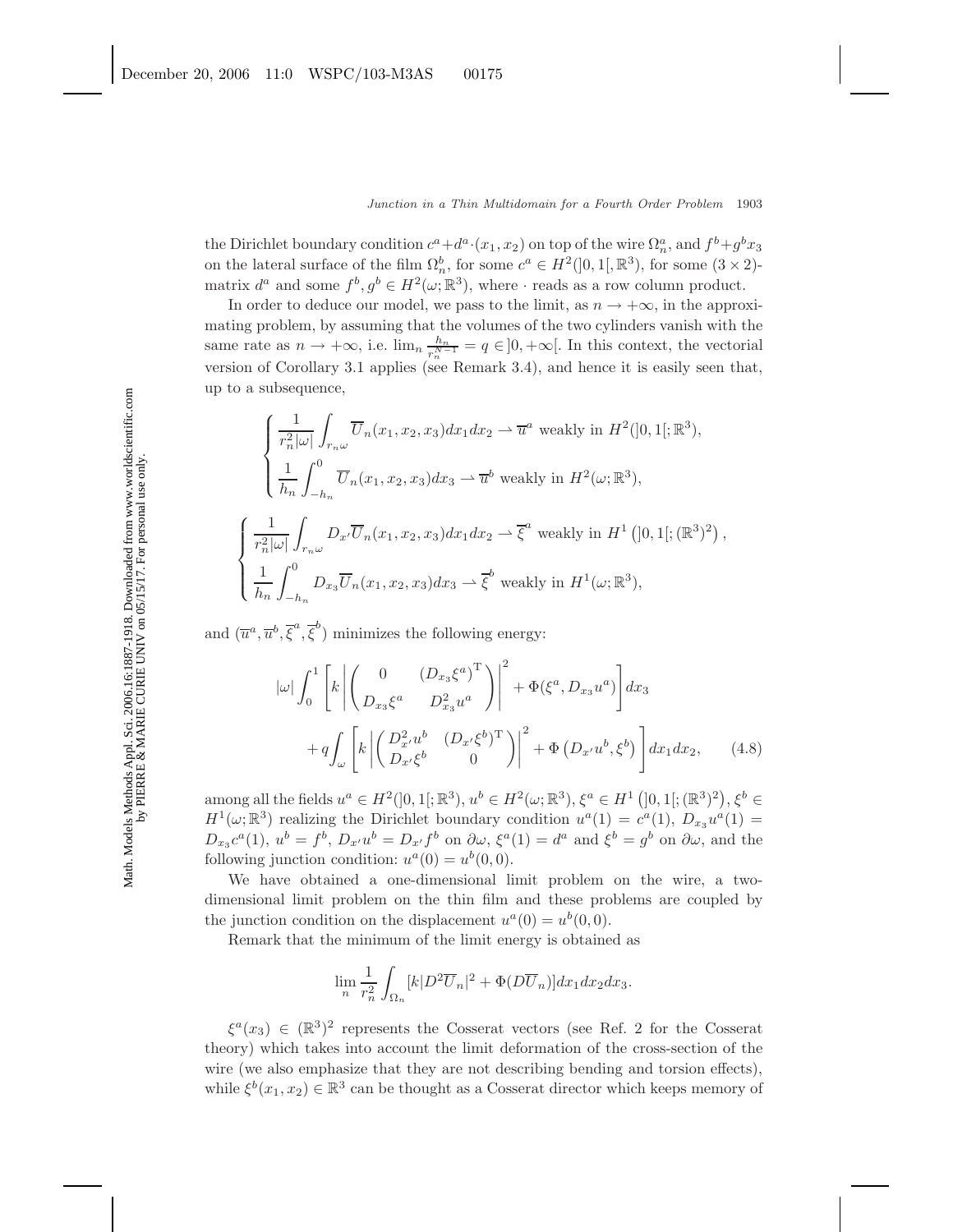the original normal to the middle surface of the thin film, and it is not a bending term. Both these vectors appear just as a contribution due to the presence of the interfacial energy. The triple  $(\xi^a, D_{x3} u^a)$  constitutes a Cosserat triple for the wire, while  $(D_{x'}u^b, \xi^b)$  is the analogous one for the thin film.

We point out that there is no junction condition involving  $(\xi^a, D_{x_3} u^a)$  and  $(D_{x'}u^{b}, \xi^{b})$  at the contact point between the wire and the thin film in the limit problem, but only the junction of the displacement  $u^a(0) = u^b(0,0)$  (for this reason, we say that the limit problem is "partially" coupled). This fact allows us to build up a model where there is a surprising sharp phase transition, without transition layers, from an austenite phase to a martensitic phase, with bulk interfacial energy not identically null. Precisely, in a thin multistructure wire — thin film with contact at the origin (see Fig. 5), let us consider a free energy  $(4.8)$ , where  $\Phi$  has only two energy wells:  $SO(3)$  and  $SO(3)U$ , with

$$
U = \begin{pmatrix} \eta_1 & 0 & 0 \\ 0 & \eta_1 & 0 \\ 0 & 0 & \eta_2 \end{pmatrix},
$$

 $0 < \eta_1 < 1 < \eta_2$ , and  $SO(3)U$  standing for the set of all rotation matrices postmultiplied by U. The set  $SO(3)$  describes the austenite phase, while  $SO(3)U$  the martensitic one.

Let us minimize energy (4.8) among all the admissible fields realizing the boundary conditions:  $u^a(1) = (0, 0, \eta_2), D_{x_3}u^a(1) = (0, 0, \eta_2), u^b = (x_1, x_2, 0),$  $D_{x'}u^b = \begin{pmatrix} 1 & 0 & 0 \\ 0 & 1 & 0 \end{pmatrix}$  on  $\partial \omega$ ,  $\xi^a(1) = \begin{pmatrix} \eta_1 & 0 & 0 \\ 0 & \eta_1 & 0 \end{pmatrix}$  and  $\xi^b = (0,0,1)$  on  $\partial \omega$ , and the following junction condition:  $u^a(0) = u^b(0, 0)$ .

Then it is easily seen that the minimum value is reached at

$$
\overline{u}^a = (0, 0, \eta_2 x_3), \quad \overline{u}^b = (x_1, x_2, 0), \quad \overline{\xi}^a = \begin{pmatrix} \eta_1 & 0 & 0 \\ 0 & \eta_1 & 0 \end{pmatrix}, \quad \overline{\xi}^b = (0 \quad 0 \quad 1),
$$

since the bulk interfacial energy is zero at  $(\overline{u}^a, \overline{\xi}^a, \overline{u}^b, \overline{\xi}^a)$ , and

$$
(\overline{\xi}^a, D_{x_3}\overline{u}^a) = U, \quad (D_{x'}\overline{u}^b, \overline{\xi}^b) = I \in SO(3).
$$

This means that there is at least a solution which describes the film in the austenite phase, while the wire is in the martensitic one; so in the contact point a sharp transition phase happens. Let us underline that in  $(4.8)$  k is positive, i.e. the bulk interfacial energy is not identically null. We emphasize that, if the bulk interfacial energy is not identically null and the structure is made by one and only wire, or by one and only thin film, or in general by a 3D medium without junction, then a sharp phase transition, without transition layers, cannot appear, since in these cases the displacement and the Cosserat vectors are  $H^2$  and  $H^1$  of the whole domain, respectively (see Refs. 6, 31 and 32).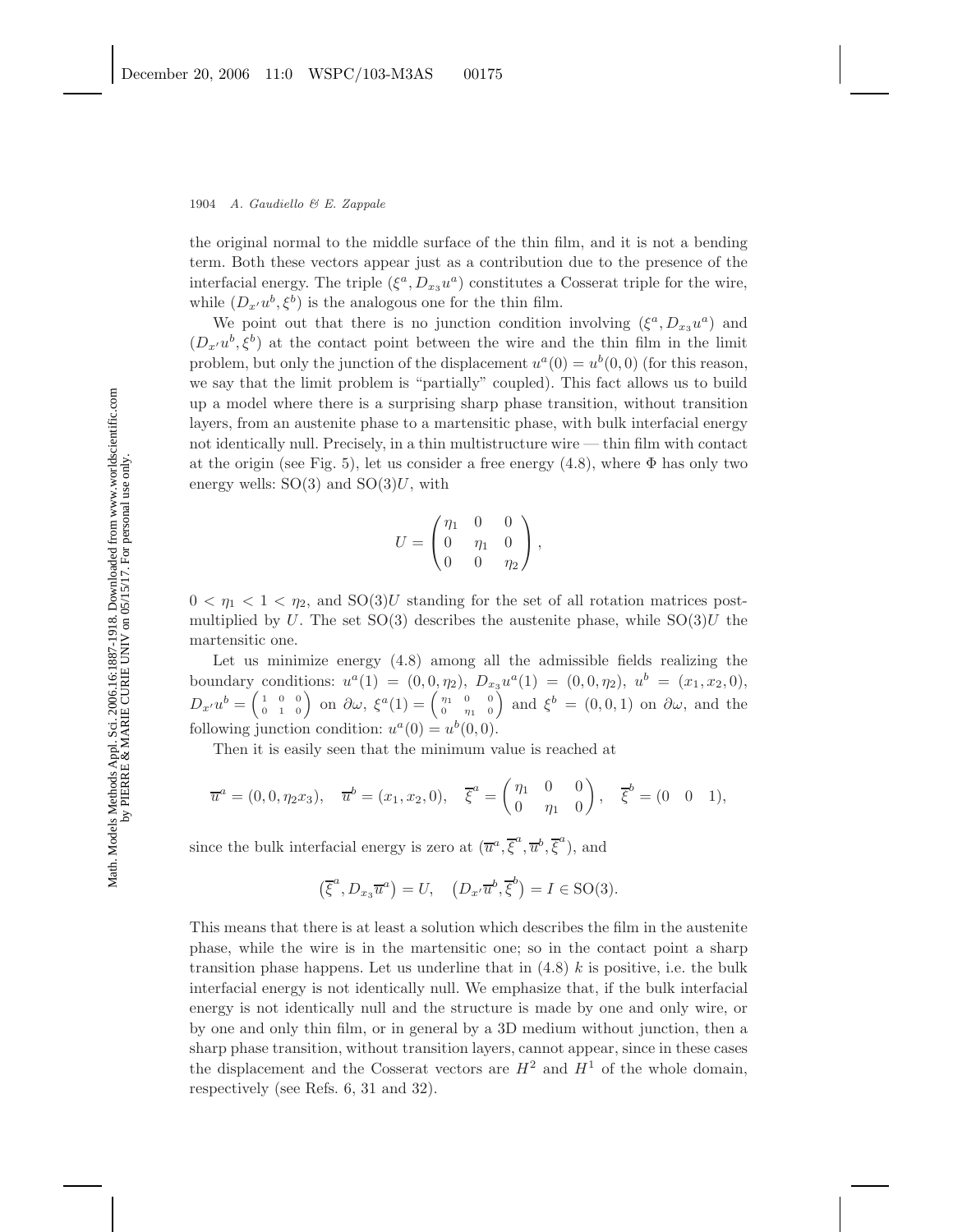#### **5. Density**

Introduce the auxiliary space:

$$
V = \left\{ (u^a, u^b, \xi^a, \xi^b, z^a, z^b) \right\}\n\in (c^a + C_a^{\infty}([0, 1])) \times (f^b + C_0^{\infty}(\omega))\n\times (d^a + (C_a^{\infty}([0, 1]))^{N-1}) \times (g^b + C_0^{\infty}(\omega))\n\times C_0^{\infty}([0, 1]; C^{\infty}(\overline{\omega})) \times C_0^{\infty}(\omega; C^{\infty}([-1, 0])) :\nu^a(0) = u^b(0'), D_{x'}u^b(0') = \xi^a(0), D_{x_N}u^a(0) = \xi^b(0') \right\},
$$
\n(5.1)

where  $C_a^{\infty}([0,1]) = \{u^a \in C^{\infty}([0,1]) : u^a(1) = 0, D^i u^a(1) = 0 \,\forall \, i \in \mathbb{N}\}.$  Point out that assumption (3.5) gives a meaning to the junction conditions in the definition (5.1).

This section is devoted to prove the following density result:

**Proposition 5.1.** *Let*  $V^p$  *and*  $V$  *be as in* (3.8) *and* (5.1), *respectively. Then*  $V$  *is*  $dense$  *in*  $V^p$ *.* 

**Proof.** Fix  $(u^a, u^b, \xi^a, \xi^b, z^a, z^b) \in V^p$ . Since  $C_0^{\infty}(]0, 1[; C^{\infty}(\overline{\omega})) \times C_0^{\infty}(\omega; C^{\infty}([-1, 0])$ is dense in Z, defined in (3.9), it remains to approximate  $(u^a, u^b, \xi^a, \xi^b)$ .

Let  $\{\hat{u}_n^a\}_{n\in\mathbb{N}}\subset C^\infty_a([0,1]), \ \{\hat{u}_n^b\}_{n\in\mathbb{N}}\subset C^\infty_0(\omega), \ \{\xi_n^a\}_{n\in\mathbb{N}}\subset (C^\infty_a([0,1]))^{N-1}$  and  $\{\xi_n^b\}_{n\in\mathbb{N}}\subset C_0^{\infty}(\omega)$  be such that

$$
\hat{u}_n^a \to u^a - c^a \text{ strongly in } W^{2,p}([0,1]) \text{ and in } C^1([0,1]),\tag{5.2}
$$

$$
\hat{u}_n^b \to u^b - f^b \text{ strongly in } W^{2,p}(\omega),\tag{5.3}
$$

$$
\xi_n^a \to \xi^a - d^a \text{ strongly in } \left( W^{1,p}([0,1]) \right)^{N-1} \text{ and in } \left( C([0,1]) \right)^{N-1}, \quad (5.4)
$$

$$
\xi_n^b \to \xi^b - g^b \text{ strongly in } W^{1,p}(\omega),\tag{5.5}
$$

as  $n \to +\infty$ . Now, three cases will be considered.

(i)  $N-1 < p$ . In this case, which is simpler to treat, convergences (5.3) and (5.5) also occur in  $C^1(\overline{\omega})$  and in  $C(\overline{\omega})$ , respectively.

For every  $n \in \mathbb{N}$ , set

$$
\begin{cases}\n\tilde{u}_n^a = c^a + \phi^a [\hat{u}_n^a + u^a(0) - \hat{u}_n^a(0) - c^a] + [1 - \phi^a] \hat{u}_n^a, \\
\tilde{u}_n^b = f^b + \phi^b [\hat{u}_n^b + u^b(0') - \hat{u}_n^b(0')] + [1 - \phi^b] \hat{u}_n^b, \\
\tilde{\xi}_n^a = d^a + \phi^a [\xi_n^a - \xi_n^a(0) + D_{x'} \hat{u}_n^b(0') - d^a] + [1 - \phi^a] \xi_n^a, \\
\tilde{\xi}_n^b = g^b + \phi^b [\xi_n^b - \xi_n^b(0') + D_{x_N} \hat{u}_n^a(0)] + [1 - \phi^b] \xi_n^b,\n\end{cases} (5.6)
$$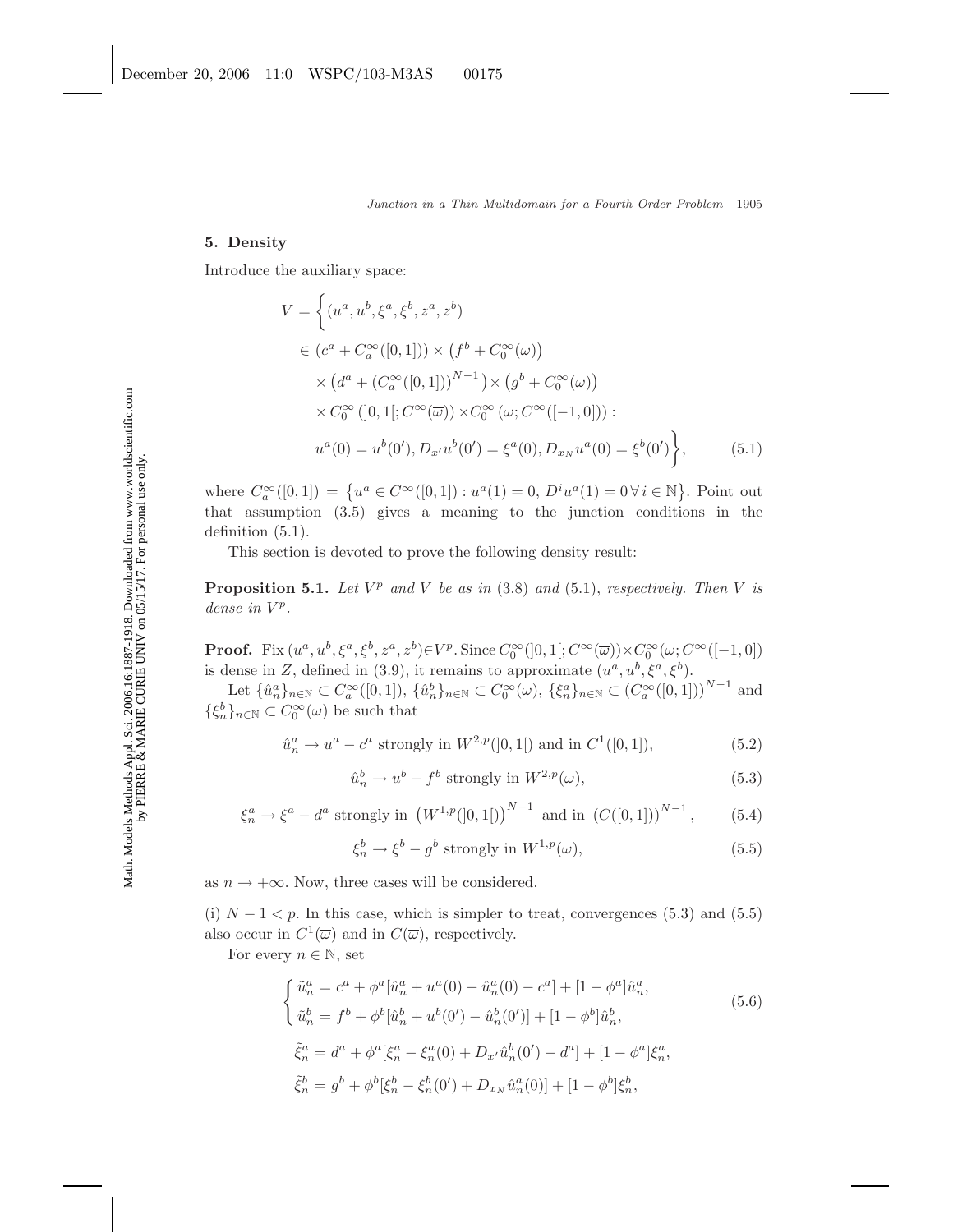where  $\phi^a \in C^{\infty}([0,1])$ ,  $\phi^a = 1$  in  $\left[0, \frac{1}{4}\right]$ ,  $\phi^a = 0$  in  $\left[\frac{1}{2}, 1\right]$ ;  $\phi^b \in C_0^{\infty}(\omega)$ ,  $\phi^b = 1$  in  $\frac{1}{4}\omega$ . Then, by taking into account (3.5),  $(\tilde{u}_n^a, \tilde{u}_n^b, \tilde{\xi}_n^a, \tilde{\xi}_n^b) \in V$  and, as  $n \to +\infty$ ,

$$
\begin{aligned} \left(\tilde{u}_n^a, \tilde{u}_n^b, \tilde{\xi}_n^a, \tilde{\xi}_n^b\right) &\rightarrow \left(u^a, u^b, \xi^a, \xi^b\right) \\ \text{strongly in } W^{2,p}([0,1[) \times W^{2,p}(\omega) \times \left(W^{1,p}([0,1[)\right)^{N-1} \times W^{1,p}(\omega). \end{aligned}
$$

(ii)  $\frac{N-1}{2} < p \le N-1$ . In this case, convergence (5.3) occurs also in  $C(\overline{\omega})$ . Thus, by making use of the approximating sequences defined in (5.6), it is not restrictive to assume  $u^a \in c^a + C_a^{\infty}([0,1])$  and  $u^b \in f^b + C_0^{\infty}(\omega)$ , with  $u^a(0) = u^b(0')$ . Moreover, by virtue of (5.4) and (5.5), one can also assume that  $\xi^a \in d^a + (C_a^{\infty}([0,1]))^{N-1}$ and  $\xi^b \in g^b + C_0^{\infty}(\omega)$ . Now, fix  $u^a$ ,  $\xi^a$  and approximate  $u^b$  and  $\xi^b$  with sequences satisfying the junction conditions in (5.1).

Let  $\varphi \in C^{\infty}(\mathbb{R})$  such that  $0 \le \varphi \le 1$ ,  $\varphi = 1$  in  $]-\infty, 1]$ ,  $\varphi = 0$  in  $[2, +\infty[$ , and, for every  $n \in \mathbb{N}$ , set  $\varphi_n^b(x') = \varphi(n|x'|)$ ,  $x' \in \mathbb{R}^{N-1}$ . Point out that  $\varphi_n^b \in C_0^{\infty}(\lbrace x' \in$  $\mathbb{R}^{N-1}: |x'| \leq \frac{2}{n}$  and

$$
\|\varphi_n^b\|_{(L^{\infty}(\mathbb{R}^{N-1}))} \le 1, \quad \|D_{x'}\varphi_n^b\|_{(L^{\infty}(\mathbb{R}^{N-1}))^{N-1}} \le cn,\tag{5.7}
$$

$$
||D_{x'}^2 \varphi_n^b||_{(L^{\infty}(\mathbb{R}^{N-1}))^{(N-1)^2}} \le cn^2,
$$
\n(5.8)

for every  $n \in \mathbb{N}$ , where, from now on, c denotes any positive constant independent of n.

For every  $n \in \mathbb{N}$ , define

$$
\tilde{u}_n^b = f^b + (u^a(0) + \xi^a(0) \cdot x')\varphi_n^b + (1 - \varphi_n^b)(u^b - f^b). \tag{5.9}
$$

Then, for  $n \in \mathbb{N}$  large enough,  $\tilde{u}_n^b \in f^b + C_0^{\infty}(\omega)$  and, by virtue of (3.5),  $\tilde{u}_n^b(0') =$  $u^{a}(0), D_{x'}\tilde{u}_{n}^{b}(0') = \xi^{a}(0)$ . Moreover, since  $\tilde{u}_{n}^{b} - u^{b} = (u^{a}(0) + \xi^{a}(0) \cdot x' - u^{b} + f^{b})\varphi_{n}^{b}$ and  $u^a(0) + \xi^a(0) \cdot x' - u^b + f^b \in C^\infty(\overline{\omega})$ , by making use of (5.7) it is easily seen that

$$
\|\tilde{u}_n^b - u^b\|_{L^p(\omega)}^p \le \frac{c}{n^{N-1}}, \quad \|D_{x'}\tilde{u}_n^b - D_{x'}u^b\|_{(L^p(\omega))^{N-1}}^p \le \frac{c}{n^{N-1-p}},\tag{5.10}
$$

for every  $n \in \mathbb{N}$ . In what concerns the second-order derivatives, since  $D_{x'}^2 \tilde{u}_n^b$  –  $D_{x'}^2 u^b = (-D_{x'}^2 u^b + D_{x'}^2 f^b)\varphi_n^b + [(\xi_i^a(0) - D_{x_i}u^b + D_{x_i}f^b)D_{x_j}\varphi_n^b + (\xi_j^a(0) - D_{x_j}u^b + D_{x_j}f^b)D_{x_j}f^b]$  $D_{x_j}f^b D_{x_i}\varphi_n^b]_{1\leq i,j\leq N-1}$  +( $u^a(0) + \xi^a(0) \cdot x' - u^b + f^b D_{x'}^2 \varphi_n^b$ , from (5.7) and (5.8) it follows that

$$
\|D_{x'}^2 \tilde{u}_n^b - D_{x'}^2 u^b\|_{(L^p(\omega))^{(N-1)^2}}^p
$$
  
\n
$$
\leq \frac{c}{n^{N-1-p}} + \frac{c}{n^{N-1-2p}} \| (u^a(0) + \xi^a(0) \cdot x' - u^b + f^b) \|_{L^\infty(\{x' \in \omega : |x'| < \frac{2}{n}\})}^p,
$$
\n(5.11)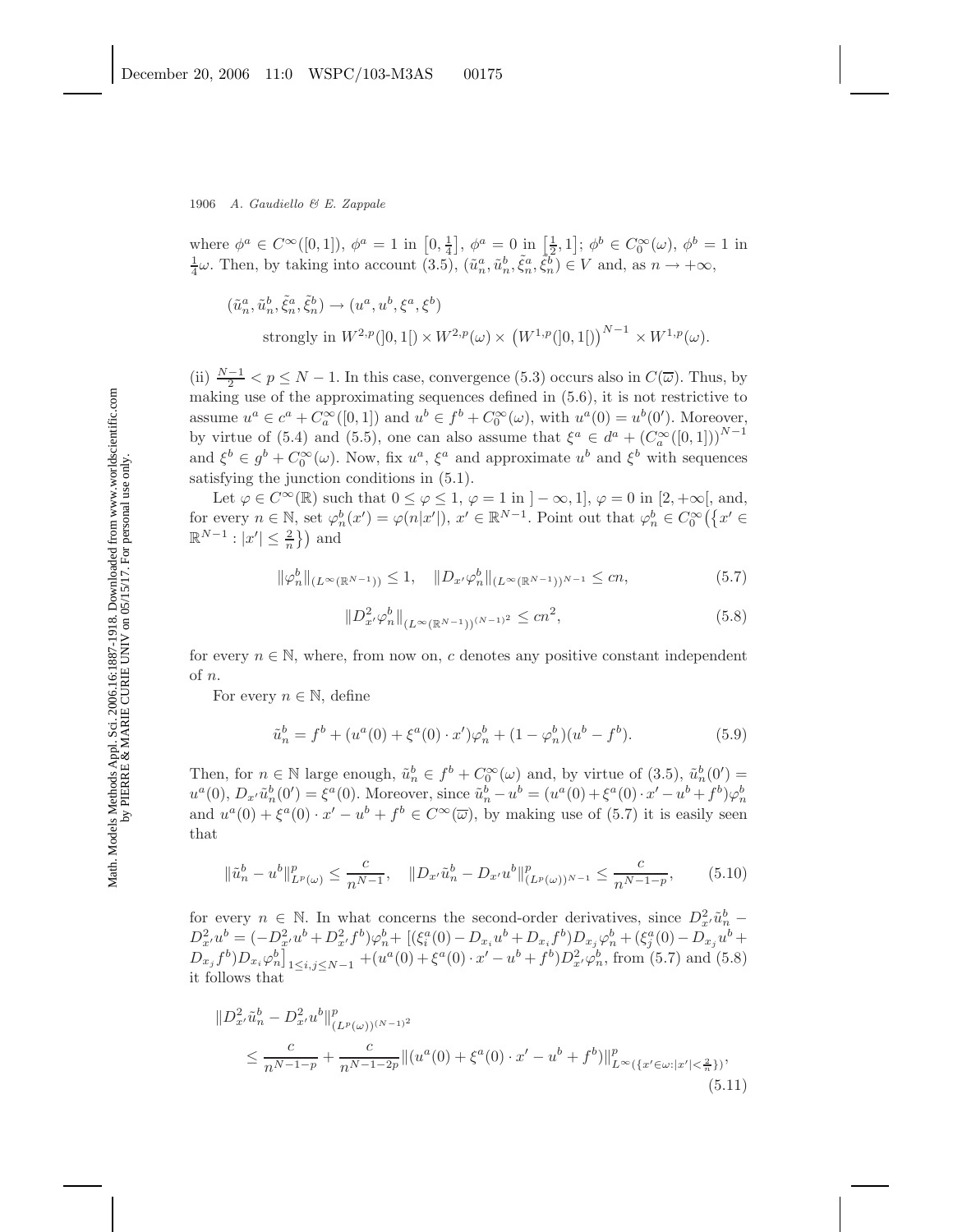for every  $n \in \mathbb{N}$ . On the other hand, since  $u^a(0) + \xi^a(0) \cdot x' - u^b + f^b \in C^\infty(\overline{\omega})$ vanishes in  $0'$  (recall that  $u^a(0) = u^b(0')$ !) it results that

$$
||u^{a}(0) + \xi^{a}(0) \cdot x' - u^{b} + f^{b}||_{L^{\infty}(\{x' \in \mathbb{R}^{N-1} : |x'| < \frac{2}{n}\})}^{p} \leq \frac{c}{n^{p}},
$$
\n(5.12)

for  $n \in \mathbb{N}$  large enough. Then, by combining (5.11) with (5.12), it results that

$$
||D_{x'}^{2}\tilde{u}_{n}^{b} - D_{x'}^{2}u^{b}||_{(L^{p}(\omega))^{(N-1)^{2}}}^{p} \leq \frac{c}{n^{N-1-p}},
$$
\n(5.13)

for  $n \in \mathbb{N}$  large enough. Consequently, if  $\frac{N-1}{2} < p < N-1$ , (5.10) and (5.13) involve that

$$
\tilde{u}_n^b \to u^b \text{ strongly in } W^{2,p}(\omega),
$$

as  $n \to +\infty$ . If  $p = N - 1$ , estimates (5.10), (5.13) and Mazur Theorem assure the existence of a sequence of convex combinations of elements of  $\{\tilde{u}_n^b\}_{n\in\mathbb{N}}$  converging to  $u^b$  strongly in  $W^{2,p}(\omega)$ .

Similarly, by setting, for every  $n \in \mathbb{N}$ ,

$$
\tilde{\xi}_n^b = g^b + \varphi_n^b D_{x_N} u^a(0) + (1 - \varphi_n^b)(\xi^b - g^b),\tag{5.14}
$$

it results that  $\tilde{\xi}_n^b \in g^b + C_0^{\infty}(\omega)$ , for  $n \in \mathbb{N}$  large enough, and  $\tilde{\xi}_n^b(0') = D_{x_N}u^a(0)$ . Moreover, by arguing as in (5.10), it is easily seen that, as  $n \to +\infty$ ,  $\{\tilde{\xi}_n^b\}_{n\in\mathbb{N}}$ converges to  $\xi^b$  strongly in  $W^{1,p}(\omega)$ , if  $\frac{N-1}{2} < p < N-1$ ; while a sequence of convex combinations of elements of  $\{\tilde{\xi}_n^b\}_{n\in\mathbb{N}}$  converges to  $\xi^b$  strongly in  $W^{1,p}(\omega)$ , if  $p = N - 1.$ 

(iii)  $1 < p < \frac{N-1}{2}$ . By virtue of (5.2)–(5.5), it is not restrictive to assume that  $u^a \in c^a + C_a^{\infty}([0,1]), u^b \in f^b + C_0^{\infty}(\omega), \xi^a \in d^a + (C_a^{\infty}([0,1]))^{N-1}$  and  $\xi^b \in g^b$  +  $C_0^{\infty}(\omega)$ . Fix  $u^a$ ,  $\xi^a$  and approximate  $u^b$  and  $\xi^b$  with the sequences defined in (5.9) and (5.14), respectively.

Remark only that (5.10) and (5.11) hold true, (point out that we are not allowed to use (5.12), since, in general,  $u^a(0) + \xi^a(0) \cdot x' - u^b + f^b \in C^\infty(\overline{\omega})$  does not vanish in 0'!). Consequently,  $\{\tilde{u}_n^b\}_{n\in\mathbb{N}}$  converges to  $u^b$  strongly in  $W^{2,p}(\omega)$ , if  $1 < p < \frac{N-1}{2}$ ; while a sequence of convex combinations of elements of  $\{\tilde{u}_n^b\}_{n\in\mathbb{N}}$  converges to  $u^b$ strongly in  $W^{2,p}(\omega)$ , if  $p = \frac{N-1}{2}$ .  $\Box$ 

# **6. Steps to Γ-Convergence**

This section is devoted to build a recovery sequence for the Γ-limit.

**Proposition 6.1.** *Let* W *be a function satisfying*  $(2.2)$ *–* $(2.4)$ *. For every*  $n \in \mathbb{N}$ *, let*  $K_n^a$ ,  $K_n^b$  and  $\mathcal{U}_n$  be as in (3.2)–(3.4), respectively. Let  $K^a$ ,  $K^b$  and V be as in (3.6), (3.7) *and* (5.1), *respectively. Assume that* (2.1) *and* (2.7) *hold.*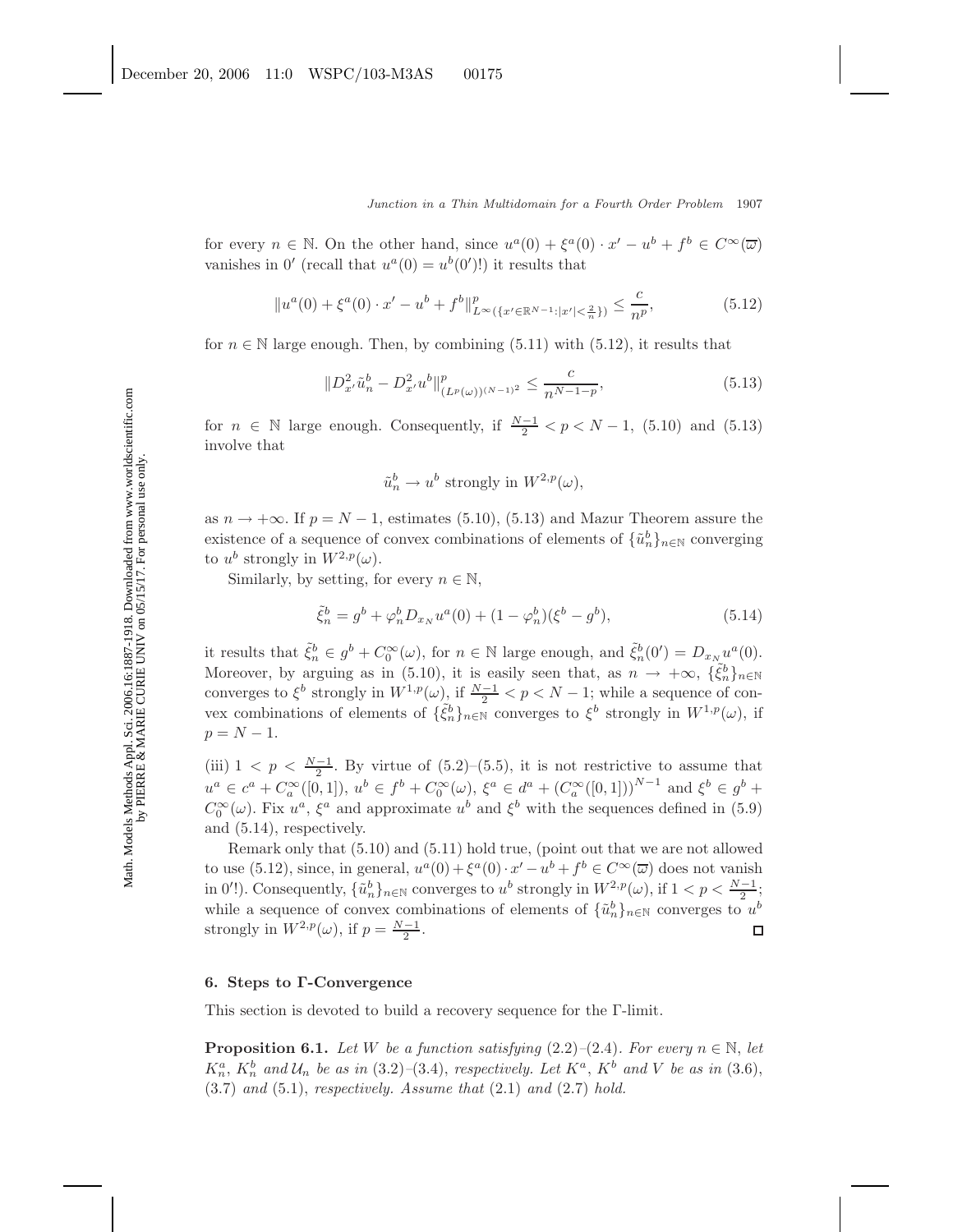1908 *A. Gaudiello & E. Zappale*

*Then, for every*  $(u^a, u^b, \xi^a, \xi^b, z^a, z^b) \in V$  *there exists a sequence*  $\{(u^a_n, u^b_n)\}_{n \in \mathbb{N}},$ *with*  $(u_n^a, u_n^b) \in \mathcal{U}_n$ , *such that* 

$$
\lim_{n} K_{n}^{a}(u_{n}^{a}) = K^{a}(u^{a}, \xi^{a}, z^{a}), \quad \lim_{n} K_{n}^{b}(u_{n}^{b}) = K^{b}(u^{b}, \xi^{b}, z^{b}). \tag{6.1}
$$

**Proof.** Fix  $(u^a, u^b, \xi^a, \xi^b, z^a, z^b) \in V$  and, for every  $n \in \mathbb{N}$ , set

$$
u^{a}(x_{N}) + r_{n}\xi^{a}(x_{N}) \cdot x' + r_{n}^{2}z^{a}(x)
$$
  
\nfor a.e.  $x = (x', x_{N}) \in \omega \times [\varepsilon_{n}, 1];$   
\n
$$
\begin{bmatrix}\n-\frac{2}{\varepsilon_{n}^{3}}u^{a}(\varepsilon_{n}) - 2\frac{r_{n}}{\varepsilon_{n}^{3}}\xi^{a}(\varepsilon_{n}) \cdot x' - 2\frac{r_{n}^{2}}{\varepsilon_{n}^{3}}z^{a}(x', \varepsilon_{n}) \\
+\frac{2}{\varepsilon_{n}^{3}}u^{b}(r_{n}x') + 2\frac{h_{n}^{2}}{\varepsilon_{n}^{3}}z^{b}(r_{n}x', 0)\n\end{bmatrix} + \frac{1}{\varepsilon_{n}^{2}}D_{x_{N}}u^{a}(\varepsilon_{n}) + \frac{r_{n}}{\varepsilon_{n}^{2}}D_{x_{N}}\xi^{a}(\varepsilon_{n}) \cdot x' + \frac{r_{n}^{2}}{\varepsilon_{n}^{2}}D_{x_{N}}z^{a}(x', \varepsilon_{n})\n\begin{bmatrix}\nu_{n}^{a}(x', x_{N}) = \n+ \frac{1}{\varepsilon_{n}^{2}}\xi^{b}(r_{n}x') + \frac{h_{n}}{\varepsilon_{n}^{2}}D_{x_{N}}z^{b}(r_{n}x', 0)\n\end{bmatrix}x_{N}^{3}\n+ \begin{bmatrix}\n\frac{3}{\varepsilon_{n}^{2}}u^{a}(\varepsilon_{n}) + 3\frac{r_{n}}{\varepsilon_{n}^{2}}\xi^{a}(\varepsilon_{n}) \cdot x' + 3\frac{r_{n}^{2}}{\varepsilon_{n}^{2}}z^{a}(x', \varepsilon_{n}) - \frac{3}{\varepsilon_{n}^{2}}u^{b}(r_{n}x')\n\end{bmatrix} - 3\frac{h_{n}^{2}}{\varepsilon_{n}^{2}}z^{b}(r_{n}x', 0) - \frac{1}{\varepsilon_{n}}D_{x_{N}}u^{a}(\varepsilon_{n}) - \frac{r_{n}}{\varepsilon_{n}}D_{x_{N}}\xi^{a}(\varepsilon_{n}) \cdot x'\n- \frac{r_{n}^{2}}{\varepsilon_{n}^{2}}D_{x_{N}}z^{a}(x', \varepsilon_{n
$$

and

$$
u_n^b(x', x_N) = u^b(x') + h_n \xi^b(x') x_N + h_n^2 z^b(x), \quad \text{for a.e. } x = (x', x_N) \in \Omega^b;
$$

where  $\{\varepsilon_n\}_{n\in\mathbb{N}}\subset\,]0,1[$  will be determined later on.

It is easily seen that  $(u_n^a, u_n^b) \in \mathcal{U}_n$ , and the second convergence in (6.1) holds true.

In order to prove the first convergence in (6.1), observe that

$$
K_n^a(u_n^a)
$$
  
=  $\int_{\omega} \int_{\varepsilon_n}^1 W \left( \left( \frac{D_{x_N}^2 z^a}{D_{x_N} \xi^a + r_n D_{x_N x_N}^2 z^a} \frac{(D_{x_N} \xi^a + r_n D_{x_N x_N}^2 z^a)^T}{D_{x_N}^2 u^a + r_n D_{x_N}^2 \xi^a \cdot x' + r_n^2 D_{x_N}^2 z^a} \right) dx \right. +  $\int_{\omega} \int_0^{\varepsilon_n} W \left( \left( \frac{\frac{1}{r_n^2} D_{x_N x_N}^2 u_n^a}{\frac{1}{r_n} D_{x_N x_N}^2 u_n^a} \frac{\left(\frac{1}{r_n} D_{x_N x_N}^2 u_n^a\right)^T}{D_{x_N}^2 u_n^a} \right) \right) dx$$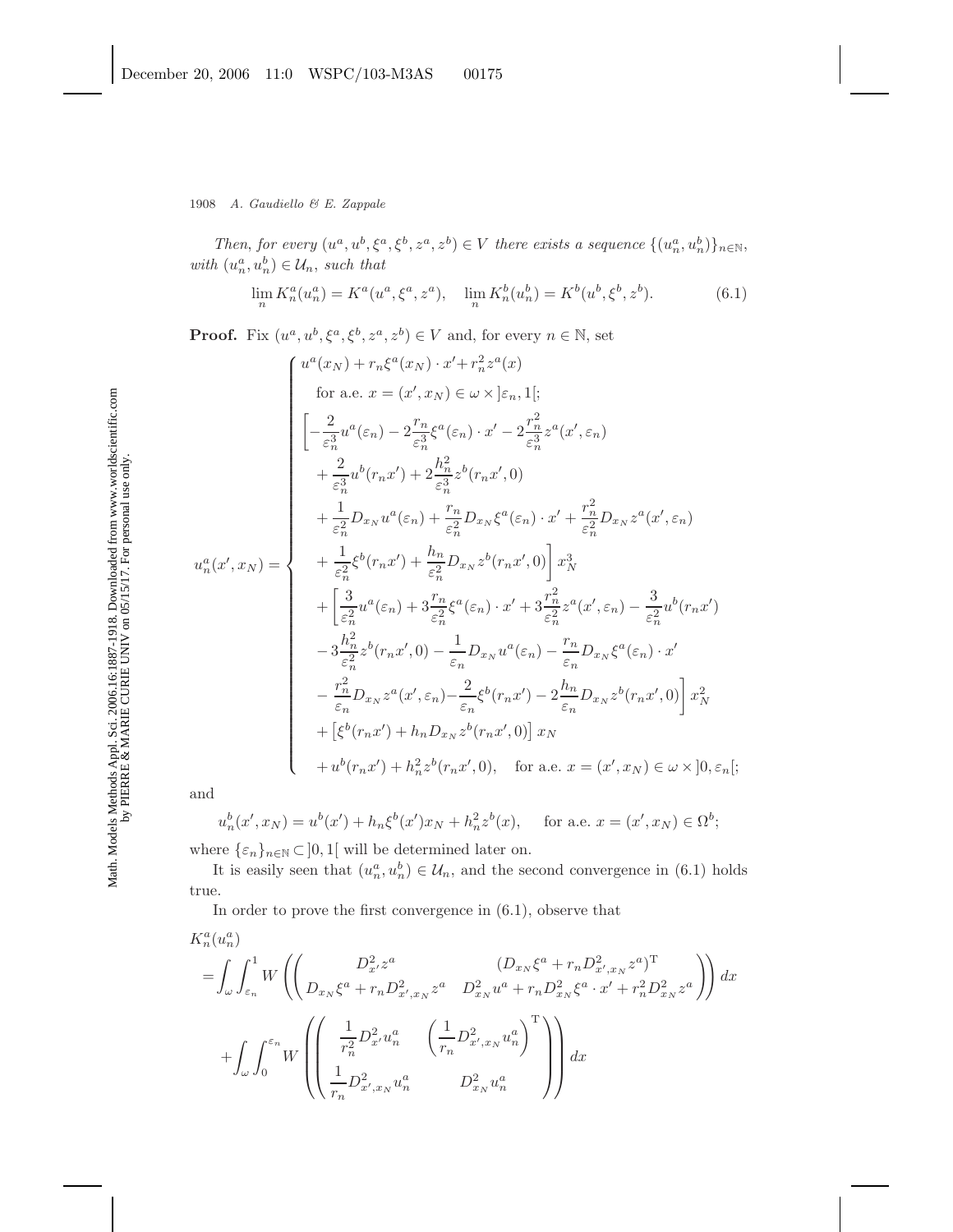$$
= \int_{\Omega^{a}} W \left( \begin{pmatrix} D_{x}^{2}z^{a} & (D_{x_{N}}\xi^{a} + r_{n}D_{x',x_{N}}^{2}z^{a})^{\mathrm{T}} \\ D_{x_{N}}\xi^{a} + r_{n}D_{x',x_{N}}^{2}z^{a} & D_{x_{N}}^{2}u^{a} + r_{n}D_{x_{N}}^{2}\xi^{a} \cdot x' + r_{n}^{2}D_{x_{N}}^{2}z^{a} \end{pmatrix} \right) dx
$$
  

$$
- \int_{\omega} \int_{0}^{\varepsilon_{n}} W \left( \begin{pmatrix} D_{x_{N}}^{2}z^{a} & (D_{x_{N}}\xi^{a} + r_{n}D_{x',x_{N}}^{2}z^{a})^{\mathrm{T}} \\ D_{x_{N}}\xi^{a} + r_{n}D_{x',x_{N}}^{2}z^{a} & D_{x_{N}}^{2}u^{a} + r_{n}D_{x_{N}}^{2}\xi^{a} \cdot x' + r_{n}^{2}D_{x_{N}}^{2}z^{a} \end{pmatrix} \right) dx
$$
  

$$
+ \int_{\omega} \int_{0}^{\varepsilon_{n}} W \left( \begin{pmatrix} \frac{1}{r_{n}^{2}} D_{x'}^{2}u_{n}^{a} & \left(\frac{1}{r_{n}} D_{x',x_{N}}^{2}u_{n}^{a}\right)^{\mathrm{T}} \\ \frac{1}{r_{n}} D_{x',x_{N}}^{2}u_{n}^{a} & D_{x_{N}}^{2}u_{n}^{a} \end{pmatrix} \right) dx,
$$

for every  $n \in \mathbb{N}$ . Consequently, since

$$
\lim_{n} \int_{\Omega^{a}} W \left( \begin{pmatrix} D_{x}^{2} z^{a} & (D_{x_{N}} \xi^{a} + r_{n} D_{x',x_{N}}^{2} z^{a})^{\mathrm{T}} \\ D_{x_{N}} \xi^{a} + r_{n} D_{x',x_{N}}^{2} z^{a} & D_{x_{N}}^{2} u^{a} + r_{n} D_{x_{N}}^{2} \xi^{a} \cdot x' + r_{n}^{2} D_{x_{N}}^{2} z^{a} \end{pmatrix} \right) dx
$$
\n
$$
= \int_{\Omega^{a}} W \left( \begin{pmatrix} D_{x}^{2} z^{a} & (D_{x_{N}} \xi^{a})^{\mathrm{T}} \\ D_{x_{N}} \xi^{a} & D_{x_{N}}^{2} u^{a} \end{pmatrix} \right) dx = K^{a} (u^{a}, \xi^{a}, z^{a})
$$

and

$$
\lim_{n} \int_{\omega} \int_{0}^{\varepsilon_n} W \bigg( \bigg( \frac{D_{x'}^2 z^a}{D_{x_N} \xi^a + r_n D_{x',x_N}^2 z^a} \frac{(D_{x_N} \xi^a + r_n D_{x',x_N}^2 z^a)^T}{D_{x_N}^2 u^a + r_n D_{x_N}^2 \xi^a \cdot x' + r_n^2 D_{x_N}^2 z^a} \bigg) \bigg) dx = 0,
$$

to obtain the first convergence in (6.1), it remains to show that

$$
\lim_{n} \int_{\omega} \int_{0}^{\varepsilon_n} W \left( \left( \frac{\frac{1}{r_n^2} D_x^2 u_n^a}{\frac{1}{r_n} D_{x',x_N}^2 u_n^a} \frac{\left(\frac{1}{r_n} D_{x',x_N}^2 u_n^a\right)^T}{D_{x_N}^2 u_n^a} \right) \right) dx = 0,
$$

i.e. by virtue of (2.4), it is enough to check that

$$
\lim_{n} \int_{\omega} \int_{0}^{\varepsilon_n} \left| \frac{1}{r_n^2} D_{x'}^2 u_n^a \right|^p dx = 0, \tag{6.2}
$$

$$
\lim_{n} \int_{\omega} \int_{0}^{\varepsilon_n} \left| \frac{1}{r_n} D_{x',x_N}^2 u_n^a \right|^p dx = 0,
$$
\n(6.3)

$$
\lim_{n} \int_{\omega} \int_{0}^{\varepsilon_n} |D_{x_N}^2 u_n^a|^p \, dx = 0. \tag{6.4}
$$

To this aim, at first observe that assumption (3.5) ensures that

$$
v^b, \xi^b \in W^{2,\infty}(B). \tag{6.5}
$$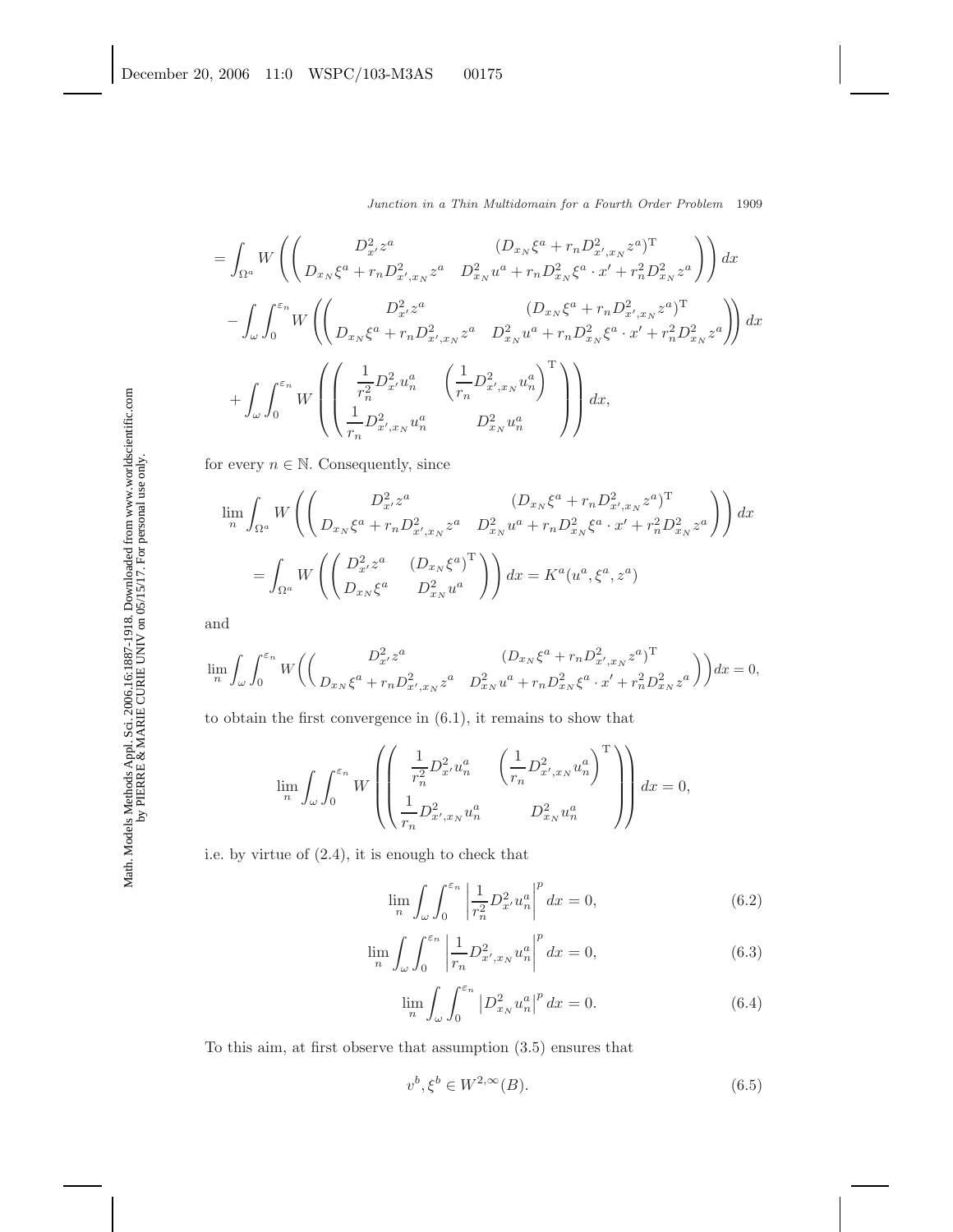Let us prove convergence (6.2). Since

$$
\frac{1}{r_n^2} D_{x'}^2 u_n^a = 2[-D_{x'}^2 z^a(x', \varepsilon_n) + (D_{x'}^2 u^b)(r_n x') + h_n^2 (D_{x'}^2 z^b)(r_n x', 0)] \frac{x_N^3}{\varepsilon_n^3}
$$
  
+  $[D_{x',x',x_N}^3 z^a(x', \varepsilon_n) + (D_{x'}^2 \xi^b)(r_n x') + h_n (D_{x',x',x_N}^3 z^b)(r_n x', 0)] \frac{x_N^3}{\varepsilon_n^2}$   
+  $3[D_{x'}^2 z^a(x', \varepsilon_n) - (D_{x'}^2 u^b)(r_n x') - h_n^2 (D_{x'}^2 z^b)(r_n x', 0)] \frac{x_N^2}{\varepsilon_n^2}$   
+  $[-D_{x',x',x_N}^3 z^a(x', \varepsilon_n) - 2(D_{x'}^2 \xi^b)(r_n x')$   
-  $2h_n (D_{x',x',x_N}^3 z^b)(r_n x', 0)] \frac{x_N^2}{\varepsilon_n}$   
+  $[(D_{x'}^2 \xi^b)(r_n x') + h_n (D_{x',x',x_N}^3 z^b)(r_n x', 0)]x_N$   
+  $(D_{x'}^2 u^b)(r_n x') + h_n^2 (D_{x'}^2 z^b)(r_n x', 0), \text{ for a.e. } (x', x_N) \in \omega \times ]0, \varepsilon_n[$ ,

for every  $n \in \mathbb{N}$ ; by taking into account (6.5), it results that

$$
\int_{\omega} \int_0^{\varepsilon_n} \left| \frac{1}{r_n^2} D_{x'}^2 u_n^a \right|^p dx
$$
\n
$$
\leq c \left[ \| D_{x'}^2 z^a \|^p_{(L^\infty(\Omega^a))^{(n-1)2}} + \| D_{x'}^2 u^b \|^p_{(L^\infty(B))^{(n-1)2}} + h_n^{2p} \| D_{x'}^2 z^b \|^p_{(L^\infty(\Omega^b))^{(n-1)2}} \right] \varepsilon_n
$$
\n
$$
+ c \left[ \| D_{x',x',x_N}^3 z^a \|^p_{(L^\infty(\Omega^a))^{(n-1)2}} + \| D_{x'}^2 \xi^b \|^p_{(L^\infty(B))^{(n-1)2}} \right] \varepsilon_n^{p+1}
$$
\n
$$
+ ch_n^p \| D_{x',x',x_N}^3 z^b \|^p_{(L^\infty(\Omega^b))^{(n-1)2}} \varepsilon_n^{p+1}
$$
\n
$$
\leq c \varepsilon_n,
$$

for  $n \in \mathbb{N}$  large enough, where, from now on, c denotes any positive constant independent of  $n$ . Consequently, to obtain convergence  $(6.2)$  it is enough to choose a sequence  $\{\varepsilon_n\}_{n\in\mathbb{N}}$  such that

$$
\lim_{n} \varepsilon_n = 0. \tag{6.6}
$$

For what concerns convergence (6.3), since

$$
\frac{1}{r_n}D_{x',x_N}^2 u_n^a = 6[(D_{x'}u^b)(r_nx') - \xi^a(\varepsilon_n)]\frac{x_N^2}{\varepsilon_n^3} + 6[-r_nD_{x'}z^a(x',\varepsilon_n) \n+ h_n^2(D_{x'}z^b)(r_nx',0)]\frac{x_N^2}{\varepsilon_n^3} + 3[D_{x_N}\xi^a(\varepsilon_n) + r_nD_{x',x_N}^2z^a(x',\varepsilon_n) \n+ (D_{x'}\xi^b)(r_nx') + h_n(D_{x',x_N}^2z^b)(r_nx',0)]\frac{x_N^2}{\varepsilon_n^2} + 6[\xi^a(\varepsilon_n) \n- (D_{x'}u^b)(r_nx')] \frac{x_N}{\varepsilon_n^2} + 6[r_nD_{x'}z^a(x',\varepsilon_n) - h_n^2(D_{x'}z^b)(r_nx',0)]\frac{x_N}{\varepsilon_n^2} \n+ 2[-D_{x_N}\xi^a(\varepsilon_n) - r_nD_{x',x_N}^2z^a(x',\varepsilon_n) - 2(D_{x'}\xi^b)(r_nx') \n- 2h_n(D_{x',x_N}^2z^b)(r_nx',0)]\frac{x_N}{\varepsilon_n} + (D_{x'}\xi^b)(r_nx')
$$
\n
$$
+ h_n(D_{x',x_N}^2z^b)(r_nx',0), \quad \text{for a.e. } (x',x_N) \in \omega \times ]0, \varepsilon_n[
$$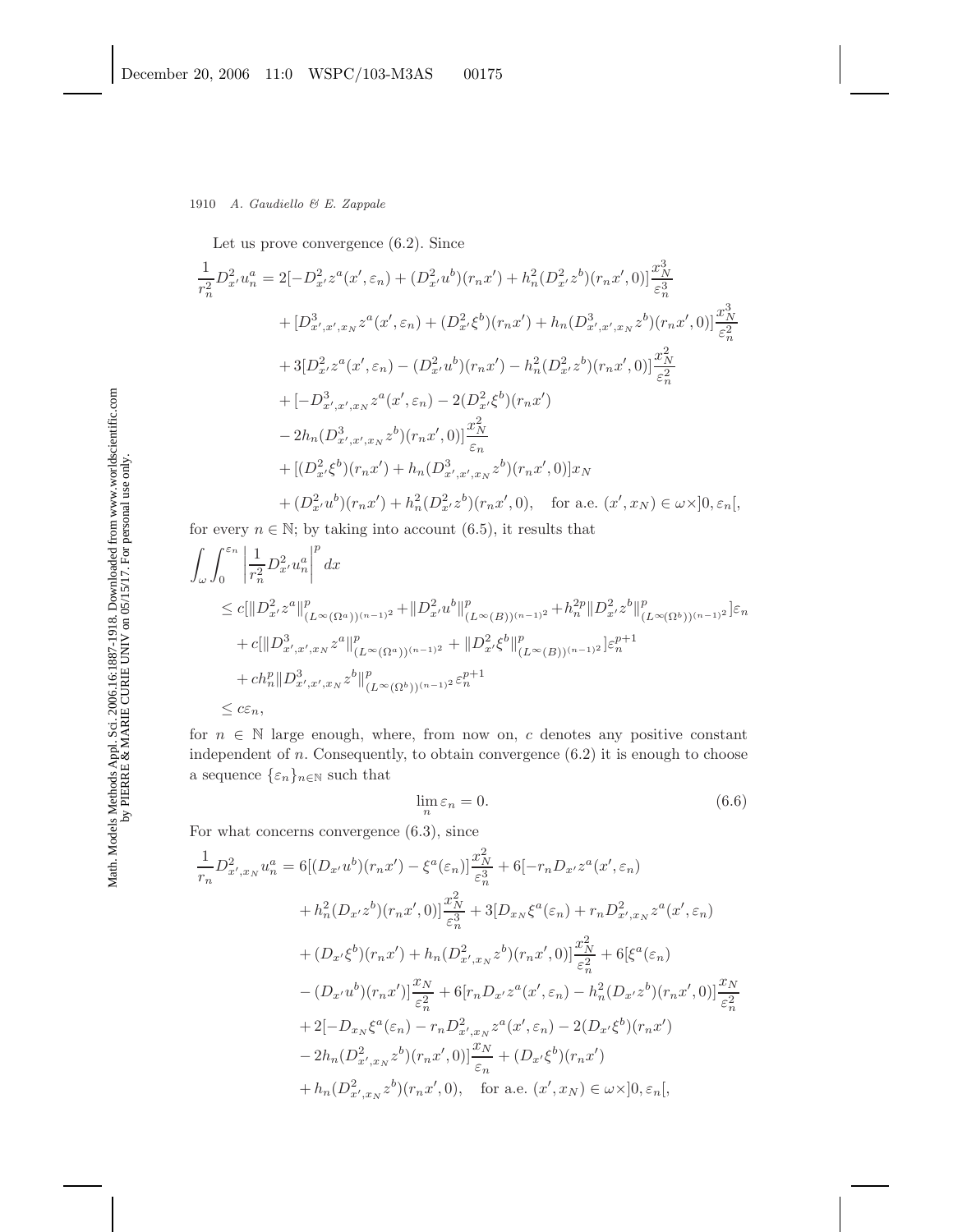for every  $n \in \mathbb{N}$ ; by taking into account (6.5), it results that

$$
\int_{\omega} \int_{0}^{\varepsilon_{n}} \left| \frac{1}{r_{n}} D_{x',x_{N}}^{2} u_{n}^{a} \right|^{p} dx
$$
\n
$$
\leq c \|(D_{x'} u^{b})(r_{n} \cdot) - \xi^{a}(\varepsilon_{n})\|_{(L^{\infty}(\omega))^{n-1}}^{p} \frac{1}{\varepsilon_{n}^{p-1}}
$$
\n
$$
+ c[r_{n}^{p} \| D_{x'} z^{a} \|_{(L^{\infty}(\Omega^{a}))^{n-1}}^{p} + h_{n}^{2p} \| D_{x'} z^{b} \|_{(L^{\infty}(\Omega^{b}))^{n-1}}^{p} \frac{1}{\varepsilon_{n}^{p-1}}
$$
\n
$$
+ c [\|D_{x_{N}} \xi^{a} \|_{(L^{\infty}([0,1]))^{n-1}}^{p} + r_{n}^{p} \| D_{x',x_{N}}^{2} z^{a} \|_{(L^{\infty}(\Omega^{a}))^{(n-1)^{2}}}^{p}
$$
\n
$$
+ \|D_{x'} \xi^{b} \|_{(L^{\infty}(B))^{n-1}}^{p} + h_{n}^{p} \| D_{x',x_{N}}^{2} z^{b} \|_{(L^{\infty}(\Omega^{b}))^{(n-1)^{2}}}^{p} \varepsilon_{n}, \qquad (6.7)
$$

for  $n \in \mathbb{N}$  large enough. With regard to the first term on the right-hand side of (6.7), the junction condition  $D_{x'}u^b(0') = \xi^a(0)$  and again (6.5) provide

$$
\| (D_{x'}u^b)(r_n \cdot) - \xi^a(\varepsilon_n) \|_{(L^{\infty}(\omega))^{n-1}}^p
$$
  
=  $||(D_{x'}u^b)(r_n \cdot) - D_{x'}u^b(0') - \int_0^{\varepsilon_n} D_{x_N}\xi^a(t)dt \|_{(L^{\infty}(\omega))^{n-1}}^p$   
 $\leq c[r_n^p||D_{x'}^2u^b\|_{(L^{\infty}(B))^{(n-1)2}}^p + \varepsilon_n^p ||D_{x_N}\xi^a\|_{(L^{\infty}([0,1])^{n-1}}^p],$  (6.8)

for  $n \in \mathbb{N}$  large enough. Then, from (6.7) and (6.8) it follows that

$$
\int_{\omega} \int_0^{\varepsilon_n} \left| \frac{1}{r_n} D_{x',x_N}^2 u_n^a \right|^p dx \leq c \left[ \left( \frac{r_n}{\varepsilon_n} \right)^p \varepsilon_n + \left( \frac{h_n}{\varepsilon_n} \right)^{2p} \varepsilon_n^{p+1} + \varepsilon_n \right],
$$

for  $n \in \mathbb{N}$  large enough. Consequently, by virtue of (2.7), to obtain convergence (6.3) it is enough to choose a sequence  $\{\varepsilon_n\}_{n\in\mathbb{N}}$  satisfying (6.6) and such that

$$
\left\{\frac{r_n}{\varepsilon_n}\right\}_{n\in\mathbb{N}} \quad \text{is bounded.} \tag{6.9}
$$

For what concerns convergence (6.4), since

$$
D_{x_N}^2 u_n^a = 6 \left[ \frac{2}{\varepsilon_n^3} u^b(r_n x') - \frac{2}{\varepsilon_n^3} u^a(\varepsilon_n) + \frac{1}{\varepsilon_n^2} D_{x_N} u^a(\varepsilon_n) + \frac{1}{\varepsilon_n^2} \xi^b(r_n x') \right] x_N + 12[-r_n \xi^a(\varepsilon_n) \cdot x' - r_n^2 z^a(x', \varepsilon_n) + h_n^2 z^b(r_n x', 0)] \frac{x_N}{\varepsilon_n^3} + 6[r_n D_{x_N} \xi^a(\varepsilon_n) \cdot x' + r_n^2 D_{x_N} z^a(x', \varepsilon_n) + h_n D_{x_N} z^b(r_n x', 0)] \frac{x_N}{\varepsilon_n^2} + \frac{6}{\varepsilon_n^2} u^a(\varepsilon_n) - \frac{6}{\varepsilon_n^2} u^b(r_n x') - \frac{2}{\varepsilon_n} D_{x_N} u^a(\varepsilon_n) - \frac{4}{\varepsilon_n} \xi^b(r_n x') + 6[r_n \xi^a(\varepsilon_n) \cdot x' + r_n^2 z^a(x', \varepsilon_n) - h_n^2 z^b(r_n x', 0)] \frac{1}{\varepsilon_n^2} + [-2r_n D_{x_N} \xi^a(\varepsilon_n) \cdot x' - 2r_n^2 D_{x_N} z^a(x', \varepsilon_n) - 4h_n D_{x_N} z^b(r_n x', 0)] \frac{1}{\varepsilon_n},
$$
 for a.e.  $(x', x_N) \in \omega \times ]0, \varepsilon_n[$ ,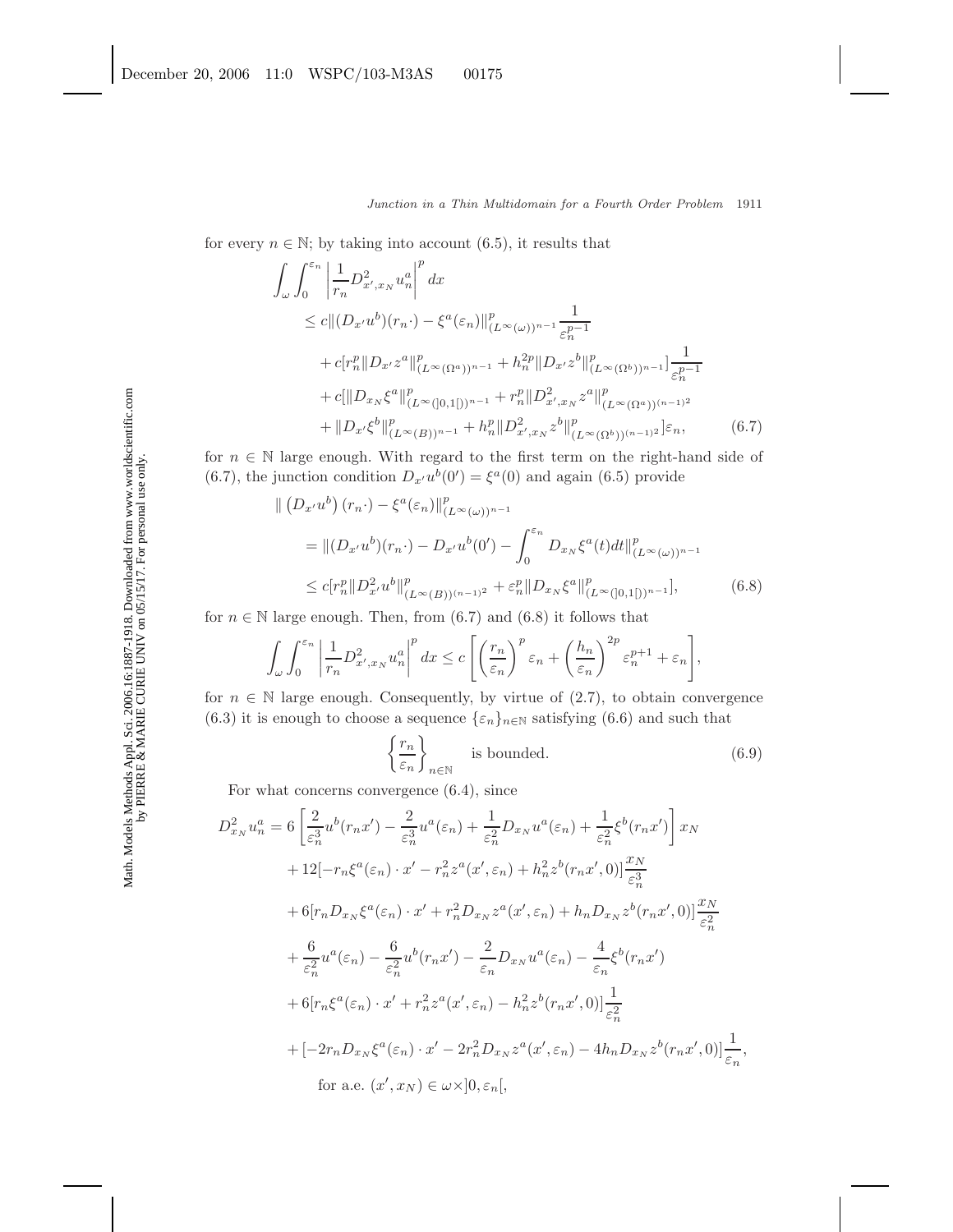for every  $n \in \mathbb{N}$ ; by taking into account (6.5), it results that

$$
\int_{\omega} \int_{0}^{\varepsilon_{n}} |D_{x_{N}}^{2} u_{n}^{a}|^{p} dx
$$
\n
$$
\leq c \left\| \frac{2}{\varepsilon_{n}^{3}} u^{b}(r_{n} \cdot) - \frac{2}{\varepsilon_{n}^{3}} u^{a}(\varepsilon_{n}) + \frac{1}{\varepsilon_{n}^{2}} D_{x_{N}} u^{a}(\varepsilon_{n}) + \frac{1}{\varepsilon_{n}^{2}} \xi^{b}(r_{n} \cdot) \right\|_{L^{\infty}(\omega)}^{p} \varepsilon_{n}^{p+1}
$$
\n
$$
+ c[r_{n}^{p} || \xi^{a} ||_{(L^{\infty}([0,1[))^{N-1}}^{p} + r_{n}^{2p} || z^{a} ||_{L^{\infty}(\Omega^{a})}^{p} + h_{n}^{2p} || z^{b} ||_{L^{\infty}(\Omega^{b})}^{p}] \frac{1}{\varepsilon_{n}^{2p-1}}
$$
\n
$$
+ c[r_{n}^{p} || D_{x_{N}} \xi^{a} ||_{(L^{\infty}([0,1[))^{N-1}}^{p} + r_{n}^{2p} || D_{x_{N}} z^{a} ||_{L^{\infty}(\Omega^{a})}^{p}] \frac{1}{\varepsilon_{n}^{p-1}}
$$
\n
$$
+ ch_{n}^{p} || D_{x_{N}} z^{b} ||_{L^{\infty}(\Omega^{b})}^{p} \frac{1}{\varepsilon_{n}^{p-1}}
$$
\n
$$
+ c \left\| \frac{6}{\varepsilon_{n}^{2}} u^{a}(\varepsilon_{n}) - \frac{6}{\varepsilon_{n}^{2}} u^{b}(r_{n} \cdot) - \frac{2}{\varepsilon_{n}^{2}} D_{x_{N}} u^{a}(\varepsilon_{n}) - \frac{4}{\varepsilon_{n}^{2}} \xi^{b}(r_{n} \cdot) \right\|_{L^{\infty}(\omega)}^{p} (\varepsilon_{n})
$$
\n(6.10)

for every  $n \in \mathbb{N}$ . With regard to the first term on the right-hand side of (6.10), the mean value theorem allows us to write

$$
u^{a}(\varepsilon_{n}) = \int_{0}^{\varepsilon_{n}} D_{x_{N}} u^{a}(t)dt + u^{a}(0) = \varepsilon_{n} D_{x_{N}} u^{a}(t_{n}) + u^{a}(0),
$$

for a suitable  $t_n \in ]0, \varepsilon_n[$  and for every  $n \in \mathbb{N}$ . Consequently, the junction conditions:  $u^{a}(0) = u^{b}(0), D_{x_N}u^{a}(0') = \xi^{b}(0')$  and again (6.5) give

$$
\frac{2}{\varepsilon_n^3} u^b(r_n \cdot) - \frac{2}{\varepsilon_n^3} u^a(\varepsilon_n) + \frac{1}{\varepsilon_n^2} D_{x_N} u^a(\varepsilon_n) + \frac{1}{\varepsilon_n^2} \xi^b(r_n \cdot) \Big\|_{L^{\infty}(\omega)}
$$
\n
$$
= \left\| \frac{2}{\varepsilon_n^3} u^b(r_n \cdot) - \frac{2}{\varepsilon_n^2} D_{x_N} u^a(t_n) - \frac{2}{\varepsilon_n^3} u^a(0) + \frac{1}{\varepsilon_n^2} D_{x_N} u^a(\varepsilon_n) + \frac{1}{\varepsilon_n^2} \xi^b(r_n \cdot) \right\|_{L^{\infty}(\omega)}
$$
\n
$$
= \left\| \frac{2}{\varepsilon_n^3} u^b(r_n \cdot) - \frac{2}{\varepsilon_n^3} u^b(0') + \frac{1}{\varepsilon_n^2} D_{x_N} u^a(\varepsilon_n) - \frac{1}{\varepsilon_n^2} D_{x_N} u^a(t_n) + \frac{1}{\varepsilon_n^2} \xi^b(r_n \cdot) - \frac{1}{\varepsilon_n^2} \xi^b(0') \right\|_{L^{\infty}(\omega)}
$$
\n
$$
\leq \frac{2}{\varepsilon_n^3} \| u^b(r_n \cdot) - u^b(0') \|_{L^{\infty}(\omega)} + \frac{1}{\varepsilon_n^2} |D_{x_N} u^a(\varepsilon_n) - D_{x_N} u^a(t_n)|
$$
\n
$$
+ \frac{1}{\varepsilon_n^2} |D_{x_N} u^a(0) - D_{x_N} u^a(t_n)| + \frac{1}{\varepsilon_n^2} ||\xi^b(r_n \cdot) - \xi^b(0') ||_{L^{\infty}(\omega)}
$$
\n
$$
\leq c \left[ \frac{r_n}{\varepsilon_n^3} ||D_{x'} u^b||_{(L^{\infty}(B))^{N-1}} + \frac{\varepsilon_n - t_n}{\varepsilon_n^2} ||D_{x_N}^2 u^a||_{L^{\infty}(0,1[)}
$$
\n
$$
+ \frac{t_n}{\varepsilon_n^2} ||D_{x_N}^2 u^a||_{L^{\infty}(0,1[)} + \frac{r_n}{\varepsilon_n
$$

|<br>|<br>|<br>|<br>|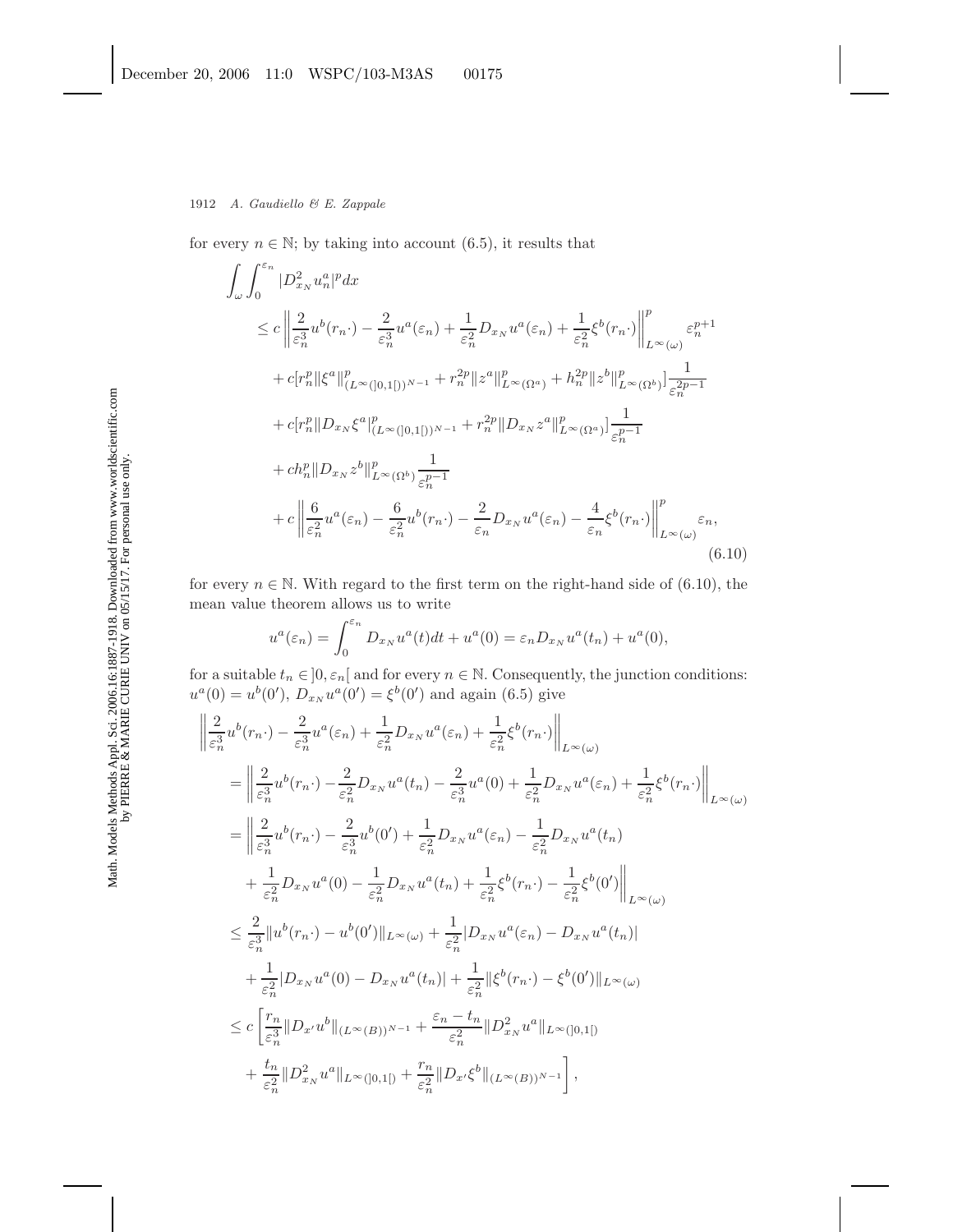for a suitable  $t_n \in ]0, \varepsilon_n[$  and for  $n \in \mathbb{N}$  large enough. Analogously, with regard to the last term on the right-hand side of (6.10), it results

$$
\begin{split}\n&\left\|\frac{6}{\varepsilon_n^2}u^a(\varepsilon_n)-\frac{6}{\varepsilon_n^2}u^b(r_n\cdot)-\frac{2}{\varepsilon_n}D_{x_N}u^a(\varepsilon_n)-\frac{4}{\varepsilon_n}\xi^b(r_n\cdot)\right\|_{L^{\infty}(\omega)} \\
&= \left\|\frac{6}{\varepsilon_n}D_{x_N}u^a(t_n)+\frac{6}{\varepsilon_n^2}u^a(0)-\frac{6}{\varepsilon_n^2}u^b(r_n\cdot)-\frac{2}{\varepsilon_n}D_{x_N}u^a(\varepsilon_n)-\frac{4}{\varepsilon_n}\xi^b(r_n\cdot)\right\|_{L^{\infty}(\omega)} \\
&\leq \frac{6}{\varepsilon_n^2}\|u^b(0')-u^b(r_n\cdot)\|_{L^{\infty}(\omega)}+\frac{2}{\varepsilon_n}|D_{x_N}u^a(t_n)-D_{x_N}u^a(\varepsilon_n)| \\
&+\frac{4}{\varepsilon_n}|D_{x_N}u^a(t_n)-D_{x_N}u^a(0)|+\frac{4}{\varepsilon_n}\|D_{x_N}u^a(0)-\xi^b(r_n\cdot)\|_{L^{\infty}(\omega)} \\
&\leq c\left[\frac{r_n}{\varepsilon_n^2}\|D_{x'}u^b\|_{(L^{\infty}(B))^{N-1}}+\frac{\varepsilon_n-t_n}{\varepsilon_n}\|D_{x_N}^2u^a\|_{L^{\infty}([0,1[)} \\
&+\frac{t_n}{\varepsilon_n}\|D_{x_N}^2u^a\|_{L^{\infty}([0,1[)}+\frac{r_n}{\varepsilon_n}\|D_{x'}\xi^b\|_{(L^{\infty}(B))^{N-1}}\right],\n\end{split}
$$

for a suitable  $t_n \in ]0, \varepsilon_n[$  and for  $n \in \mathbb{N}$  large enough. Then, from (6.10) and the last two statements, it follows that

$$
\int_{\omega} \int_0^{\varepsilon_n} \left| D^2_{x_N} u_n^a \right|^p dx \leq c \left[ \left( \frac{r_n}{\varepsilon_n^2} \right)^p \varepsilon_n + \left( \frac{h_n}{\varepsilon_n} \right)^p \varepsilon_n + \left( \frac{h_n}{\varepsilon_n} \right)^{2p} \varepsilon_n + \varepsilon_n \right],
$$

for  $n \in \mathbb{N}$  large enough. Consequently, by virtue of (2.7), to obtain convergence (6.4) it is enough to choose a sequence  $\{\varepsilon_n\}_{n\in\mathbb{N}}$  satisfying (6.6) and such that

$$
\left\{\frac{r_n}{\varepsilon_n^2}\right\}_{n\in\mathbb{N}} \quad \text{is bounded.} \tag{6.11}
$$

Finally, by choosing  $\varepsilon_n = r_n^{\frac{1}{2}}$ , conditions (6.6), (6.9) and (6.11) are fulfilled and so the proof is completed.  $\Box$ 

## **7. A Compactness Result**

This section is devoted to prove convergences  $(3.10)$ – $(3.12)$ .

**Proposition 7.1.** *Let* W *be a function satisfying* (2.2)*–*(2.4), *and let*, *for every*  $n \in \mathbb{N}$ ,  $(\overline{u}_n^a, \overline{u}_n^b) \in \mathcal{U}_n$  *be a solution of Problem* (3.1)*. Let*  $V^p$  *be as in* (3.8)*.* Assume *that* (2.1) *and* (2.7) *hold.*

*Then, there exist an increasing sequence of positive integer numbers*  $\{n_i\}_{i\in\mathbb{N}}$  $and ((\overline{u}^a, \overline{u}^b), (\overline{\xi}^a, \overline{\xi}^b), (\overline{z}^a, \overline{z}^b)) \in V^p$ , *depending possibly on the selected subsequence* {ni}<sup>i</sup>∈<sup>N</sup>, *such that convergences* (3.10)*–*(3.12), *hold true.*

**Proof.** At first, we prove  $(3.10)$ – $(3.12)$ , neglecting the junction properties.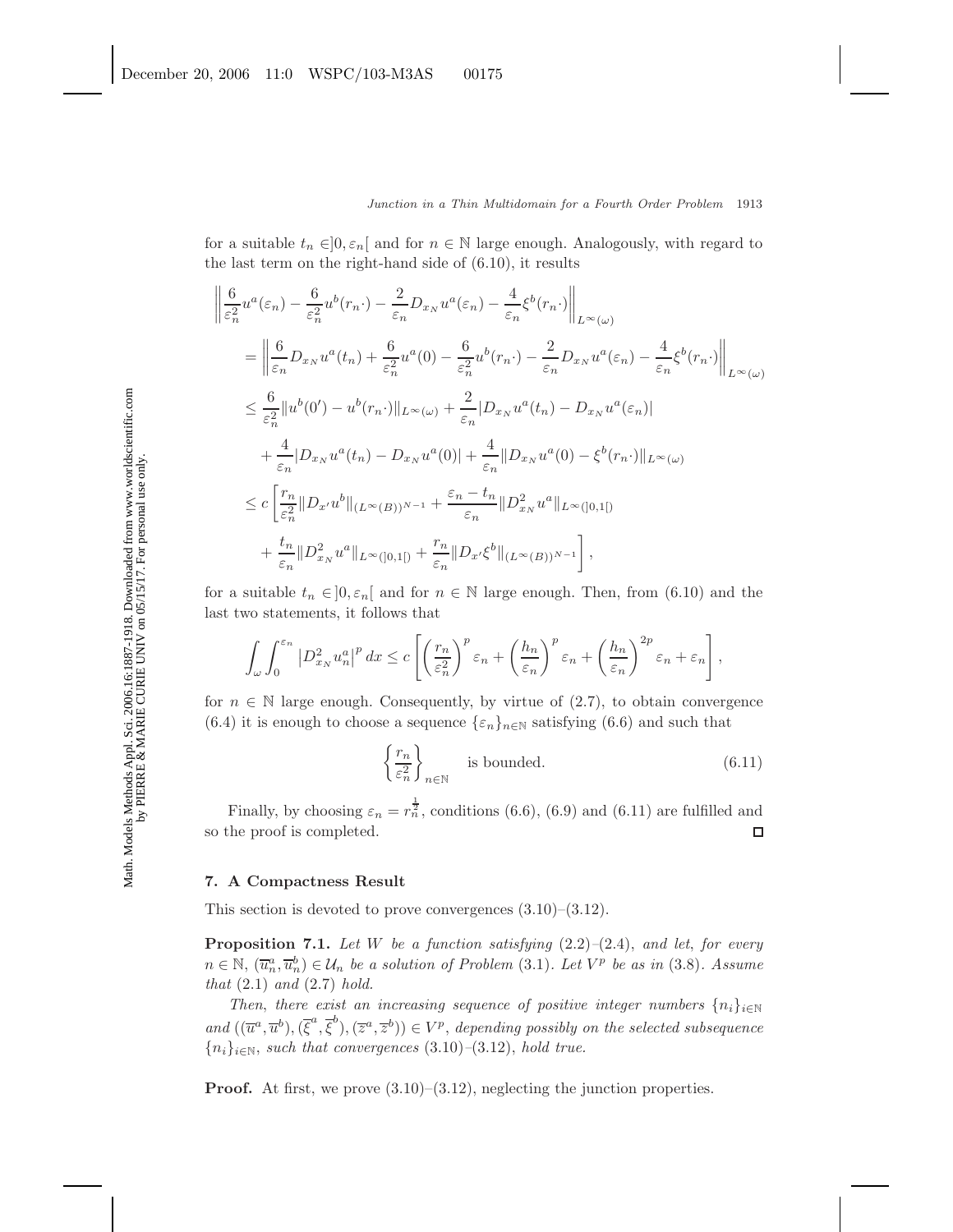#### 1914 *A. Gaudiello & E. Zappale*

In what concerns (3.10), we prove only the first convergence, the proof of the second one being similar.

Since the space V defined in  $(5.1)$  is not empty, Proposition 6.1 ensures that

$$
\sup_{n} \left\{ \int_{\Omega^{a}} \left( \frac{1}{r_{n}^{2p}} |D_{x'}^{2} \overline{u}_{n}^{a}|^{p} + \frac{1}{r_{n}^{p}} |D_{x',x_{N}}^{2} \overline{u}_{n}^{a}|^{p} + |D_{x_{N}}^{2} \overline{u}_{n}^{a}|^{p} \right) dx + \frac{h_{n}}{r_{n}^{N-1}} \int_{\Omega^{b}} \left( |D_{x'}^{2} \overline{u}_{n}^{b}|^{p} + \frac{1}{h_{n}^{p}} |D_{x',x_{N}}^{2} \overline{u}_{n}^{b}|^{p} + \frac{1}{h_{n}^{2p}} |D_{x_{N},x_{N}}^{2} \overline{u}_{n}^{b}|^{p} \right) dx \right\} < \infty.
$$
 (7.1)

Consequently, Poincaré inequality,  $(2.1)$  and a l.s.c. argument guarantee the existence of an increasing sequence of positive integer numbers  $\{n_i\}_{i\in\mathbb{N}}$  and a function  $\overline{u}^a \in W^{2,p}(\Omega^a)$  such that the first convergence in (3.10) holds true, and

$$
\overline{u}_{|\omega \times \{1\}}^a = c^a, \quad (D\overline{u}^a)_{|\omega \times \{1\}} = 0,
$$
  

$$
D_{x'}^2 \overline{u}^a = 0, \quad D_{x',x_N}^2 \overline{u}^a = 0, \quad \text{a.e. in } \Omega^a.
$$

These properties provide that  $\overline{u}^a$  is independent of  $x'$ .

Also for (3.11), we prove only the first convergence. The proof of the second one is similar. From  $(7.1)$ , by using again Poincaré inequality,  $(2.1)$  and a l.s.c. argument, it follows the existence of an increasing sequence of positive integer numbers  $\{n_i\}_{i\in\mathbb{N}}$ and a function  $\overline{\xi}^a \in (W^{1,p}_{-a}(\Omega^a))^{N-1}$  such that first convergence in (3.11) holds true, and  $\overline{\xi}^{a}|_{\omega\times\{1\}}=d^{a}, D_{x'}\overline{\xi}^{a}=0$  a.e. in  $\Omega^{a}$ . Then,  $\overline{\xi}^{a}$  is independent of x'.

Let us prove the first convergence in (3.12). For every  $n \in \mathbb{N}$  set

$$
m_n^{(1)}(x_N) = \int_{\omega} D_{x'} \overline{u}_n^a(x', x_N) dx', \quad x_N \text{ a.e. in } ]0, 1[;
$$

and

$$
m_n^{(2)}(x_N) = \int_{\omega} (\overline{u}_n^a(x', x_N) - m_n^{(1)}(x_N) \cdot x') dx', \quad x_N \text{ a.e. in } ]0,1[.
$$

By virtue of the Poincaré–Wirtinger inequality (applied twice), there exists  $c \in$  $]0, +\infty[$  (depending only on  $\omega$  and not on  $x_N$ ) such that

$$
\left\| \frac{1}{r_n^2} (\overline{u}_n^a(\cdot, x_N) - m_n^{(1)}(x_N) \cdot x' - m_n^{(2)}(x_N)) \right\|_{W_m^{2,p}(\omega)}
$$
  

$$
\leq \frac{c}{r_n^2} \| D_x^2 \cdot \overline{u}_n^a(\cdot, x_N) \|_{(L^p(\omega))^{(N-1)^2}}, \quad x_N \text{ a.e. in } (0,1), \quad \forall n \in \mathbb{N}.
$$

Thus, by integrating this inequality over  $x_N$ , estimate (7.1) ensures the existence of an increasing sequence of positive integer numbers  $\{n_i\}_{i\in\mathbb{N}}$  and a function  $\overline{z}^a$  $L^p((0,1); W_m^{2,p}(\omega))$  such that

$$
\frac{1}{r_{n_i}^2}(\overline{u}_{n_i}^a - m_{n_i}^{(1)} \cdot x' - m_{n_i}^{(2)}) \rightharpoonup \overline{z}^a \text{ weakly in } L^p((0,1); W_m^{2,p}(\omega)).
$$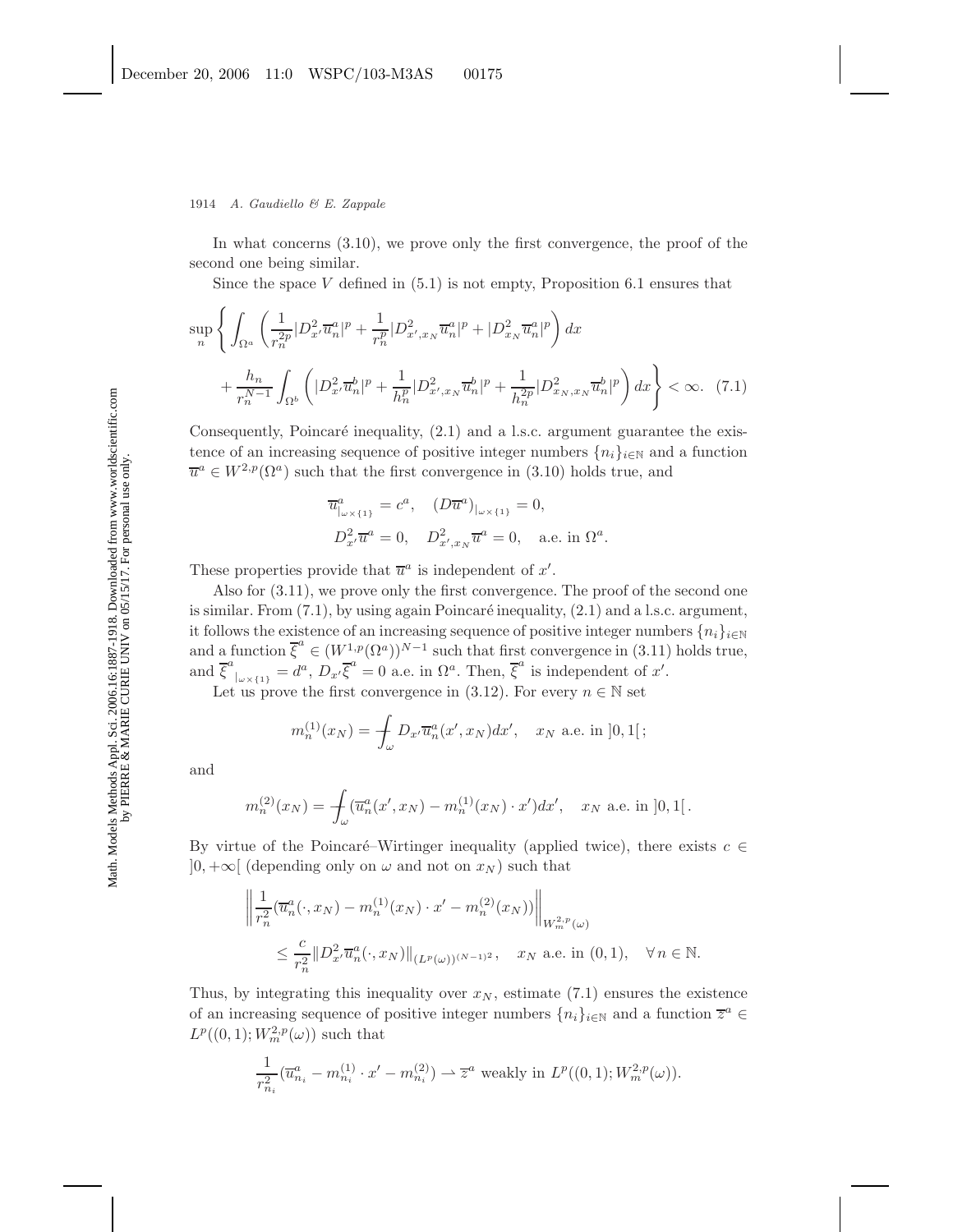In what concerns the second convergence in (3.12), analogously it can be shown that

$$
\frac{1}{h_{n_i}^2} \left( \overline{u}_{n_i}^b - \mu_{n_i}^{(1)} x_N - \mu_{n_i}^{(2)} \right) \rightharpoonup \overline{z}^b \text{ weakly in } L^p(\omega; W_m^{2,p}([-1,0]))
$$

where

$$
\mu_n^{(1)}(x') = \int_{-1}^0 D_{x_N} \overline{u}_n^b(x', x_N) dx_N, \qquad x' \text{ a.e. in } \omega,
$$
  

$$
\mu_n^{(2)}(x') = \int_{-1}^0 (\overline{u}_n^b(x', x_N) - \mu_n^{(1)}(x') x_N) dx_N, \quad x' \text{ a.e. in } \omega.
$$

It remains to prove that  $\overline{u}^a, \overline{u}^b, \overline{\xi}^a, \overline{\xi}^b$  satisfy the junction properties given in (3.8). In order to prove that

$$
\overline{u}^a(0) = \overline{u}^b(0'), \quad \text{if } \frac{N-1}{2} < p,
$$
\n(7.2)

for every  $i \in \mathbb{N}$  set

$$
\rho_i(x_N) = \int_{\omega} (|\overline{u}_{n_i}^b(x', x_N)|^p + |D_{x'}\overline{u}_{n_i}^b(x', x_N)|^p + |D_{x'}^2 \overline{u}_{n_i}^b(x', x_N)|^p) dx',
$$
  
 $x_N$  a.e. in [-1,0[.

By virtue of the second convergence in (3.10), it results that

$$
\int_{-1}^{0} \liminf_{i} \rho_i(x_N) dx_N \le \liminf_{i} \int_{-1}^{0} \rho_i(x_N) dx_N \le \sup_{i} \|\overline{u}_{n_i}^b\|_{W^{2,p}(\Omega^b)} < +\infty.
$$

Fix  $\overline{x}_N \in ]-1, 0[$  such that  $\liminf_{i\in \mathbb{N}} \rho_i(\overline{x}_N) < +\infty$ . Then, up to a subsequence of  $\{n_i\}$ ,  $\{\overline{u}_{n_i}^b(\cdot, \overline{x}_N)\}_{i\in \mathbb{N}}$  is bounded in  $W^{2,p}(\omega)$ . Consequently, since  $W^{2,p}(\omega)$  is compactly embedded into  $C^0(\overline{\omega})$  for  $\frac{N-1}{2} < p$ , and since the second convergence in (3.10) provides that  $\overline{u}_{n_i}^b(\cdot,\overline{x}_N) \to \overline{u}^b$  strongly in  $W^{1,p}(\omega)$ , as  $i \to +\infty$ , it follows that

$$
\overline{u}_{n_i}^b(\cdot, \overline{x}_N) \to \overline{u}^b \text{ strongly in } C^0(\overline{\omega}), \quad \text{as } i \to +\infty, \quad \text{if } \frac{N-1}{2} < p. \tag{7.3}
$$

By arguing as in the proof of Proposition 2.1 in Ref. 22, from (2.1), (2.7), the fact that the sequence  $\{\|\frac{1}{h_n}D_{x_N}\overline{u}_n^b\|_{L^2(\Omega^b)}\}_{n\in\mathbb{N}}$  is bounded and  $(7.3)$  one can derive that

$$
\lim_{i} \int_{\omega} \overline{u}_{n_i}^b(r_{n_i}x', 0) dx' = \overline{u}^b(0') \text{meas } \omega, \quad \text{if } \frac{N-1}{2} < p. \tag{7.4}
$$

Since  $\overline{u}_{n_i}^a(\cdot,0) = \overline{u}_{n_i}^b(r_{n_i} \cdot,0)$  a.e. in  $\omega$ , for every  $i \in \mathbb{N}$ , the first convergence in (3.10) and (7.4) imply (7.2).

By applying Proposition 2.1 in Ref. 22 to the sequence  $\{D_{x_j} \overline{u}_{n_i}^b\}_{i \in \mathbb{N}}, j =$  $1, \ldots, N-1$ , one obtains that

$$
\lim_{i} \int_{\omega} (D_{x'} \overline{u}_{n_i}^b)(r_{n_i} x', 0) dx' = D_{x'} \overline{u}^b(0') \text{meas } \omega, \text{ if } N - 1 < p;
$$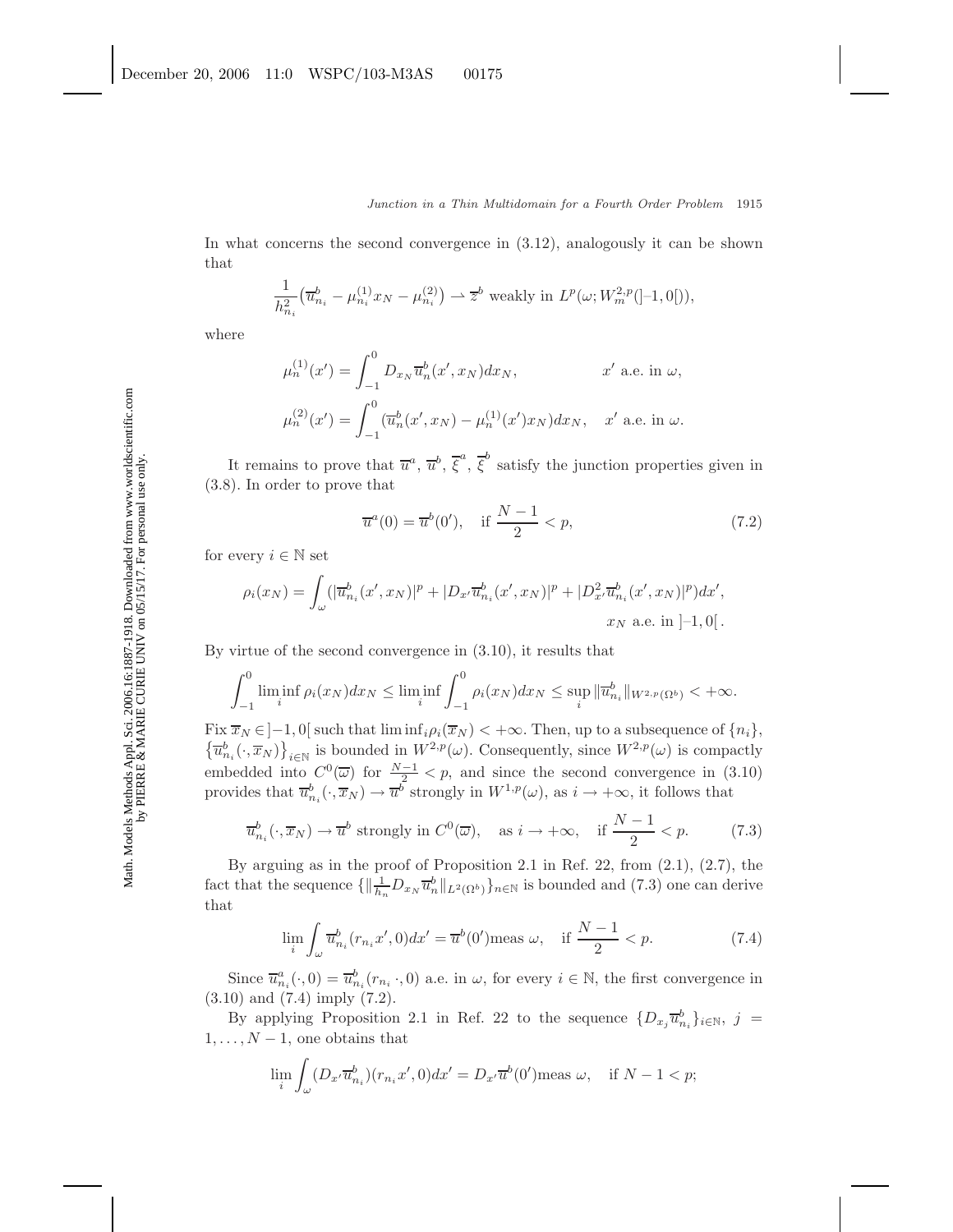from which, by taking into account the first convergence in (3.11), it follows that  $\overline{\xi}^a(0) = D_{x'} \overline{u}^b(0')$ , if  $N - 1 < p$ . Similarly, by applying the same proposition to the sequence  $\{\frac{1}{h_{n_i}}D_{x_N}\overline{u}_{n_i}^b\}_{i\in\mathbb{N}}$ , one deduces that  $D_{x_N}\overline{u}^a(0)=\overline{\xi}^b(0')$ , if  $N-1 < p$ .

### **8. Proof of Theorem 3.1**

**Proof.** Proposition 7.1 ensures the existence of an increasing sequence of positive integer numbers  $\{n_i\}_{i\in\mathbb{N}}$  and  $((\overline{u}^a, \overline{u}^b),(\overline{\xi}^a, \overline{\xi}^b),(\overline{z}^a, \overline{z}^b)) \in V^p$ , depending possibly on the selected subsequence  $\{n_i\}_{i\in\mathbb{N}}$ , satisfying convergences (3.10)–(3.12).

Now, let us prove that  $((\overline{u}^a, \overline{u}^b),(\overline{\xi}^a, \overline{\xi}^b),(\overline{z}^a, \overline{z}^b))$  solves Problem (3.13). Assumptions (2.3) and (2.4) involve that the functionals

$$
\mathcal{M} \in (L^p(\Omega^i))^{N \times N} \to \int_{\Omega^i} W(\mathcal{M}) dx,
$$

for  $i = a, b$ , are convex and strongly continuous, and hence weakly lower semicontinuous. Consequently, by virtue of  $(2.7)$ ,  $(3.10)$ – $(3.12)$ , it results that

$$
K^{a}(\overline{u}^{a}, \overline{\xi}^{a}, \overline{z}^{a}) + qK^{b}(\overline{u}^{b}, \overline{\xi}^{b}, \overline{z}^{b}) \le \liminf_{i} \left( K_{n_{i}}^{a}(\overline{u}_{n_{i}}^{a}) + \frac{h_{n_{i}}}{r_{n_{i}}^{N-1}} K_{n_{i}}^{b}(\overline{u}_{n_{i}}^{b}) \right). \tag{8.1}
$$

On the other hand, by virtue of Proposition 6.1, for every  $(u^a, u^b, \xi^a, \xi^b, z^a, z^b) \in V$ there exists a sequence  $\{(u_n^a, u_n^b)\}_{n \in \mathbb{N}}$ , with  $(u_n^a, u_n^b) \in \mathcal{U}_n$ , such that

$$
\lim_{n} K_{n}^{a}(u_{n}^{a}) = K^{a}(u^{a}, \xi^{a}, z^{a}), \quad \lim_{n} K_{n}^{b}(u_{n}^{b}) = K^{b}(u^{b}, \xi^{b}, z^{b}). \tag{8.2}
$$

Then, by combining  $(2.7)$  with  $(8.1)$  and  $(8.2)$ , one obtains that

$$
K^{a}(\overline{u}^{a}, \overline{\xi}^{a}, \overline{z}^{a}) + qK^{b}(\overline{u}^{b}, \overline{\xi}^{b}, \overline{z}^{b})
$$
  
\n
$$
\leq \liminf_{i} \left( K^{a}_{n_{i}}(\overline{u}^{a}_{n_{i}}) + \frac{h_{n_{i}}}{r_{n_{i}}^{N-1}} K^{b}_{n_{i}}(\overline{u}^{b}_{n_{i}}) \right)
$$
  
\n
$$
\leq \limsup_{i} \left( K^{a}_{n_{i}}(\overline{u}^{a}_{n_{i}}) + \frac{h_{n_{i}}}{r_{n_{i}}^{N-1}} K^{b}_{n_{i}}(\overline{u}^{b}_{n_{i}}) \right)
$$
  
\n
$$
\leq \lim_{i} \left( K^{a}_{n_{i}}(u^{a}_{n_{i}}) + \frac{h_{n_{i}}}{r_{n_{i}}^{N-1}} K^{b}_{n_{i}}(u^{b}_{n_{i}}) \right)
$$
  
\n
$$
= K^{a}(u^{a}, \xi^{a}, z^{a}) + qK^{b}(u^{b}, \xi^{b}, z^{b}), \quad \forall (u^{a}, u^{b}, \xi^{a}, \xi^{b}, z^{a}, z^{b}) \in V. \quad (8.3)
$$

Proposition 5.1 ensures that (8.3) is satisfied with  $(u^a, u^b, \xi^a, \xi^b, z^a, z^b) \in V^p$ , too. Consequently,  $((\overline{u}^a, \overline{u}^b),(\overline{\xi}^a, \overline{\xi}^b),(\overline{z}^a, \overline{z}^b))$  solves Problem (3.13) and the convergence of the energies (3.14) comes true.

Moreover, if W is strictly convex, Problem  $(3.13)$  admits a unique solution. Consequently, convergences  $(3.10)$ – $(3.12)$  hold true for the whole sequence.  $\Box$ 

#### **Acknowledgments**

The authors wish to thank Professor Herv´e Le Dret and Professor Giovanni Romano for the helpful discussions they had on the subject.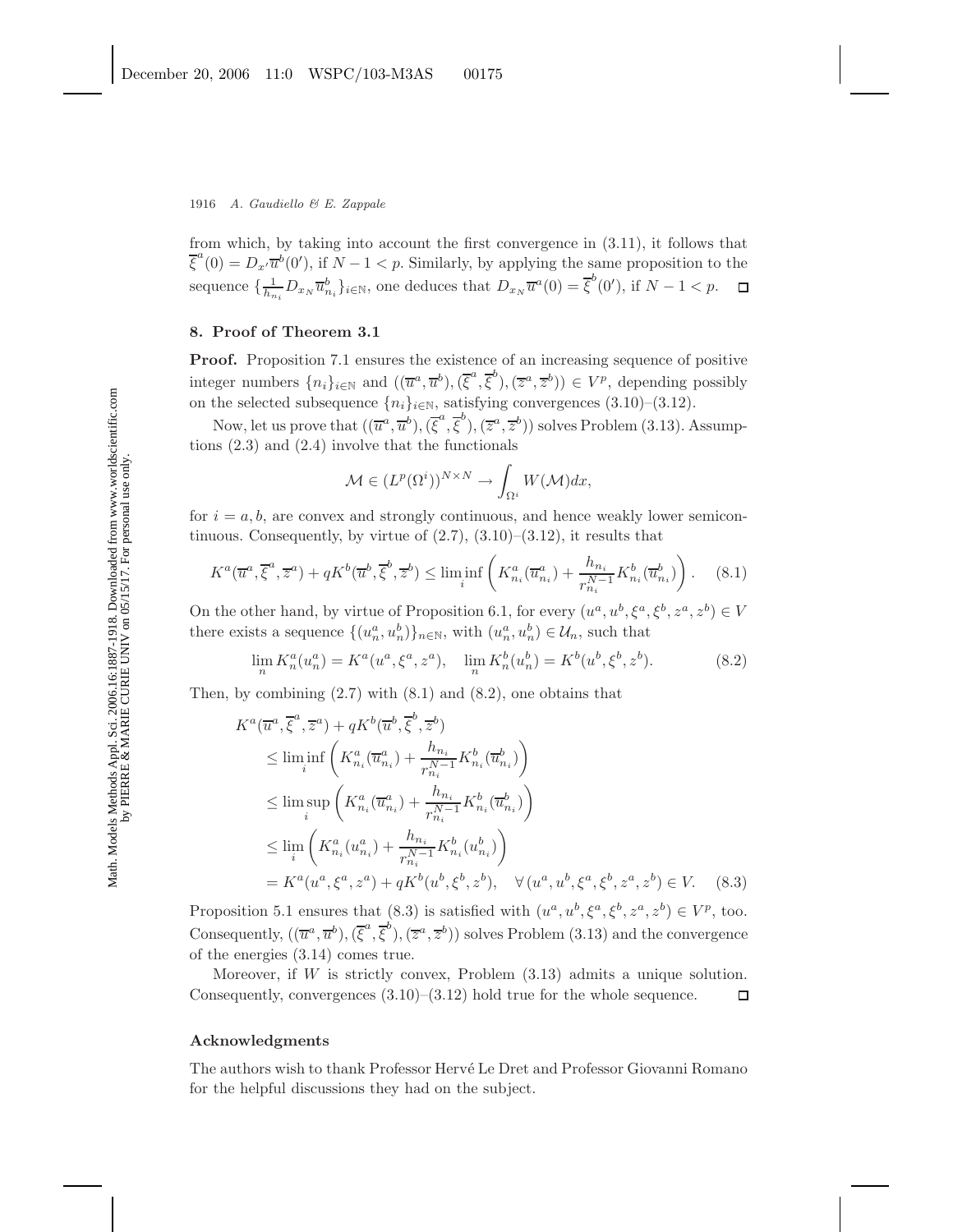#### **References**

- 1. E. Acerbi, G. Buttazzo and D. Percivale, A variational definition of the strain energy for an elastic string, J. Elasticity **25** (1991) 137–148.
- 2. S. S. Antman, Nonlinear Problems of Elasticity, Applied Mathematical Sciences, Vol. 107 (Springer-Verlag, 1995).
- 3. J. M. Ball and R. D. James, Fine phase mixtures as minimizers of energy, Arch. Rational Mech. Anal. **100** (1987) 13–52.
- 4. J. M. Ball and R. D. James, Proposed experimental tests of a theory of fine microstructure and the two-well problem, Phil. Trans. Roy. Soc. London A **338** (1992) 389–450.
- 5. P. Belik and M. Luskin, A total-variation surface energy model for thin films of martensitic cristals, Interfaces Free Bound. **4** (2002) 71–88.
- 6. K. Bhattacharya and R. D. James, A theory of thin films of martensitic materials with applications to microactuators, J. Mech. Phys. Solids **47** (1999) 531–576.
- 7. D. Blanchard and A. Gaudiello, Homogenization of highly oscillating boundaries and reduction of dimension for a monotone problem, ESAIM Control Optim. Calc. Var. **9** (2003) 449–460.
- 8. D. Blanchard, A. Gaudiello and J. Mossino, Highly oscillating boundaries and reduction of dimension: The critical case, Anal. Appl., to appear.
- 9. A. Braides, I. Fonseca and G. Francfort, 3D-2D asymptotic analysis for inhomogeneous thin films, Indiana Univ. Math. J. **49** (2000) 1367–1404.
- 10. D. Caillerie, Thin elastic and periodic plates, Math. Meth. Appl. Sci. **6** (1984) 159–191.
- 11. P. G. Ciarlet, Plates and Junctions in Elastic Multistructures: An Asymptotic Analysis, Research in Applied Mathematics, Vol. 14 (Masson/Springer-Verlag, 1990).
- 12. P. G. Ciarlet, Mathematical Elasticity. Vol. II. Theory of plates, Studies in Mathematics and its Applications, Vol. 27 (North-Holland, 1997).
- 13. P. G. Ciarlet and P. Destuynder, A justification of the two-dimensional linear plate model, *J. Mèc.* **18** (1979) 315-344.
- 14. M. Ciarletta and D. Ieşan, Nonclassical Elastic Solids, Pitman Research Notes in Mathematics Series, Vol. 293 (Longman/John Wiley and Sons, 1993).
- 15. D. Cioranescu and J. Saint Jean Paulin, Homogenization of Reticulated Structures, Applied Mathematical Sciences, Vol. 136 (Springer-Verlag, 1999).
- 16. A. Damlamian and M. Vogelius, Homogenization limits of the equations of elasticity in thin domains, SIAM J. Math. Anal. **18** (1987) 435–451.
- 17. E. De Giorgi and T. Franzoni, Su un tipo di convergenza variazionale, Atti Accad. Naz. Lincei Rend. Cl. Sci. Fis. Mat. Natur. **58** (1975) 842–850.
- 18. I. Fonseca and G. Francfort, 3D–2D asymptotic analysis of an optimal design problem for thin films, J. Reine Angew. Math. **505** (1998) 173–202.
- 19. D. D. Fox, A. Raoult and J. C. Simo, A justification of nonlinear properly invariant plate theories, Arch. Rational Mech. Anal. **124** (1993) 157–199.
- 20. G. Friesecke, R. D. James and S. Muller, A theorem on geometric rigidity and the derivation of nonlinear plate theory from three-dimensional elasticity, Comm. Pure Appl. Math. **55** (2002) 1461–1506.
- 21. G. Gargiulo and E. Zappale, The energy density of non simple materials grade two thin films via a young measure approach, Boll. UMI, Sec. A, to appear.
- 22. A. Gaudiello, B. Gustafsson, C. Lefter and J. Mossino, Asymptotic analysis of a class of minimization problems in a thin multidomain, Calc. Var. Partial Diff. Eqns. **15** (2002) 181–201.
- 23. A. Gaudiello, B. Gustafsson, C. Lefter and J. Mossino, Asymptotic analysis for monotone quasilinear problems in thin multidomains, Diff. Integral Eqns. **15** (2002) 623–640.